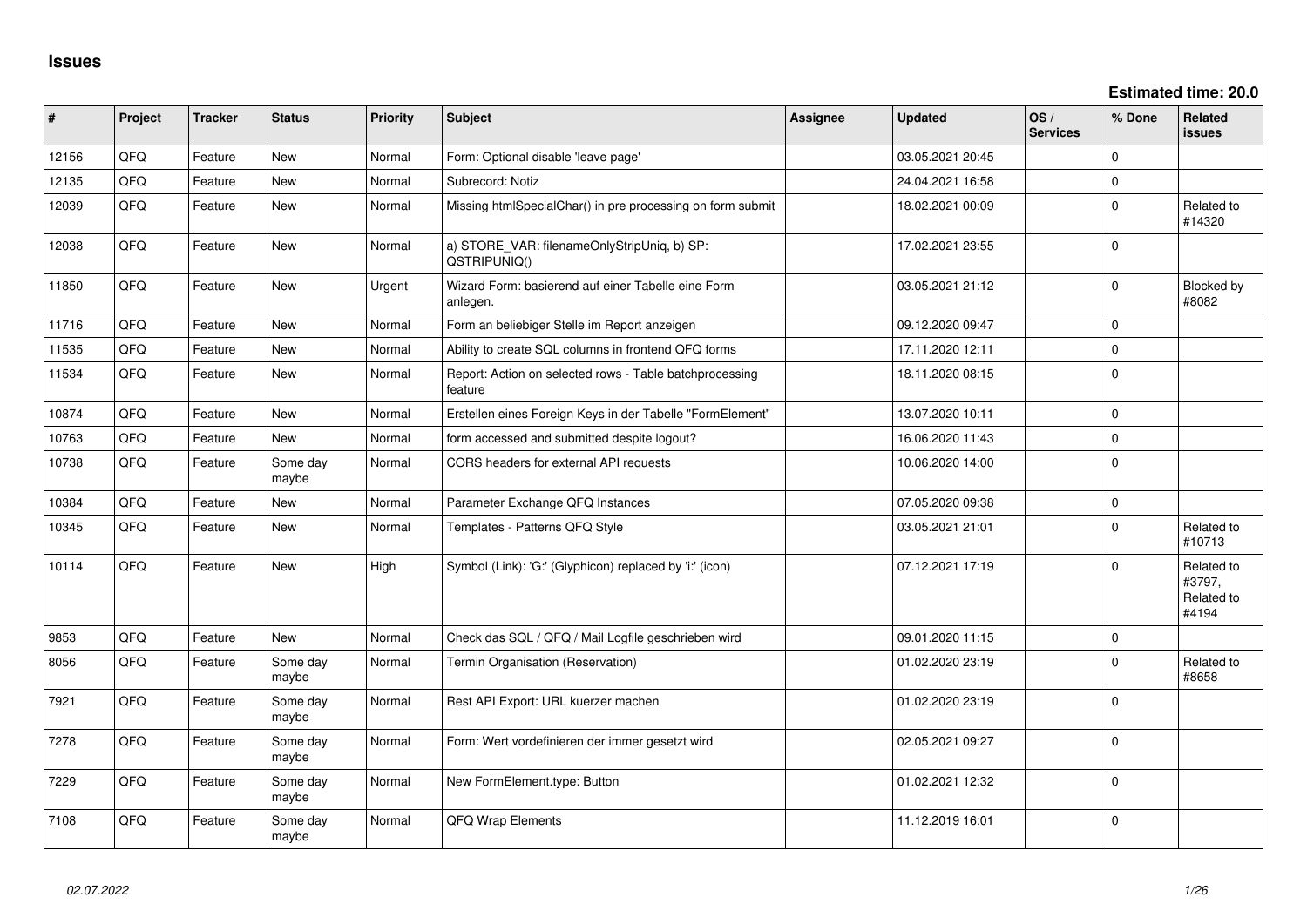| $\vert$ # | Project | <b>Tracker</b> | <b>Status</b>     | Priority | <b>Subject</b>                                                                    | <b>Assignee</b> | <b>Updated</b>   | OS/<br><b>Services</b> | % Done      | Related<br>issues   |
|-----------|---------|----------------|-------------------|----------|-----------------------------------------------------------------------------------|-----------------|------------------|------------------------|-------------|---------------------|
| 7106      | QFQ     | Feature        | Some day<br>maybe | Normal   | Beispiel Nummerierung von Rows in Report                                          |                 | 11.12.2019 16:01 |                        | $\Omega$    |                     |
| 7105      | QFQ     | Feature        | Some day<br>maybe | Normal   | Beispiel wie man in einer zweiten Tabelle speichert.                              |                 | 11.12.2019 16:01 |                        | $\mathbf 0$ |                     |
| 7104      | QFQ     | Feature        | Some day<br>maybe | Normal   | Manual: hint about escaping if '\r' appears in mail body                          |                 | 11.12.2019 16:01 |                        | $\mathbf 0$ |                     |
| 7100      | QFQ     | Feature        | Some day<br>maybe | Normal   | Download: log access, max downloads, time limit                                   |                 | 01.02.2020 23:19 |                        | $\Omega$    |                     |
| 6992      | QFQ     | Feature        | Some day<br>maybe | Normal   | DB exception: Syntax Highlight                                                    |                 | 11.12.2019 16:01 |                        | $\Omega$    | Related to<br>#5450 |
| 6704      | QFQ     | Feature        | Some day<br>maybe | Normal   | Upload Mode: Bilder in Notizen rechts sollen aktuellen<br>Upload repräsentieren.  |                 | 01.02.2020 23:19 |                        | $\Omega$    | Related to<br>#3264 |
| 6515      | QFQ     | Feature        | Some day<br>maybe | Normal   | Formular: Felder dynamisch ein/ausblenden                                         |                 | 11.12.2019 16:02 |                        | $\mathbf 0$ |                     |
| 6299      | QFQ     | Feature        | Some day<br>maybe | Normal   | Attack detection: log table with invalid SIP access                               |                 | 11.12.2019 16:02 |                        | $\Omega$    | Related to<br>#3947 |
| 6288      | QFQ     | Feature        | Some day<br>maybe | Normal   | Best Practice: Erklaeren wie man ein Formular ganz in<br>'weiss' erstellen kann   |                 | 11.12.2019 16:02 |                        | $\Omega$    |                     |
| 6084      | QFQ     | Feature        | Some day<br>maybe | Normal   | New escape type: 'D' - convert date                                               |                 | 01.02.2020 23:19 |                        | $\mathbf 0$ |                     |
| 6083      | QFQ     | Feature        | Some day<br>maybe | Normal   | Dynamic Update: Value Check via SQL                                               |                 | 11.12.2019 16:02 |                        | $\mathbf 0$ |                     |
| 5923      | QFQ     | Feature        | Some day<br>maybe | Normal   | fillStoreSystemBySqlLate                                                          |                 | 01.02.2020 23:19 |                        | $\mathbf 0$ |                     |
| 5895      | QFQ     | Feature        | Some day<br>maybe | Normal   | Tutorial: List of all QFQ Features                                                |                 | 01.02.2020 23:19 |                        | $\mathbf 0$ |                     |
| 5893      | QFQ     | Feature        | Some day<br>maybe | Normal   | Edit on double-click                                                              |                 | 01.02.2020 23:19 |                        | $\mathbf 0$ | Related to<br>#5894 |
| 5892      | QFQ     | Feature        | Some day<br>maybe | Normal   | QFQ should use T3 API to manipulate FE GROUP<br>membership                        |                 | 01.02.2020 23:20 |                        | $\mathbf 0$ |                     |
| 5851      | QFQ     | Feature        | Some day<br>maybe | Normal   | Queue System implementieren: MQTT, RabbitMQ                                       |                 | 01.02.2020 23:20 |                        | $\mathbf 0$ | Related to<br>#5715 |
| 5850      | QFQ     | Feature        | Some day<br>maybe | Normal   | Deployment: In QFQ Doc best practice fuer zeitgemaesses<br>Deployment beschreiben |                 | 01.02.2020 23:20 |                        | $\Omega$    |                     |
| 5805      | QFQ     | Feature        | Some day<br>maybe | Normal   | TypeAHead SQL value instead of key stored                                         |                 | 01.02.2020 23:19 |                        | $\mathbf 0$ | Related to<br>#5444 |
| 5783      | QFQ     | Feature        | Some day<br>maybe | Normal   | <b>BPMN View/Edit</b>                                                             |                 | 11.12.2019 16:02 |                        | $\Omega$    |                     |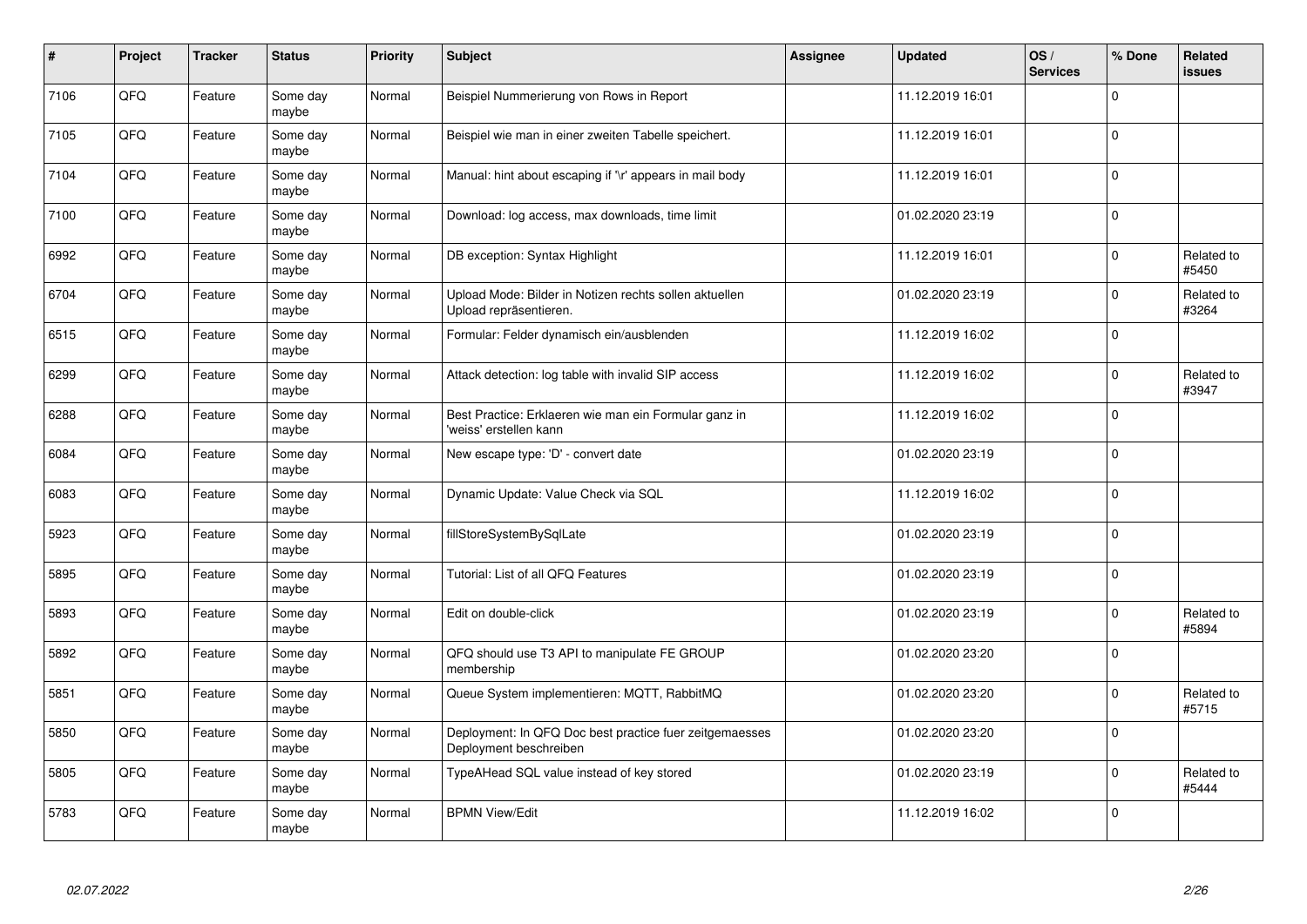| $\pmb{\sharp}$ | Project | <b>Tracker</b> | <b>Status</b>     | <b>Priority</b> | Subject                                                                                                                                                       | Assignee | <b>Updated</b>   | OS/<br><b>Services</b> | % Done      | Related<br><b>issues</b> |
|----------------|---------|----------------|-------------------|-----------------|---------------------------------------------------------------------------------------------------------------------------------------------------------------|----------|------------------|------------------------|-------------|--------------------------|
| 5455           | QFQ     | Feature        | Some day<br>maybe | Normal          | Mail Redirects grld abhaengig                                                                                                                                 |          | 01.02.2020 23:20 |                        | $\Omega$    |                          |
| 5452           | QFQ     | Feature        | Some day<br>maybe | Normal          | Thumbnails from PDF: bad quality                                                                                                                              |          | 01.02.2020 23:20 |                        | $\mathbf 0$ |                          |
| 5342           | QFQ     | Feature        | Some day<br>maybe | Normal          | link - with HTML Attributes                                                                                                                                   |          | 01.02.2020 23:20 |                        | $\mathbf 0$ | Related to<br>#14077     |
| 5160           | QFQ     | Feature        | Some day<br>maybe | Normal          | QFQ collaborative / together.js, ShareJS, y-js, collaborative,                                                                                                |          | 11.12.2019 16:02 |                        | $\Omega$    |                          |
| 5129           | QFQ     | Feature        | Some day<br>maybe | Normal          | Reports: SQL fuer x Achse und y Achse                                                                                                                         |          | 11.12.2019 16:02 |                        | $\mathbf 0$ |                          |
| 4974           | QFQ     | Feature        | Some day<br>maybe | Normal          | Long polling - inform all listening clients of changes                                                                                                        |          | 11.12.2019 16:02 |                        | $\mathbf 0$ |                          |
| 4816           | QFQ     | Feature        | Some day<br>maybe | Normal          | Templates for QFQ Reports (Tables, Radios, )                                                                                                                  |          | 01.02.2020 23:20 |                        | $\mathbf 0$ |                          |
| 4719           | QFQ     | Feature        | Some day<br>maybe | Normal          | Custom Message in Client in case of 'Browser tab close,<br>modification will be lost'                                                                         |          | 01.02.2020 23:20 |                        | $\mathbf 0$ |                          |
| 4640           | QFQ     | Feature        | Some day<br>maybe | Normal          | Rename System Forms                                                                                                                                           |          | 01.02.2020 23:20 |                        | $\mathbf 0$ |                          |
| 4627           | QFQ     | Feature        | Some day<br>maybe | Normal          | dbupdate: all tables - check 'create', 'modified' if it is possible<br>to change to default 'CURRENT_TIMESTAMP' and modified<br>'ON UPDATE CURRENT_TIMESTAMP' |          | 01.02.2020 23:20 |                        | $\mathbf 0$ |                          |
| 4626           | QFQ     | Feature        | Some day<br>maybe | Normal          | Mobile View: 'classBody=qfq-form-right' makes no sense                                                                                                        |          | 01.02.2020 23:20 |                        | $\Omega$    |                          |
| 4551           | QFQ     | Feature        | Some day<br>maybe | Normal          | Set 'pills' via dynamicUpdate to show/hide/disabled                                                                                                           |          | 01.02.2020 23:20 |                        | $\mathbf 0$ | Related to<br>#3752      |
| 4536           | QFQ     | Feature        | Some day<br>maybe | Normal          | FE upload: problem with delete if mutliple uploads an<br>FE.name="                                                                                            |          | 01.02.2020 23:20 |                        | $\pmb{0}$   |                          |
| 4446           | QFQ     | Feature        | Some dav<br>maybe | Normal          | New FE get same feldContainerId as last modifed FE                                                                                                            |          | 01.02.2020 23:20 |                        | $\mathbf 0$ |                          |
| 4445           | QFQ     | Feature        | Some day<br>maybe | Normal          | template group: Option to simulate fieldset                                                                                                                   |          | 28.06.2021 14:11 |                        | $\mathbf 0$ |                          |
| 4444           | QFQ     | Feature        | Some day<br>maybe | Normal          | FE.type=upload: detect mime type                                                                                                                              |          | 11.12.2019 16:02 |                        | $\pmb{0}$   | Related to<br>#4303      |
| 4443           | QFQ     | Feature        | Some day<br>maybe | Normal          | Form: multiple secondary tables                                                                                                                               |          | 01.02.2020 23:20 |                        | $\Omega$    |                          |
| 4442           | QFQ     | Feature        | Some day<br>maybe | Normal          | Special Column Name: _link - new symbol G (Glyph) to<br>choose any available symbol                                                                           |          | 11.12.2019 16:02 |                        | $\mathbf 0$ |                          |
| 4440           | QFQ     | Feature        | Some day<br>maybe | Normal          | Manual.rst: explain how to. expand PHP Session to 4h                                                                                                          |          | 11.12.2019 16:02 |                        | $\mathbf 0$ |                          |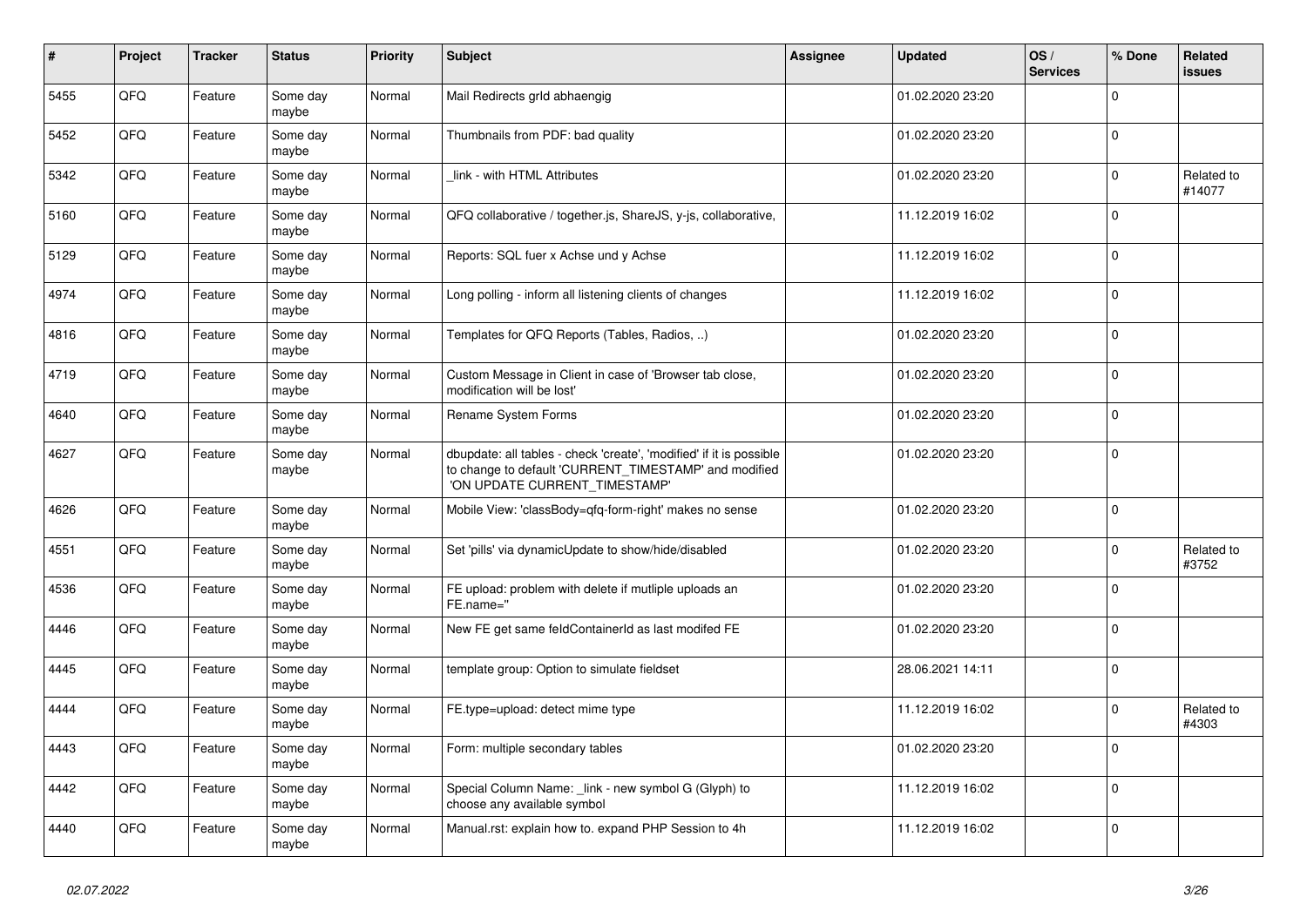| ∦    | Project | <b>Tracker</b> | <b>Status</b>     | <b>Priority</b> | <b>Subject</b>                                                                                                                                           | Assignee | <b>Updated</b>   | OS/<br><b>Services</b> | % Done      | Related<br>issues                           |
|------|---------|----------------|-------------------|-----------------|----------------------------------------------------------------------------------------------------------------------------------------------------------|----------|------------------|------------------------|-------------|---------------------------------------------|
| 4439 | QFQ     | Feature        | Some day<br>maybe | Normal          | Log: report all actions fired by an FE Element, incl. the<br>original directive (slaveld, sqlInsert, )                                                   |          | 01.02.2020 23:20 |                        | $\Omega$    | Related to<br>#4432.<br>Related to<br>#5458 |
| 4435 | QFQ     | Feature        | Some day<br>maybe | Normal          | Report: striptags - specify allowed tags                                                                                                                 |          | 01.02.2020 23:20 |                        | $\mathbf 0$ |                                             |
| 4433 | QFQ     | Feature        | Some day<br>maybe | Normal          | Log when SIP will be destroyed by QFQ for any (security)<br>reason                                                                                       |          | 01.02.2020 23:20 |                        | $\mathbf 0$ | Related to<br>#4432.<br>Related to<br>#5458 |
| 4194 | QFQ     | Feature        | In Progress       | Normal          | Bootstrap 4 ist jetzt offiziel                                                                                                                           |          | 03.05.2021 20:47 |                        | $\mathbf 0$ | Related to<br>#10114                        |
| 4027 | QFQ     | Feature        | Some day<br>maybe | Normal          | Missing: orange 'check' / 'bullet'                                                                                                                       |          | 11.12.2019 16:03 |                        | $\pmb{0}$   |                                             |
| 3880 | QFQ     | Feature        | Some day<br>maybe | Normal          | Form 'Form': anlegen einer Tabelle                                                                                                                       |          | 14.01.2021 10:12 |                        | $\pmb{0}$   |                                             |
| 3879 | QFQ     | Feature        | Some day<br>maybe | Normal          | Form 'FormElement': Beim Feld 'name' rechts in der Notiz<br>einen Link einblenden - a) aktuelle Definition anzeigen, b)<br>Spalte in der Tabelle anlegen |          | 11.12.2019 16:03 |                        | $\mathbf 0$ |                                             |
| 3878 | QFQ     | Feature        | Some day<br>maybe | Normal          | Form 'FormElement': Spalte 'name' typeAhead mit<br>Spaltennamen der Primarytable.                                                                        |          | 11.12.2019 16:03 |                        | $\mathbf 0$ |                                             |
| 3646 | QFQ     | Feature        | Some day<br>maybe | Normal          | Moeglichkeit HTML Tags in Reports auszugeben (zu<br>enkodieren: htmlspecialchars)                                                                        |          | 11.12.2019 16:02 |                        | $\mathbf 0$ | Related to<br>#14320                        |
| 3617 | QFQ     | Feature        | Some day<br>maybe | Normal          | Load javascripts at bottom                                                                                                                               |          | 11.12.2019 16:02 |                        | $\mathbf 0$ |                                             |
| 3567 | QFQ     | Feature        | Some day<br>maybe | Low             | 'Save', 'Close', 'New' als FormElement                                                                                                                   |          | 11.12.2019 16:02 |                        | $\mathbf 0$ |                                             |
| 3495 | QFQ     | Feature        | Some day<br>maybe | Normal          | Predifined Parameter werden nicht in '+' (add new record)<br>SIP gerendert.                                                                              |          | 11.12.2019 16:02 |                        | $\mathbf 0$ |                                             |
| 2950 | QFQ     | Feature        | Some day<br>maybe | Normal          | Inhalt QFQ Records als File                                                                                                                              |          | 11.12.2019 16:03 |                        | $\pmb{0}$   |                                             |
| 1623 | QFQ     | Feature        | Some day<br>maybe | Normal          | RealURL                                                                                                                                                  |          | 11.12.2019 16:03 |                        | 30          |                                             |
| 1510 | QFQ     | Feature        | Some day<br>maybe | Normal          | jquery von google laden, falls das nicht geht lokal                                                                                                      |          | 11.12.2019 16:03 |                        | 0           |                                             |
| 1253 | QFQ     | Feature        | Some day<br>maybe | Normal          | QF: Colorpicker                                                                                                                                          |          | 11.12.2019 16:03 |                        | $\mathbf 0$ |                                             |
| 1251 | QFQ     | Feature        | Some day<br>maybe | Normal          | QF: Combo                                                                                                                                                |          | 11.12.2019 16:03 |                        | $\mathsf 0$ |                                             |
| 1234 | QFG     | Feature        | Some day<br>maybe | Normal          | QF: Record numbering: Im Grid soll in Spalte 1optional die<br>laufende Nummer der Records angezeigt werden.                                              |          | 01.02.2020 23:20 |                        | $\mathbf 0$ |                                             |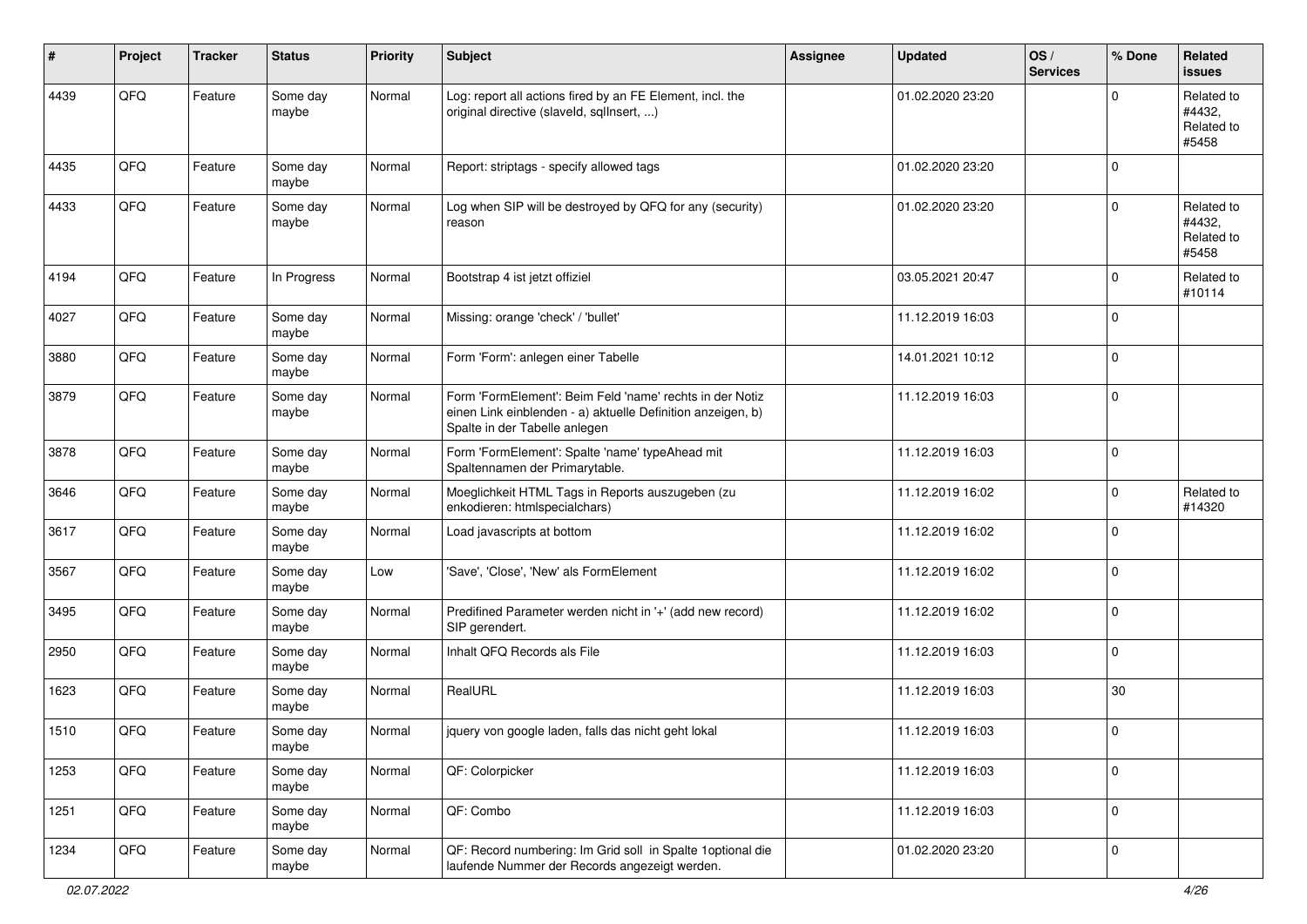| #     | Project | <b>Tracker</b> | <b>Status</b>     | <b>Priority</b> | <b>Subject</b>                                                        | Assignee        | <b>Updated</b>   | OS/<br><b>Services</b> | % Done      | <b>Related</b><br><b>issues</b>                                        |
|-------|---------|----------------|-------------------|-----------------|-----------------------------------------------------------------------|-----------------|------------------|------------------------|-------------|------------------------------------------------------------------------|
| 955   | QFQ     | Feature        | Some day<br>maybe | Normal          | QF: Notizen vor/nach dem Form                                         |                 | 01.02.2020 23:20 |                        | $\mathbf 0$ |                                                                        |
| 880   | QFQ     | Feature        | Some day<br>maybe | Urgent          | Security: PHP, SQL Injection, XSS                                     |                 | 03.05.2021 21:14 |                        | 0           | Related to<br>#14320                                                   |
| 14185 | QFQ     | Feature        | New               | Normal          | External/Autocron.php - better suitable directory                     | Support: System | 28.05.2022 11:03 |                        | 0           |                                                                        |
| 12556 | QFQ     | Feature        | New               | Normal          | Pills Title: colored = static or dynamic on allrequiredgiven          | Benjamin Baer   | 19.03.2022 17:49 |                        | $\mathbf 0$ |                                                                        |
| 12490 | QFQ     | Feature        | New               | Normal          | Loading Plugins in QFQ - see what tinymce does. (lazy<br>loading)     | Benjamin Baer   | 08.06.2022 10:37 |                        | 0           | Related to<br>#12611,<br>Related to<br>#10013,<br>Related to<br>#7732  |
| 12476 | QFQ     | Feature        | New               | Normal          | clearMe: a) should trigger 'dirty', b) sticky on textarea resize      | Benjamin Baer   | 04.01.2022 08:40 |                        | $\mathbf 0$ | Related to<br>#9528                                                    |
| 10003 | QFQ     | Feature        | Priorize          | Normal          | fieldset: stronger visualize group                                    | Benjamin Baer   | 12.02.2020 08:13 |                        | $\mathbf 0$ |                                                                        |
| 9548  | QFQ     | Feature        | Feedback          | High            | FormElement: Pattern mismatch - optional report only on<br>focus lost | Benjamin Baer   | 03.05.2021 21:14 |                        | $\mathbf 0$ |                                                                        |
| 9135  | QFQ     | Feature        | Priorize          | Normal          | Progress Bar generic / replace old hourglass download<br>popup        | Benjamin Baer   | 03.01.2022 07:43 |                        | 0           |                                                                        |
| 9130  | QFQ     | Feature        | Some day<br>maybe | Normal          | tablesorter: Automatic Row numbering / Zeilenummer                    | Benjamin Baer   | 01.02.2020 23:22 |                        | $\mathbf 0$ |                                                                        |
| 8522  | QFQ     | Feature        | Some day<br>maybe | Normal          | build QFQ - npm warnings                                              | Benjamin Baer   | 01.02.2020 23:19 |                        | 50          |                                                                        |
| 7965  | QFQ     | Feature        | Priorize          | Normal          | Input type 'text' with visual format - currency                       | Benjamin Baer   | 03.01.2022 07:45 |                        | 0           |                                                                        |
| 7732  | QFQ     | Feature        | Some day<br>maybe | Normal          | Javascript: Lazy Loading der add on libs                              | Benjamin Baer   | 08.06.2022 10:38 |                        | 0           | Related to<br>#12611,<br>Related to<br>#12490,<br>Related to<br>#10013 |
| 7730  | QFQ     | Feature        | Priorize          | Normal          | SELECT Box: title in between                                          | Benjamin Baer   | 01.02.2020 23:22 |                        | 0           |                                                                        |
| 7602  | QFQ     | Feature        | ToDo              | High            | Multi Select: with checkboxes                                         | Benjamin Baer   | 22.03.2022 09:07 |                        | 0           |                                                                        |
| 6972  | QFQ     | Feature        | Some day<br>maybe | Normal          | Fabric Clipboard / cross browser tab                                  | Benjamin Baer   | 01.02.2020 23:21 |                        | 0           |                                                                        |
| 6970  | QFQ     | Feature        | Some day<br>maybe | Normal          | tablesorter: default fuer 'sortReset' aendern von 'Ctrl' zu 'Alt'     | Benjamin Baer   | 01.02.2020 23:21 |                        | $\mathbf 0$ |                                                                        |
| 6870  | QFQ     | Feature        | Priorize          | Normal          | Click on '_link' triggers an API call                                 | Benjamin Baer   | 03.01.2022 08:25 |                        | 0           |                                                                        |
| 6801  | QFQ     | Feature        | Priorize          | Normal          | Fabric: Maximize / Fulllscreen                                        | Benjamin Baer   | 21.03.2022 09:56 |                        | 0           |                                                                        |
| 6224  | QFG     | Feature        | Priorize          | Normal          | Dynamic update: fade in/out fields                                    | Benjamin Baer   | 21.03.2022 09:50 |                        | $\pmb{0}$   |                                                                        |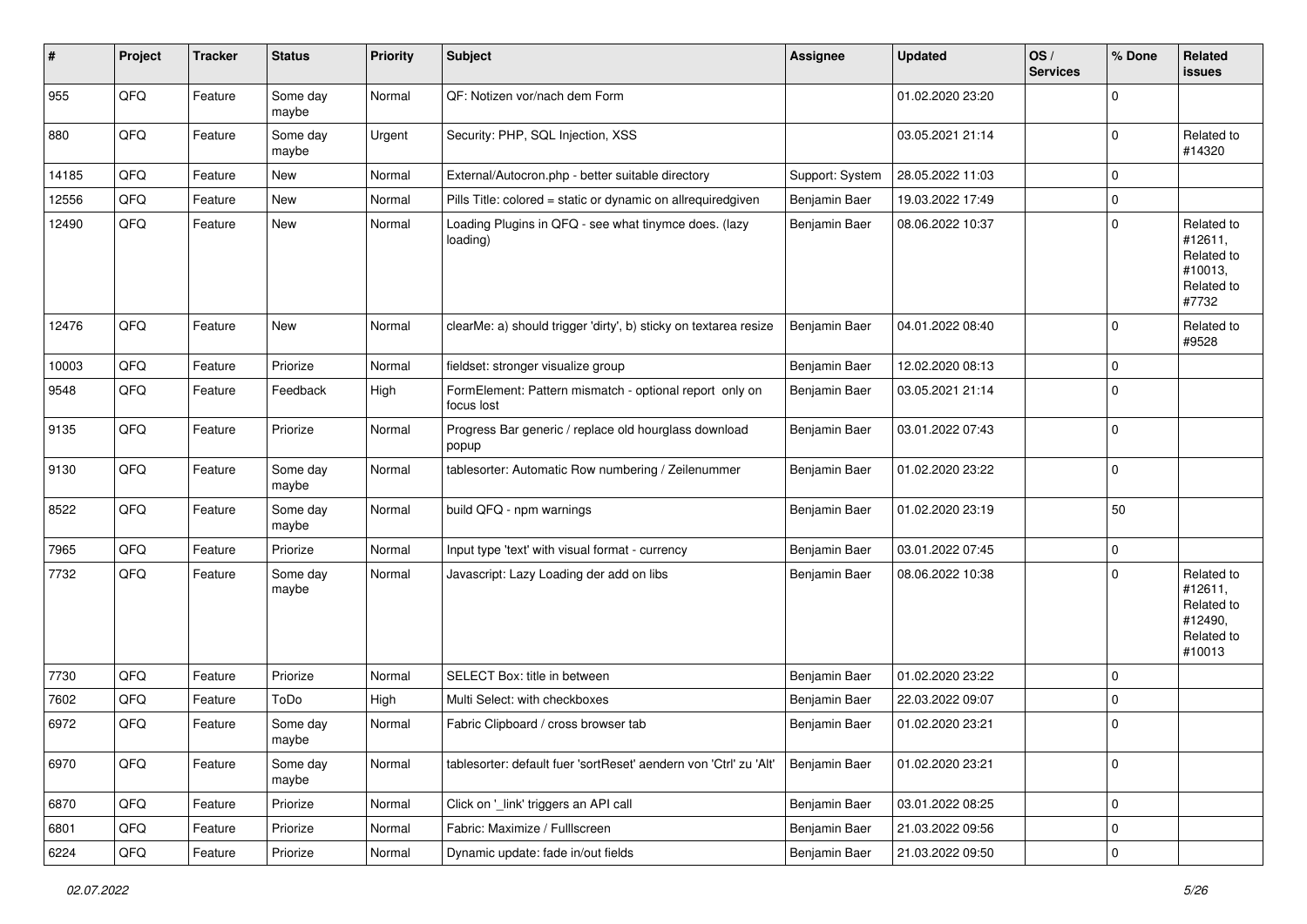| $\sharp$ | Project | <b>Tracker</b> | <b>Status</b>              | <b>Priority</b> | <b>Subject</b>                                                                | <b>Assignee</b>     | <b>Updated</b>   | OS/<br><b>Services</b> | % Done      | Related<br>issues                                                      |
|----------|---------|----------------|----------------------------|-----------------|-------------------------------------------------------------------------------|---------------------|------------------|------------------------|-------------|------------------------------------------------------------------------|
| 5562     | QFQ     | Feature        | Priorize                   | Normal          | Drag'n'Drop fuer Uploads                                                      | Benjamin Baer       | 21.03.2022 09:52 |                        | $\Omega$    | Related to<br>#9706                                                    |
| 5389     | QFQ     | Feature        | Some day<br>maybe          | Normal          | QFQ Design: Multline label / note                                             | Benjamin Baer       | 01.02.2020 23:19 |                        | $\mathbf 0$ |                                                                        |
| 5366     | QFQ     | Feature        | Priorize                   | Normal          | Saving with keyboard shortcuts                                                | Benjamin Baer       | 21.03.2022 09:47 |                        | 0           |                                                                        |
| 5024     | QFQ     | Feature        | Some day<br>maybe          | Normal          | Fabric: Generate PDF with edits                                               | Benjamin Baer       | 01.02.2020 23:20 |                        | $\pmb{0}$   | Related to<br>#10704                                                   |
| 4420     | QFQ     | Feature        | Some day<br>maybe          | Normal          | Client: Local Storage - store the changes of a form, local in<br>the browser. | Benjamin Baer       | 11.12.2019 16:02 |                        | $\mathbf 0$ |                                                                        |
| 3692     | QFQ     | Feature        | Some day<br>maybe          | Normal          | QFQ Webseite                                                                  | Benjamin Baer       | 11.12.2019 16:02 |                        | 0           | Related to<br>#5033                                                    |
| 3415     | QFQ     | Feature        | Some day<br>maybe          | Normal          | FE Login Box Templatefile                                                     | Benjamin Baer       | 11.12.2019 16:02 |                        | $\Omega$    |                                                                        |
| 14371    | QFQ     | Feature        | Priorize                   | Normal          | LDAP via REPORT                                                               | <b>Carsten Rose</b> | 19.06.2022 16:37 |                        | 0           |                                                                        |
| 14290    | QFQ     | Feature        | Priorize                   | Normal          | FormEditor: Show Table Definition                                             | Carsten Rose        | 19.06.2022 16:37 |                        | $\Omega$    |                                                                        |
| 14187    | QFQ     | Feature        | New                        | High            | gfg.log: show current URL                                                     | Carsten Rose        | 28.05.2022 11:02 |                        | $\mathbf 0$ | Related to<br>#13933,<br>Related to<br>#12532,<br>Related to<br>#11893 |
| 14090    | QFQ     | Feature        | <b>New</b>                 | Normal          | Nützliche _script funktionen                                                  | <b>Carsten Rose</b> | 28.05.2022 11:03 |                        | 0           |                                                                        |
| 13843    | QFQ     | Feature        | <b>New</b>                 | Normal          | Create JWT via QFQ                                                            | Carsten Rose        | 19.03.2022 17:42 |                        | $\mathbf 0$ |                                                                        |
| 13841    | QFQ     | Feature        | New                        | Normal          | Create PDF via iText - evaluate                                               | Carsten Rose        | 19.03.2022 17:42 |                        | $\Omega$    |                                                                        |
| 13700    | QFQ     | Feature        | New                        | Normal          | Redesign qfq.io Seite                                                         | Carsten Rose        | 19.03.2022 17:43 |                        | $\pmb{0}$   |                                                                        |
| 13566    | QFQ     | Feature        | Ready to sync<br>(develop) | Normal          | Delete config-example.gfg.php file                                            | Carsten Rose        | 23.12.2021 09:25 |                        | $\Omega$    |                                                                        |
| 13467    | QFQ     | Feature        | New                        | Normal          | ChangeLog Generator                                                           | Carsten Rose        | 19.03.2022 17:46 |                        | $\pmb{0}$   | Related to<br>#11460                                                   |
| 13354    | QFQ     | Feature        | New                        | Normal          | Using Websocket in QFQ                                                        | Carsten Rose        | 10.11.2021 15:47 |                        | $\pmb{0}$   |                                                                        |
| 13330    | QFQ     | Feature        | In Progress                | Normal          | Multi Form: Upload                                                            | Carsten Rose        | 07.11.2021 12:40 |                        | 50          | Related to<br>#9706                                                    |
| 12679    | QFQ     | Feature        | <b>New</b>                 | Normal          | tablesorter: custom column width                                              | <b>Carsten Rose</b> | 16.06.2021 11:10 |                        | $\pmb{0}$   |                                                                        |
| 12664    | QFQ     | Feature        | New                        | Normal          | TinyMCE: report/remove malicous HTML/JS Code                                  | Carsten Rose        | 19.03.2022 17:47 |                        | $\pmb{0}$   | Related to<br>#14320                                                   |
| 12632    | QFQ     | Feature        | New                        | Normal          | TinyMCE: Prepare CSS classes for images                                       | Carsten Rose        | 04.06.2021 14:35 |                        | 100         | Blocked by<br>#12186                                                   |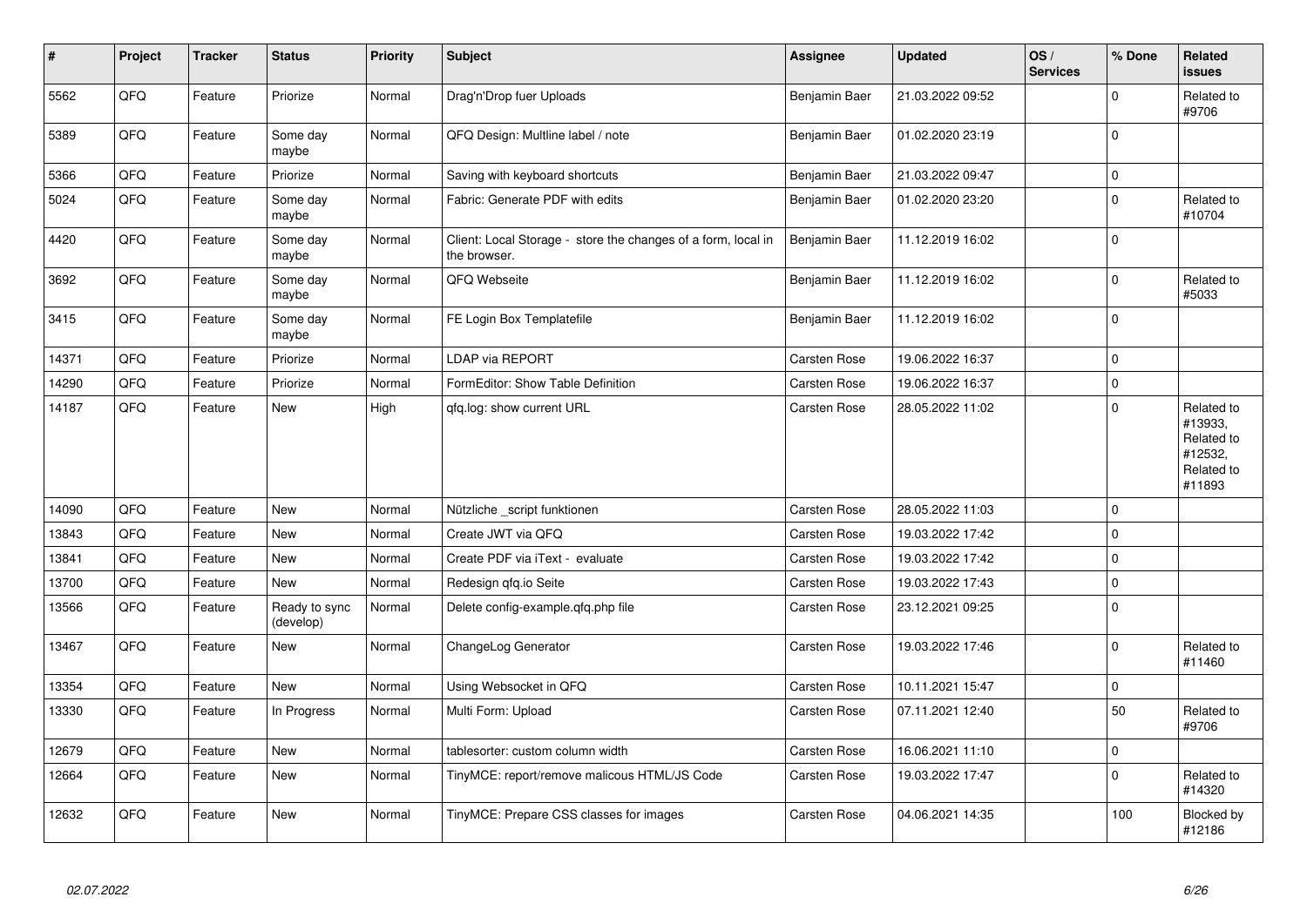| #     | Project | <b>Tracker</b> | <b>Status</b>     | <b>Priority</b> | <b>Subject</b>                                                                                                                        | Assignee            | <b>Updated</b>   | OS/<br><b>Services</b> | % Done      | Related<br><b>issues</b>                                               |
|-------|---------|----------------|-------------------|-----------------|---------------------------------------------------------------------------------------------------------------------------------------|---------------------|------------------|------------------------|-------------|------------------------------------------------------------------------|
| 12611 | QFQ     | Feature        | Some day<br>maybe | Normal          | Refactoring: Bootstrap with Lazy Loading                                                                                              | Carsten Rose        | 08.06.2022 10:37 |                        | $\Omega$    | Related to<br>#12490.<br>Related to<br>#10013.<br>Related to<br>#7732  |
| 12603 | QFQ     | Feature        | New               | Normal          | Dropdown (Select), Radio, checkbox:<br>itemListAlways={{!SELECT key, value}}                                                          | Carsten Rose        | 19.03.2022 17:47 |                        | $\Omega$    |                                                                        |
| 12584 | QFQ     | Feature        | Feedback          | Normal          | T3 v10 migration script: replace alias-patterns (v11)                                                                                 | Carsten Rose        | 28.05.2022 11:12 |                        | 100         |                                                                        |
| 12544 | QFQ     | Feature        | New               | High            | a) ' AS _link' new also as ' AS _format', b) sortierung via<br>'display: none;', c) '_format' benoeitgt nicht zwingend<br>u/U/p/m/z/d | Carsten Rose        | 14.12.2021 16:03 |                        | $\Omega$    |                                                                        |
| 12532 | QFQ     | Feature        | <b>New</b>        | High            | SIP-Parameter bei Seitenaufruf in Browser-Console<br>anzeigen                                                                         | Carsten Rose        | 07.12.2021 17:19 |                        | $\Omega$    | Related to<br>#11893,<br>Related to<br>#14187                          |
| 12504 | QFQ     | Feature        | Priorize          | Normal          | sql.log: report fe.id                                                                                                                 | Carsten Rose        | 05.05.2021 22:09 |                        | $\Omega$    |                                                                        |
| 12503 | QFQ     | Feature        | Priorize          | Normal          | Detect dangerous UPDATE statement with missing WHERE                                                                                  | Carsten Rose        | 05.05.2021 22:09 |                        | $\Omega$    |                                                                        |
| 12480 | QFQ     | Feature        | <b>New</b>        | Normal          | If QFQ upgrade is running, block further request                                                                                      | Carsten Rose        | 03.05.2021 20:45 |                        | $\Omega$    |                                                                        |
| 12477 | QFQ     | Feature        | <b>New</b>        | Normal          | Support for refactoring: Form, FormElement, diverse<br>Tabellen/Spalten, tt-content Records                                           | Carsten Rose        | 03.05.2021 20:45 |                        | $\Omega$    |                                                                        |
| 12474 | QFQ     | Feature        | <b>New</b>        | Normal          | Check BaseConfigURL if it is given and the the last char is '/'                                                                       | Carsten Rose        | 03.05.2021 20:45 |                        | $\Omega$    |                                                                        |
| 12465 | QFQ     | Feature        | <b>New</b>        | Normal          | QFQ Function: use in FE to fill StoreRecord                                                                                           | Carsten Rose        | 05.05.2021 21:58 |                        | $\mathbf 0$ |                                                                        |
| 12452 | QFQ     | Feature        | Priorize          | Normal          | BaseURL: alsways with '/' at the end                                                                                                  | Carsten Rose        | 19.06.2022 13:45 |                        | $\Omega$    | Related to<br>#10782                                                   |
| 12440 | QFQ     | Feature        | In Progress       | Normal          | Typo3 V10 upgrade (durchfuehren und testen)                                                                                           | Carsten Rose        | 21.03.2022 09:53 |                        | 50          | Related to<br>#12357,<br>Related to<br>#12067.<br>Related to<br>#10661 |
| 12439 | QFQ     | Feature        | In Progress       | Normal          | TinyMCE Paste from Word & Character Count/Limit                                                                                       | Carsten Rose        | 05.05.2021 22:15 |                        | $\mathbf 0$ |                                                                        |
| 12413 | QFQ     | Feature        | New               | Normal          | STORE TYPO3: enhance for {{be users.email:T}},<br>{{fe users.email:T}}                                                                | Carsten Rose        | 03.05.2021 20:45 |                        | $\Omega$    | Related to<br>#12412,<br>Related to<br>#10012                          |
| 12412 | QFQ     | Feature        | <b>New</b>        | Normal          | Action/Escape qualifier 'e' (empty), '0': if given, an empty<br>string (or '0') will be treated as 'not found'                        | <b>Carsten Rose</b> | 08.05.2021 09:40 |                        | $\Omega$    | Related to<br>#12413,<br>Related to<br>#10012                          |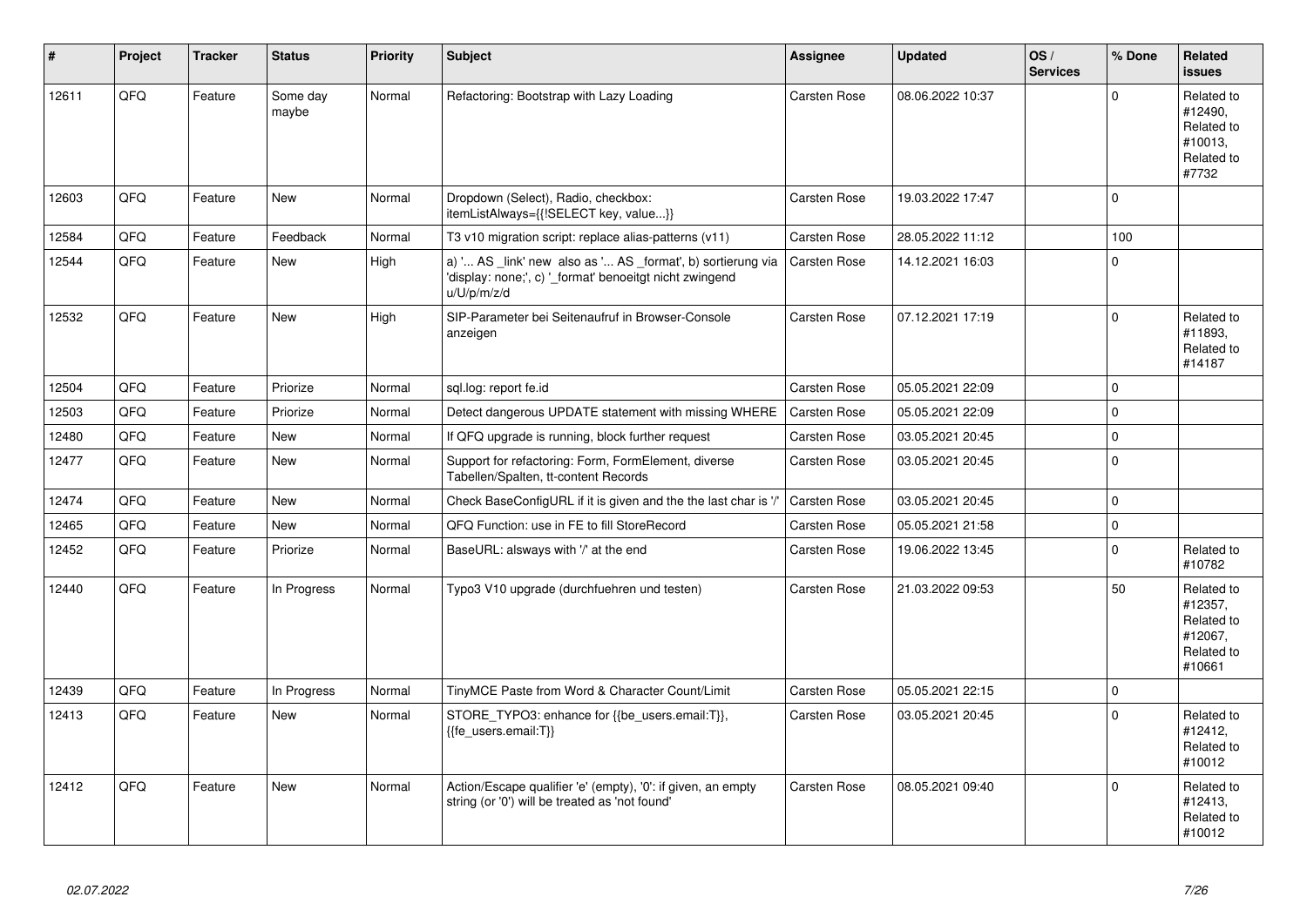| ∦     | Project | <b>Tracker</b> | <b>Status</b>     | <b>Priority</b> | Subject                                                                                                    | <b>Assignee</b>                                        | <b>Updated</b>   | OS/<br><b>Services</b> | % Done      | Related<br>issues                             |                      |
|-------|---------|----------------|-------------------|-----------------|------------------------------------------------------------------------------------------------------------|--------------------------------------------------------|------------------|------------------------|-------------|-----------------------------------------------|----------------------|
| 12400 | QFQ     | Feature        | New               | Normal          | Tutorial ist in QFQ Doku, Wird in der Suche gefunden, es<br>gibt aber kein Menupunkt - Inhalt ueberpruefen | Carsten Rose                                           | 03.05.2021 20:45 |                        | $\Omega$    |                                               |                      |
| 12337 | QFQ     | Feature        | Some day<br>maybe | Normal          | Database.php: better caching                                                                               | <b>Carsten Rose</b>                                    | 16.09.2021 15:10 |                        | $\Omega$    |                                               |                      |
| 12330 | QFQ     | Feature        | New               | Normal          | Copy to input field / text area / TinyMCE                                                                  | Carsten Rose                                           | 07.04.2021 09:01 |                        | $\Omega$    |                                               |                      |
| 12315 | QFQ     | Feature        | Some day<br>maybe | Normal          | Form History (Diffs) / Backups                                                                             | Carsten Rose                                           | 16.09.2021 15:10 |                        | $\Omega$    |                                               |                      |
| 12269 | QFQ     | Feature        | <b>New</b>        | Normal          | 2FA - Login                                                                                                | Carsten Rose                                           | 03.05.2021 20:45 |                        | 0           |                                               |                      |
| 12186 | QFQ     | Feature        | New               | High            | TinyMCE Config für Objekte                                                                                 | Carsten Rose                                           | 07.12.2021 17:19 |                        | $\Omega$    | <b>Blocks</b><br>#12632                       |                      |
| 12163 | QFQ     | Feature        | New               | Normal          | Checkbox: table wrap                                                                                       | Carsten Rose                                           | 03.05.2021 20:51 |                        | $\Omega$    |                                               |                      |
| 12162 | QFQ     | Feature        | <b>New</b>        | Normal          | FE.type=sendmail: personalized mailing (several mails) via<br>template                                     | Carsten Rose                                           | 03.05.2021 20:45 |                        | $\Omega$    |                                               |                      |
| 12146 | QFQ     | Feature        | <b>New</b>        | Normal          | Autocron Job: Anzeigen wann der naechste Job ausgefuehrt<br>wird, resp das er nicht ausgefuehrt wird       | <b>Carsten Rose</b>                                    | 15.03.2021 15:23 |                        | $\Omega$    |                                               |                      |
| 12119 | QFQ     | Feature        | <b>New</b>        | Normal          | AS paged: error message missing if there ist no 'r' argument.                                              | <b>Carsten Rose</b>                                    | 03.05.2021 20:51 |                        | $\mathbf 0$ |                                               |                      |
| 12109 | QFQ     | Feature        | New               | Normal          | Donwload Link: Plain, SIP, Persistent Link, Peristent SIP -<br>new notation                                | Carsten Rose                                           | 03.05.2021 20:45 |                        | $\Omega$    | Related to<br>#12085                          |                      |
| 12024 | QFQ     | Feature        | New               | Normal          | Excel Export: text columns by default decode<br>htmlspeciachar()                                           | Carsten Rose                                           | 17.02.2021 23:55 |                        | 0           | Related to<br>#12022                          |                      |
| 12023 | QFQ     | Feature        | <b>New</b>        | Normal          | MySQL Stored Precdure: QDECODESPECIALCHAR()                                                                | Carsten Rose                                           | 16.02.2021 11:16 |                        | $\mathbf 0$ | Related to<br>#12022                          |                      |
| 11980 | QFQ     | Feature        | In Progress       | Normal          | protected verzeichnis MUSS geschützt werden                                                                | Carsten Rose                                           | 07.09.2021 13:30 |                        | 0           |                                               |                      |
| 11955 | QFQ     | Feature        | New               | Normal          | subrecord: new title option to set <th> attributes - e.g. to<br/>customize tablesorter options.</th>       | attributes - e.g. to<br>customize tablesorter options. | Carsten Rose     | 03.05.2021 20:47       |             | $\Omega$                                      | Related to<br>#11775 |
| 11893 | QFQ     | Feature        | New               | High            | Broken SIP: a) only report one time, b) only report in main<br>column                                      | Carsten Rose                                           | 12.05.2021 12:13 |                        | $\Omega$    | Related to<br>#12532,<br>Related to<br>#14187 |                      |
| 11775 | QFQ     | Feature        | <b>New</b>        | Normal          | Subrecord Tooltip pro Feld                                                                                 | Carsten Rose                                           | 18.12.2020 15:22 |                        | $\Omega$    | Related to<br>#11955                          |                      |
| 11747 | QFQ     | Feature        | New               | Normal          | Maintenance Page with Redirect                                                                             | Carsten Rose                                           | 03.05.2021 20:47 |                        | 0           | Related to<br>#11/41                          |                      |
| 11702 | QFQ     | Feature        | New               | Normal          | HTML Special Char makes no sense for 'allbut' if '&' is<br>forbidden                                       | Carsten Rose                                           | 07.12.2021 16:35 |                        | 0           | Related to<br>#5112,<br>Related to<br>#14320  |                      |
| 11523 | QFQ     | Feature        | New               | Normal          | Mit dynamic Update erkennen, ob Upload gemacht wurde                                                       | Carsten Rose                                           | 13.11.2020 15:07 |                        | 0           | Related to<br>#9533                           |                      |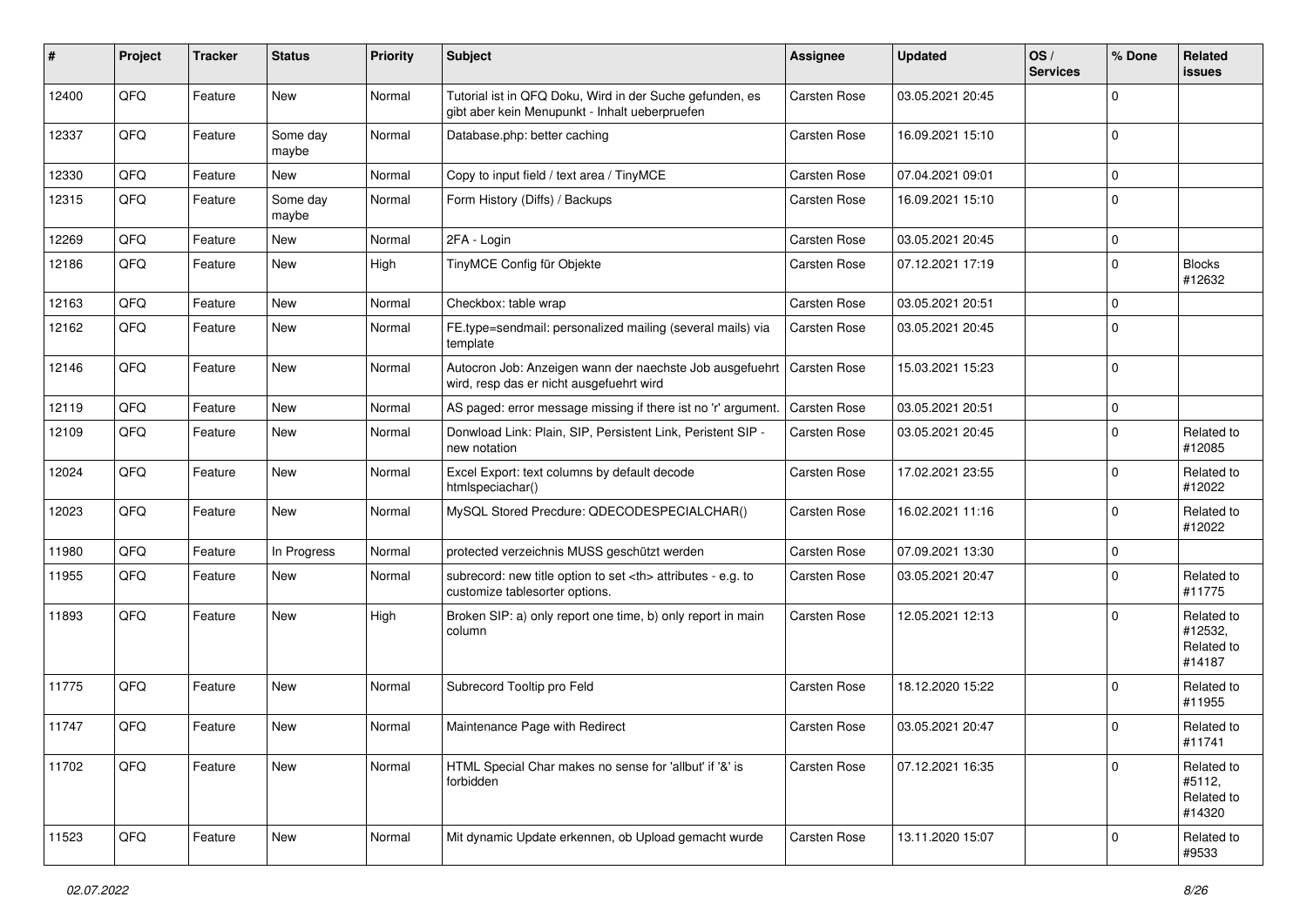| #     | Project | <b>Tracker</b> | <b>Status</b>     | <b>Priority</b> | <b>Subject</b>                                                       | <b>Assignee</b>     | <b>Updated</b>   | OS/<br><b>Services</b> | % Done      | Related<br><b>issues</b>                     |
|-------|---------|----------------|-------------------|-----------------|----------------------------------------------------------------------|---------------------|------------------|------------------------|-------------|----------------------------------------------|
| 11516 | QFQ     | Feature        | <b>New</b>        | Normal          | Multi Page Form (Previous/Next Buttons)                              | <b>Carsten Rose</b> | 16.03.2021 17:52 |                        | $\Omega$    |                                              |
| 11504 | QFQ     | Feature        | New               | Normal          | Dynamic Update: Button text update for 'Save',' Close' &<br>'Delete' | <b>Carsten Rose</b> | 12.11.2020 23:44 |                        | $\mathbf 0$ |                                              |
| 11460 | QFQ     | Feature        | <b>New</b>        | Normal          | Easier creation of changelog: gitchangelog                           | <b>Carsten Rose</b> | 12.06.2021 10:20 |                        | $\mathbf 0$ | Related to<br>#13467                         |
| 11323 | QFQ     | Feature        | Some day<br>maybe | Normal          | Report Frontend Editor Modal + Codemirror                            | Carsten Rose        | 16.09.2021 15:10 |                        | $\mathbf 0$ | Related to<br>#11036                         |
| 11322 | QFQ     | Feature        | Some day<br>maybe | Normal          | Form Element JSON - (multiline parameter field)                      | Carsten Rose        | 16.09.2021 15:10 |                        | $\mathbf 0$ |                                              |
| 11320 | QFQ     | Feature        | Priorize          | Normal          | Typo3 Version 10 support                                             | Carsten Rose        | 05.05.2021 22:09 |                        | $\mathbf 0$ |                                              |
| 11217 | QFQ     | Feature        | Some day<br>maybe | Normal          | <b>Extend Script Functionality</b>                                   | Carsten Rose        | 16.09.2021 15:10 |                        | $\mathbf 0$ |                                              |
| 11080 | QFQ     | Feature        | New               | Normal          | Send MQTT messages                                                   | Carsten Rose        | 29.08.2020 19:49 |                        | $\mathbf 0$ |                                              |
| 11076 | QFQ     | Feature        | In Progress       | Normal          | SELECT  AS websocket                                                 | Carsten Rose        | 30.08.2020 17:49 |                        | $\mathbf 0$ |                                              |
| 11036 | QFQ     | Feature        | Some day<br>maybe | Normal          | inline report editor permissions                                     | Carsten Rose        | 16.09.2021 15:09 |                        | $\mathbf 0$ | Related to<br>#11323                         |
| 10996 | QFQ     | Feature        | <b>New</b>        | Normal          | Download video via sip: no seek                                      | Carsten Rose        | 12.08.2020 14:18 |                        | $\mathbf 0$ |                                              |
| 10979 | QFQ     | Feature        | <b>New</b>        | Normal          | Ajax Calls an API - dataReport                                       | Carsten Rose        | 11.05.2022 12:15 |                        | $\mathbf 0$ |                                              |
| 10976 | QFQ     | Feature        | <b>New</b>        | Normal          | Excel Export Verbesserungen                                          | Carsten Rose        | 06.08.2020 10:56 |                        | $\mathbf 0$ |                                              |
| 10819 | QFQ     | Feature        | New               | Normal          | Persistent SIP - second try                                          | Carsten Rose        | 29.06.2020 23:02 |                        | $\mathbf 0$ | Related to<br>#6261                          |
| 10793 | QFQ     | Feature        | In Progress       | Normal          | <b>Update NPM Packages</b>                                           | Carsten Rose        | 07.09.2021 13:25 |                        | 30          |                                              |
| 10745 | QFQ     | Feature        | Some day<br>maybe | Normal          | <b>Tablesorter Excel Export</b>                                      | Carsten Rose        | 16.09.2021 15:09 |                        | $\Omega$    |                                              |
| 10716 | QFQ     | Feature        | Some day<br>maybe | Normal          | Business Logic mit Externen Skripten                                 | Carsten Rose        | 16.09.2021 15:10 |                        | $\Omega$    | Related to<br>#10713,<br>Related to<br>#8217 |
| 10714 | QFQ     | Feature        | New               | Normal          | multi Table Form                                                     | <b>Carsten Rose</b> | 16.03.2021 18:44 |                        | $\mathbf 0$ |                                              |
| 10593 | QFQ     | Feature        | <b>New</b>        | Normal          | label2: text behind input element                                    | <b>Carsten Rose</b> | 16.05.2020 10:57 |                        | $\mathbf 0$ |                                              |
| 10443 | QFQ     | Feature        | In Progress       | Normal          | Konzept _api / _live                                                 | Carsten Rose        | 07.05.2020 09:39 |                        | $\pmb{0}$   |                                              |
| 10119 | QFQ     | Feature        | <b>New</b>        | Normal          | Dropdown (selectlist) & TypeAhead: format and catagorize<br>list     | Carsten Rose        | 07.05.2020 09:36 |                        | $\mathbf 0$ |                                              |
| 10116 | QFQ     | Feature        | Some day<br>maybe | Normal          | TypeAhead: Tag - show inside 'input' element                         | Carsten Rose        | 16.09.2021 15:09 |                        | $\mathbf 0$ |                                              |
| 10115 | QFQ     | Feature        | New               | Normal          | TypeAhead: static list                                               | <b>Carsten Rose</b> | 26.02.2020 16:42 |                        | 100         |                                              |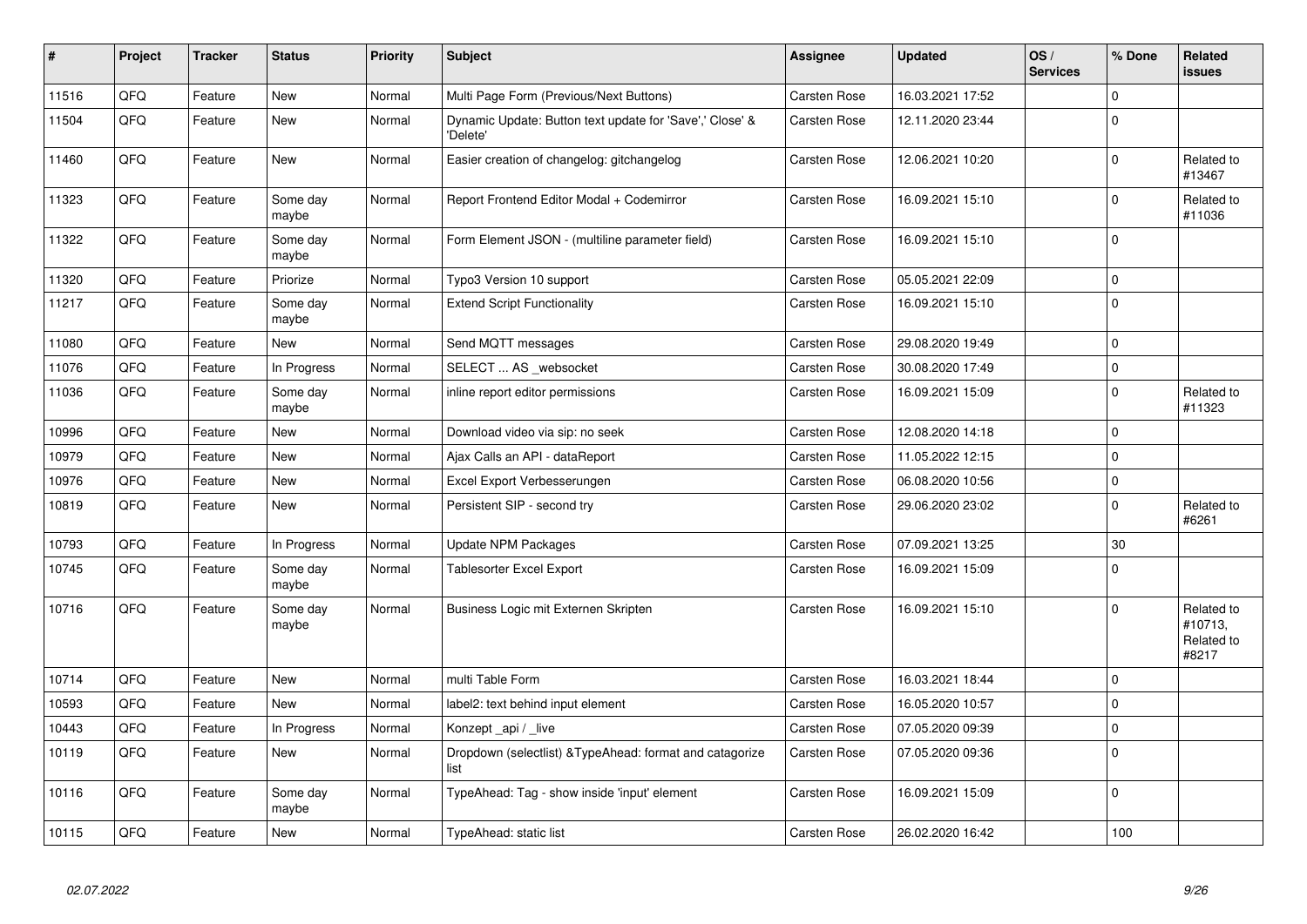| #     | Project | <b>Tracker</b> | <b>Status</b>     | <b>Priority</b> | <b>Subject</b>                                                                                                                        | Assignee            | <b>Updated</b>   | OS/<br><b>Services</b> | % Done      | Related<br><b>issues</b>                                               |
|-------|---------|----------------|-------------------|-----------------|---------------------------------------------------------------------------------------------------------------------------------------|---------------------|------------------|------------------------|-------------|------------------------------------------------------------------------|
| 10095 | QFQ     | Feature        | Some day<br>maybe | Normal          | Generic Gitlab Integration into QFQ                                                                                                   | <b>Carsten Rose</b> | 16.09.2021 15:10 |                        | $\mathbf 0$ |                                                                        |
| 10080 | QFQ     | Feature        | New               | Normal          | Popup on 'save' / 'close': configure dialog (answer<br>yes/no/cancle/)                                                                | <b>Carsten Rose</b> | 28.03.2021 20:52 |                        | 0           | Is duplicate<br>of #12262                                              |
| 10015 | QFQ     | Feature        | Priorize          | Normal          | Monospace in Textarea                                                                                                                 | Carsten Rose        | 03.02.2020 13:40 |                        | $\pmb{0}$   |                                                                        |
| 10014 | QFQ     | Feature        | New               | Normal          | Manual.rst: describe behaviour and process order of<br>fillStoreVar, slaveId, sqlBefore,                                              | <b>Carsten Rose</b> | 01.02.2020 22:31 |                        | $\mathbf 0$ |                                                                        |
| 10013 | QFQ     | Feature        | Some day<br>maybe | Normal          | FE.typ=editor: CodeMirror                                                                                                             | Carsten Rose        | 08.06.2022 10:37 |                        | $\mathbf 0$ | Related to<br>#12611,<br>Related to<br>#12490.<br>Related to<br>#7732  |
| 10012 | QFQ     | Feature        | Priorize          | Normal          | redirectAllMailTo: {{beEmail:T}}                                                                                                      | <b>Carsten Rose</b> | 08.05.2021 09:54 |                        | $\Omega$    | Related to<br>#12412,<br>Related to<br>#12413,<br>Related to<br>#10011 |
| 10011 | QFQ     | Feature        | Priorize          | Normal          | Offer new STORE_TYPO3 Variable 'beUser', 'beEmail'                                                                                    | <b>Carsten Rose</b> | 08.05.2021 09:51 |                        | $\mathbf 0$ | Related to<br>#10012,<br>Related to<br>#12511                          |
| 10005 | QFQ     | Feature        | Priorize          | Normal          | Report / special column name:  AS _calendar                                                                                           | Carsten Rose        | 03.06.2020 17:28 |                        | $\mathbf 0$ |                                                                        |
| 9983  | QFQ     | Feature        | New               | Normal          | Report Notation: new keyword 'range'                                                                                                  | Carsten Rose        | 01.02.2020 15:55 |                        | $\mathbf 0$ |                                                                        |
| 9968  | QFQ     | Feature        | Priorize          | Normal          | Tooltip in Links for Developer                                                                                                        | Carsten Rose        | 01.02.2020 23:17 |                        | $\pmb{0}$   |                                                                        |
| 9928  | QFQ     | Feature        | Priorize          | Normal          | SpecialColumnName: a) Deprecated: ' AS "_+tag " ', b)<br>New: ' AS "_ <tag1><tag2>"</tag2></tag1>                                     | Carsten Rose        | 01.02.2020 23:17 |                        | $\pmb{0}$   | Related to<br>#9929                                                    |
| 9927  | QFQ     | Feature        | New               | Normal          | QFQ Update: a) Update nur machen wenn BE User<br>eingeloggt ist., b) Bei Fehler genaue Meldung welcher<br>Updateschritt Probleme hat. | Carsten Rose        | 22.01.2020 12:59 |                        | $\mathbf 0$ |                                                                        |
| 9900  | QFQ     | Feature        | Priorize          | Normal          | Generic API Call: tt-content record >> JSON                                                                                           | Carsten Rose        | 01.02.2020 10:13 |                        | $\mathbf 0$ |                                                                        |
| 9811  | QFQ     | Feature        | <b>New</b>        | Normal          | Report: tag every n'th row                                                                                                            | Carsten Rose        | 01.02.2020 23:22 |                        | $\mathbf 0$ |                                                                        |
| 9781  | QFQ     | Feature        | <b>New</b>        | Normal          | Button: CSS class to make buttons smaller                                                                                             | Carsten Rose        | 01.02.2020 23:22 |                        | $\mathbf 0$ |                                                                        |
| 9777  | QFQ     | Feature        | <b>New</b>        | Normal          | Logging QFQ Variables                                                                                                                 | <b>Carsten Rose</b> | 16.12.2019 17:17 |                        | $\mathbf 0$ |                                                                        |
| 9707  | QFQ     | Feature        | New               | Normal          | SIP security: encode pageld and check pageld on decode                                                                                | <b>Carsten Rose</b> | 01.02.2020 23:22 |                        | $\mathbf 0$ |                                                                        |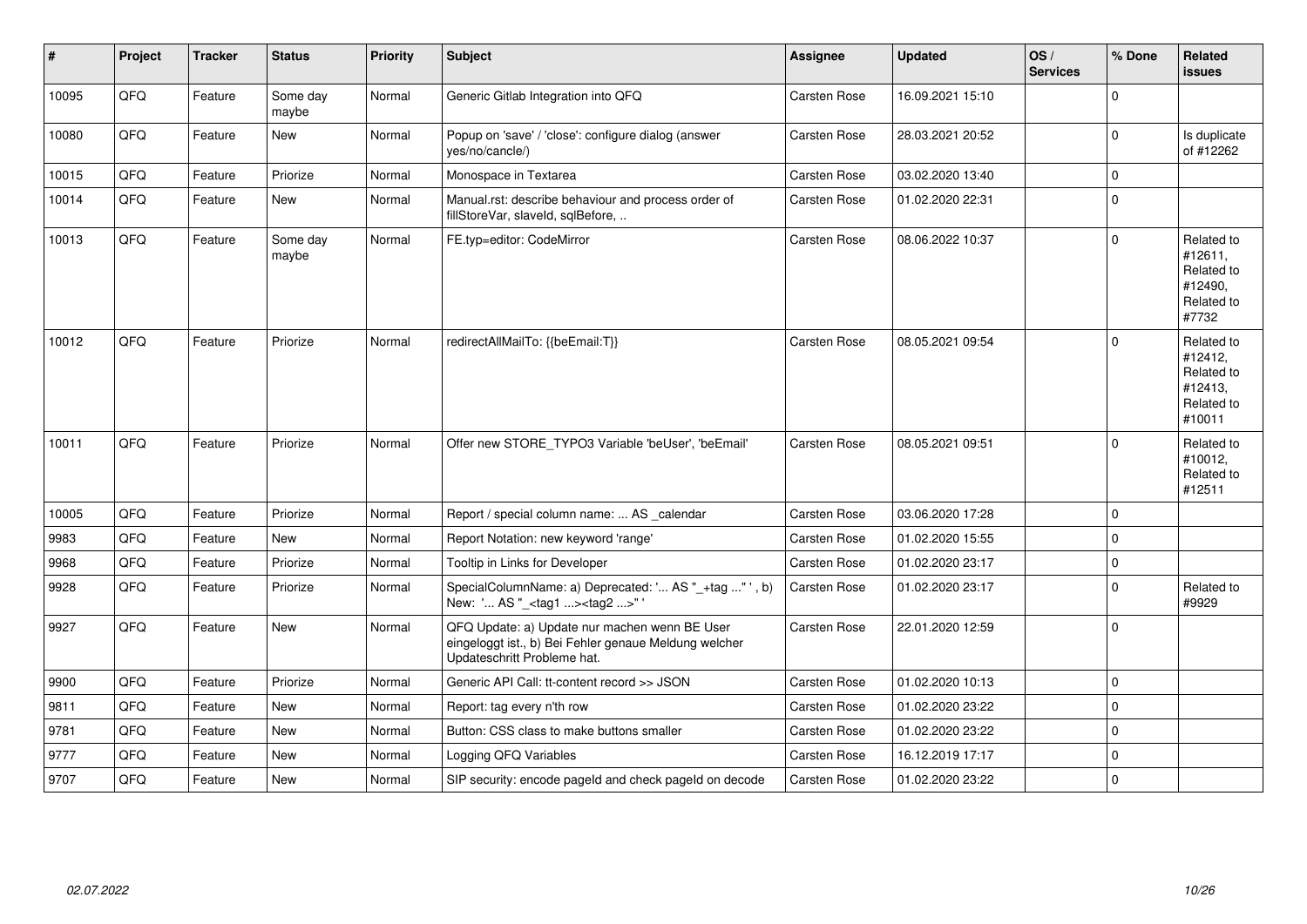| $\vert$ # | Project | <b>Tracker</b> | <b>Status</b>     | <b>Priority</b> | <b>Subject</b>                                                                  | <b>Assignee</b>     | <b>Updated</b>   | OS/<br><b>Services</b> | % Done      | Related<br>issues                                                    |
|-----------|---------|----------------|-------------------|-----------------|---------------------------------------------------------------------------------|---------------------|------------------|------------------------|-------------|----------------------------------------------------------------------|
| 9706      | QFQ     | Feature        | <b>New</b>        | Normal          | Multi File Upload (hidden template group)                                       | Carsten Rose        | 01.02.2020 23:22 |                        | $\Omega$    | Related to<br>#7521,<br>Related to<br>#5562,<br>Related to<br>#13330 |
| 9704      | QFQ     | Feature        | Some day<br>maybe | Normal          | Thumbnails Generieren beim Splitten von PDF Files                               | Carsten Rose        | 11.12.2019 16:01 |                        | $\Omega$    |                                                                      |
| 9668      | QFQ     | Feature        | Priorize          | Normal          | Form.mode: rename 'hidden' to 'hide'                                            | Carsten Rose        | 05.05.2021 22:14 |                        | $\Omega$    | Related to<br>#6437                                                  |
| 9602      | QFQ     | Feature        | <b>New</b>        | Normal          | Form definition as JSON                                                         | Carsten Rose        | 01.02.2020 23:21 |                        | $\mathbf 0$ | Related to<br>#9600                                                  |
| 9579      | QFQ     | Feature        | Some day<br>maybe | Normal          | Multiform with Process Row                                                      | Carsten Rose        | 11.12.2019 16:01 |                        | 0           |                                                                      |
| 9537      | QFQ     | Feature        | New               | Normal          | FormEditor: Edit fieldset in FrontEnd                                           | Carsten Rose        | 01.02.2020 23:22 |                        | 0           |                                                                      |
| 9517      | QFQ     | Feature        | In Progress       | High            | Input multiple tags with typeahead                                              | Carsten Rose        | 03.05.2021 21:14 |                        | 40          | Related to<br>#10150                                                 |
| 9394      | QFQ     | Feature        | Priorize          | Normal          | REST: allow for non numerical ids in get requests                               | Carsten Rose        | 05.05.2021 22:10 |                        | 0           |                                                                      |
| 9352      | QFQ     | Feature        | New               | Normal          | FE 'Native' fire slaveld, sqlAfter, sqlIns                                      | Carsten Rose        | 01.02.2020 23:22 |                        | $\mathbf 0$ |                                                                      |
| 9348      | QFQ     | Feature        | New               | Normal          | defaultThumbnailSize: pre render thumbnails                                     | <b>Carsten Rose</b> | 12.06.2021 09:05 |                        | $\mathbf 0$ |                                                                      |
| 9346      | QFQ     | Feature        | Priorize          | Normal          | beforeSave: check if an upload is given                                         | Carsten Rose        | 11.06.2021 21:18 |                        | 0           |                                                                      |
| 9221      | QFQ     | Feature        | New               | Normal          | typeAhead: Zeichenlimite ausschalten                                            | Carsten Rose        | 29.06.2022 22:36 |                        | $\Omega$    |                                                                      |
| 9208      | QFQ     | Feature        | <b>New</b>        | Normal          | Manage 'recent' records                                                         | Carsten Rose        | 01.02.2020 23:22 |                        | $\mathbf 0$ |                                                                      |
| 9136      | QFQ     | Feature        | <b>New</b>        | Normal          | Create ZIP files with dynamic PDFs                                              | Carsten Rose        | 01.02.2020 23:22 |                        | 0           |                                                                      |
| 9129      | QFQ     | Feature        | New               | Normal          | sqlValidate: Message as notification, not as error                              | Carsten Rose        | 01.02.2020 23:22 |                        | $\Omega$    | Related to<br>#9128                                                  |
| 9128      | QFQ     | Feature        | New               | Normal          | Error Message: not replaced variables- a) replace back to<br>'{{', b) underline | Carsten Rose        | 01.02.2020 23:22 |                        | $\Omega$    | Related to<br>#9129                                                  |
| 8975      | QFQ     | Feature        | <b>New</b>        | Normal          | Report Notation: 2.0                                                            | Carsten Rose        | 01.02.2020 23:22 |                        | $\mathbf 0$ | Related to<br>#8963                                                  |
| 8963      | QFQ     | Feature        | Priorize          | Normal          | Setting values in a store: flexible way                                         | <b>Carsten Rose</b> | 05.05.2021 22:10 |                        | $\mathbf 0$ | Related to<br>#8975                                                  |
| 8962      | QFG     | Feature        | New               | High            | allow for form fields with identical names                                      | Carsten Rose        | 03.05.2021 21:14 |                        | 0           |                                                                      |
| 8894      | QFQ     | Feature        | Some day<br>maybe | Normal          | Documentation Tags Usable in QFQ Application                                    | Carsten Rose        | 11.12.2019 16:01 |                        | $\mathbf 0$ |                                                                      |
| 8892      | QFQ     | Feature        | Some day<br>maybe | Normal          | Display and Edit SQL Comments in Form Editor                                    | Carsten Rose        | 11.12.2019 16:01 |                        | 0           |                                                                      |
| 8806      | QFG     | Feature        | New               | Normal          | SQL Function nl2br                                                              | Carsten Rose        | 01.02.2020 23:22 |                        | $\pmb{0}$   |                                                                      |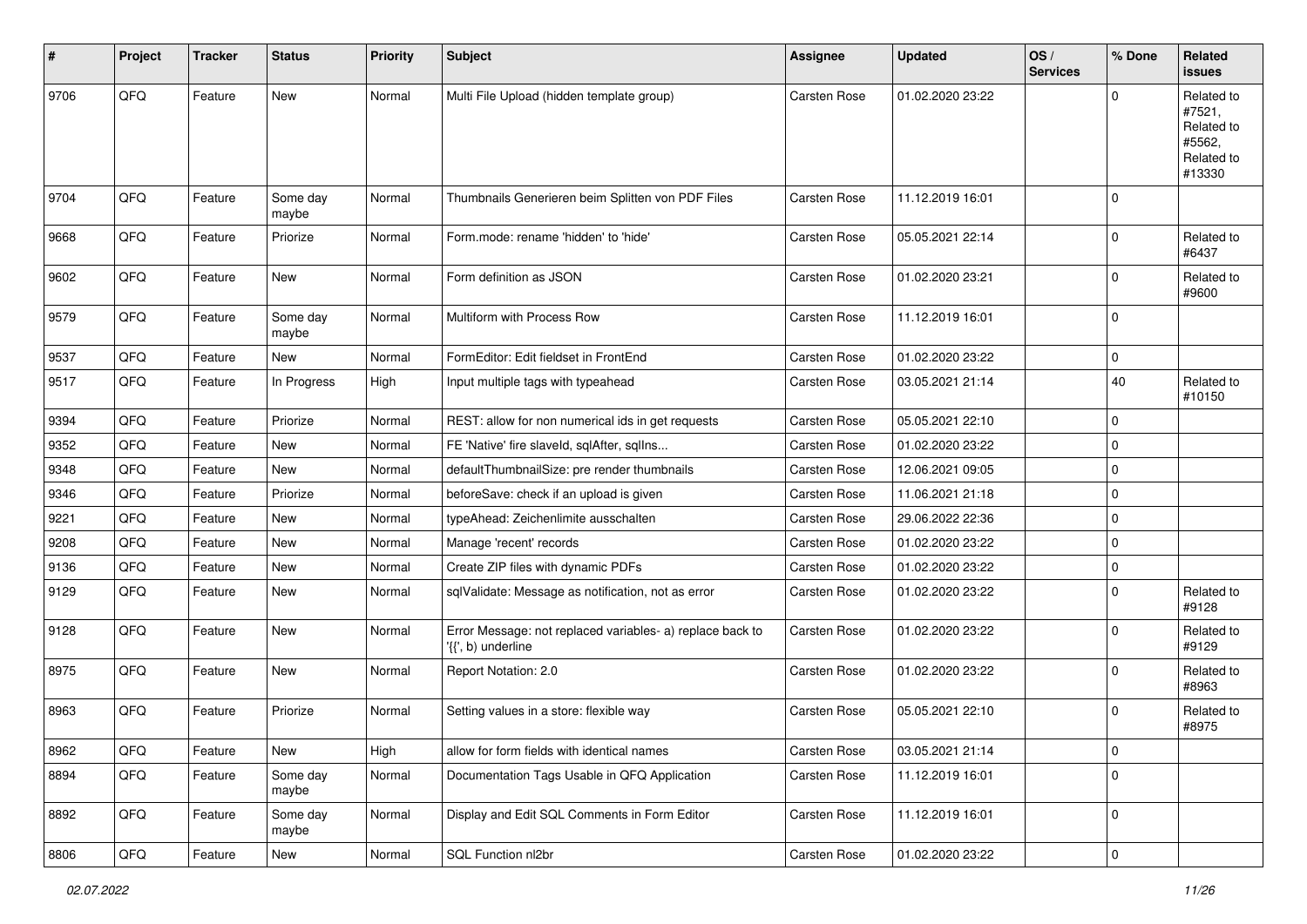| #    | Project | <b>Tracker</b> | <b>Status</b>     | <b>Priority</b> | Subject                                                                                                | <b>Assignee</b>     | <b>Updated</b>   | OS/<br><b>Services</b> | % Done      | Related<br>issues                               |
|------|---------|----------------|-------------------|-----------------|--------------------------------------------------------------------------------------------------------|---------------------|------------------|------------------------|-------------|-------------------------------------------------|
| 8719 | QFQ     | Feature        | <b>New</b>        | Normal          | extraButtonLock: add support for 0/1                                                                   | <b>Carsten Rose</b> | 01.02.2020 23:22 |                        | $\mathbf 0$ |                                                 |
| 8702 | QFQ     | Feature        | New               | Normal          | Load Record which is locked: missing user info                                                         | Carsten Rose        | 11.12.2019 16:16 |                        | $\mathbf 0$ | Related to<br>#9789                             |
| 8586 | QFQ     | Feature        | Some day<br>maybe | Normal          | QFQ: Enhance Error message for 'record not found'                                                      | Carsten Rose        | 16.09.2021 15:10 |                        | $\mathbf 0$ |                                                 |
| 8585 | QFQ     | Feature        | Priorize          | Normal          | Enhance Error message for 'unknown form'                                                               | Carsten Rose        | 01.02.2020 10:13 |                        | $\mathbf 0$ |                                                 |
| 8584 | QFQ     | Feature        | Priorize          | Normal          | FE 'Action' - never assign to Container (except Template<br>Group)                                     | Carsten Rose        | 01.02.2020 10:13 |                        | $\mathbf 0$ |                                                 |
| 8520 | QFQ     | Feature        | Some day<br>maybe | Normal          | Bring QFQ to Composer                                                                                  | Carsten Rose        | 16.09.2021 15:10 |                        | $\mathbf 0$ |                                                 |
| 8336 | QFQ     | Feature        | New               | Normal          | Form > modified > Close New: a) Optional disable popup, b)<br>custom text, c) mode on save: close stay | Carsten Rose        | 01.02.2020 23:22 |                        | $\mathbf 0$ | Related to<br>#8335                             |
| 8277 | QFQ     | Feature        | Priorize          | Normal          | fe.parameter.default=                                                                                  | Carsten Rose        | 01.02.2020 23:17 |                        | $\mathbf 0$ | Related to<br>#8113                             |
| 8217 | QFQ     | Feature        | New               | Normal          | if-elseif-else construct                                                                               | Carsten Rose        | 16.03.2021 18:41 |                        | $\mathbf 0$ | Related to<br>#10716                            |
| 8204 | QFQ     | Feature        | Priorize          | High            | Position 'required mark'                                                                               | <b>Carsten Rose</b> | 16.06.2021 13:44 |                        | $\mathbf 0$ |                                                 |
| 8187 | QFQ     | Feature        | New               | Normal          | Subrecord: enable/hide new button - make new/edit/delete<br>customizeable.                             | Carsten Rose        | 06.03.2021 18:44 |                        | $\mathbf 0$ | Related to<br>#11326                            |
| 8101 | QFQ     | Feature        | Some day<br>maybe | Normal          | Password hash: support further hashing methods                                                         | Carsten Rose        | 16.09.2021 15:10 |                        | $\mathbf 0$ |                                                 |
| 8089 | QFQ     | Feature        | New               | Normal          | Copy/Paste for FormElements                                                                            | Carsten Rose        | 01.02.2020 23:22 |                        | $\mathbf 0$ |                                                 |
| 8082 | QFQ     | Feature        | Priorize          | High            | Contact form without saving record                                                                     | Carsten Rose        | 07.12.2021 15:20 |                        | $\Omega$    | Related to<br>#8587,<br><b>Blocks</b><br>#11850 |
| 8044 | QFQ     | Feature        | Priorize          | Normal          | Transaction: a) Form, b) Report                                                                        | Carsten Rose        | 05.05.2021 22:14 |                        | $\mathbf 0$ | Related to<br>#8043                             |
| 8034 | QFQ     | Feature        | Priorize          | Normal          | FormElement 'data': 22.22.2222 should not be accepted                                                  | Carsten Rose        | 01.02.2020 10:13 |                        | $\mathbf 0$ |                                                 |
| 7924 | QFQ     | Feature        | New               | Normal          | Radio/Checkbox with Tooltip                                                                            | Carsten Rose        | 01.02.2020 23:22 |                        | $\mathbf 0$ |                                                 |
| 7920 | QFQ     | Feature        | New               | Normal          | FE: Syntax Highlight, Zeinlenumbruch                                                                   | Carsten Rose        | 01.02.2020 10:03 |                        | $\mathbf 0$ |                                                 |
| 7850 | QFQ     | Feature        | New               | High            | Upload records: non 'pathFileName' column                                                              | <b>Carsten Rose</b> | 03.05.2021 21:14 |                        | $\Omega$    |                                                 |
| 7812 | QFQ     | Feature        | New               | Normal          | FE 'Subrecord' - new option 'subrecordShowFilter',<br>'subrecordPaging'                                | Carsten Rose        | 01.02.2020 23:22 |                        | $\mathbf 0$ |                                                 |
| 7683 | QFQ     | Feature        | New               | Normal          | Special column names in '{{ SELECT  AS link }}' should<br>be detected                                  | Carsten Rose        | 01.02.2020 23:21 |                        | 0           |                                                 |
| 7681 | QFQ     | Feature        | New               | Normal          | Optional switch off 'check for modified record'                                                        | Carsten Rose        | 01.02.2020 23:21 |                        | $\mathbf 0$ |                                                 |
| 7660 | QFQ     | Feature        | New               | Normal          | IMAP: import mails to DB, move / delete mails                                                          | Carsten Rose        | 01.02.2020 09:52 |                        | 0           |                                                 |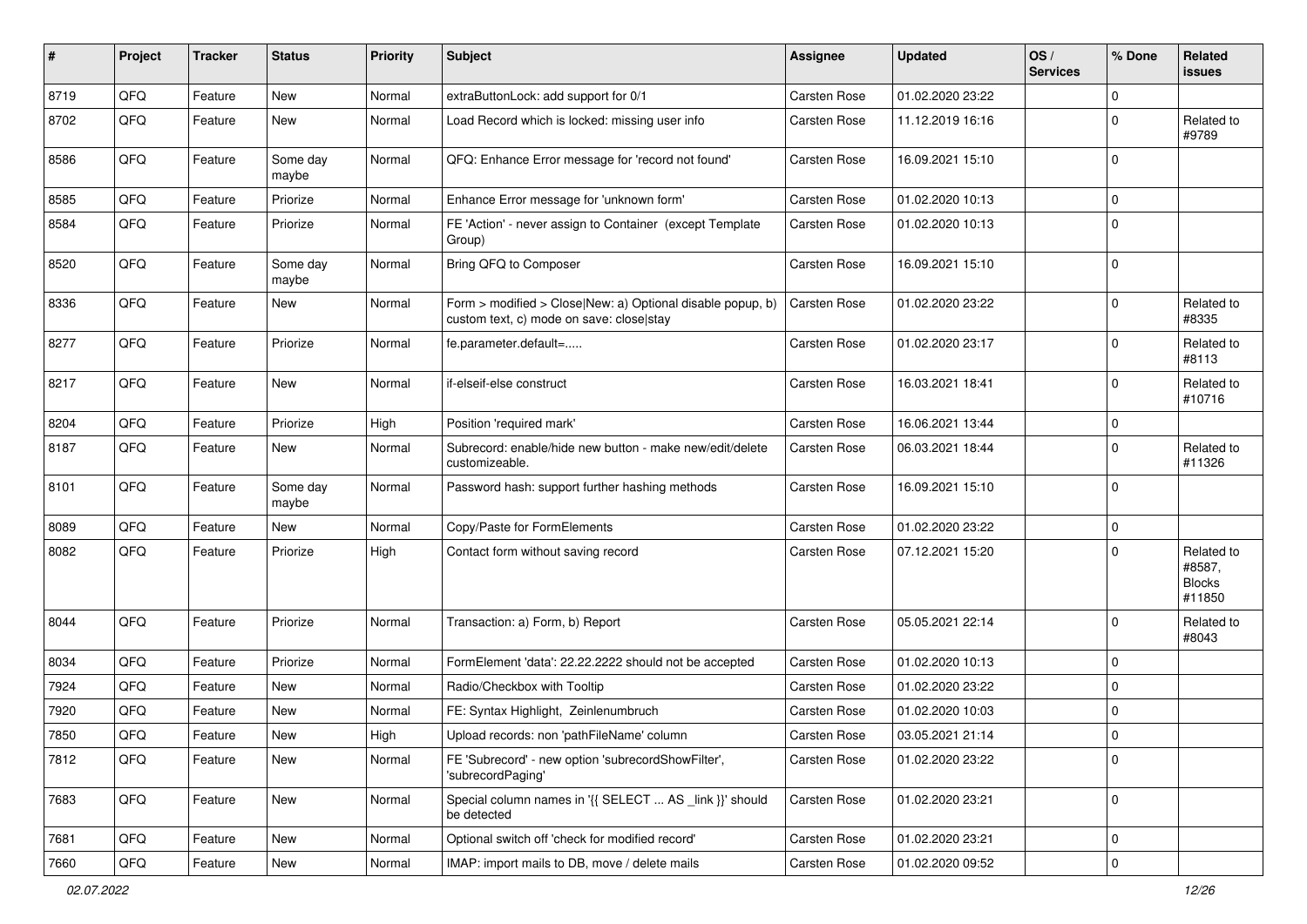| #    | Project | <b>Tracker</b> | <b>Status</b>     | <b>Priority</b> | Subject                                                                                                                    | <b>Assignee</b>     | <b>Updated</b>   | OS/<br><b>Services</b> | % Done      | Related<br>issues      |
|------|---------|----------------|-------------------|-----------------|----------------------------------------------------------------------------------------------------------------------------|---------------------|------------------|------------------------|-------------|------------------------|
| 7630 | QFQ     | Feature        | Priorize          | Normal          | detailed error message for simple upload                                                                                   | <b>Carsten Rose</b> | 01.02.2020 10:13 |                        | $\mathbf 0$ |                        |
| 7522 | QFQ     | Feature        | Priorize          | Normal          | Inserting default index.html to folder (Avoid Apache<br>Indexing)                                                          | Carsten Rose        | 01.02.2020 10:13 |                        | $\Omega$    |                        |
| 7521 | QFQ     | Feature        | New               | Normal          | TemplateGroup: fe.type=upload                                                                                              | Carsten Rose        | 01.02.2020 23:21 |                        | $\Omega$    | Related to<br>#9706    |
| 7520 | QFQ     | Feature        | New               | Normal          | QR Code:  AS _qr ( AS _link)                                                                                               | <b>Carsten Rose</b> | 01.02.2020 23:22 |                        | $\mathbf 0$ |                        |
| 7519 | QFQ     | Feature        | New               | Normal          | Select: Multi                                                                                                              | Carsten Rose        | 01.02.2020 23:22 |                        | $\mathbf 0$ |                        |
| 7481 | QFQ     | Feature        | New               | Normal          | Detect 'BaseUrl' automatically                                                                                             | <b>Carsten Rose</b> | 01.02.2020 23:21 |                        | $\mathbf 0$ |                        |
| 7480 | QFQ     | Feature        | New               | Normal          | Record History (Undo / Redo)                                                                                               | Carsten Rose        | 11.12.2019 16:16 |                        | $\Omega$    | Related to<br>#2361    |
| 7453 | QFQ     | Feature        | Some day<br>maybe | Normal          | import / export forms QFQ                                                                                                  | Carsten Rose        | 16.09.2021 15:10 |                        | $\mathbf 0$ |                        |
| 7452 | QFQ     | Feature        | Some day<br>maybe | Normal          | automate deployment new QFQ version                                                                                        | Carsten Rose        | 16.09.2021 15:10 |                        | $\mathbf 0$ |                        |
| 7342 | QFQ     | Feature        | New               | Normal          | add content $=$ hide this                                                                                                  | <b>Carsten Rose</b> | 01.02.2020 23:21 |                        | $\mathbf 0$ |                        |
| 7336 | QFQ     | Feature        | Some day<br>maybe | Normal          | PDF Upload: disallow PDFs with specific Meta information                                                                   | Carsten Rose        | 11.12.2019 16:01 |                        | $\Omega$    |                        |
| 7290 | QFQ     | Feature        | Priorize          | Normal          | FormEditor: title as textarea if LEN(title)>60                                                                             | Carsten Rose        | 01.02.2020 10:13 |                        | $\mathbf 0$ | Blocked by<br>#7682    |
| 7280 | QFQ     | Feature        | New               | Normal          | recently used table                                                                                                        | Carsten Rose        | 01.02.2020 23:21 |                        | $\mathbf 0$ |                        |
| 7239 | QFQ     | Feature        | New               | Normal          | TinyMCE: html tag whitelist                                                                                                | Carsten Rose        | 01.02.2020 23:21 |                        | $\Omega$    | Related to<br>#14320   |
| 7217 | QFQ     | Feature        | Priorize          | Normal          | Download: notice User if `_sip=?` is missing                                                                               | <b>Carsten Rose</b> | 01.02.2020 10:13 |                        | $\mathbf 0$ |                        |
| 7175 | QFQ     | Feature        | New               | Normal          | Upload: md5 hash as filename                                                                                               | Carsten Rose        | 01.02.2020 23:21 |                        | $\mathbf 0$ |                        |
| 7119 | QFQ     | Feature        | New               | Normal          | Upload: scaleDownWidth, scaleDownHeight                                                                                    | Carsten Rose        | 01.02.2020 23:21 |                        | $\mathbf 0$ |                        |
| 7109 | QFQ     | Feature        | New               | Normal          | Dynamic Updates: row/element hide                                                                                          | Carsten Rose        | 01.02.2020 23:22 |                        | $\mathbf 0$ | Has duplicate<br>#4081 |
| 7107 | QFQ     | Feature        | Some day<br>maybe | Normal          | Showcase Registration Tool: Anmeldung / Administration :<br>Liste Anmeldungen / Emaileinaldung                             | Carsten Rose        | 11.12.2019 16:01 |                        | $\mathbf 0$ |                        |
| 7102 | QFQ     | Feature        | New               | Normal          | Comment sign in report: '#' and '--'                                                                                       | Carsten Rose        | 01.02.2020 23:21 |                        | 0           |                        |
| 7099 | QFG     | Feature        | New               | Normal          | Redesign FormEditor                                                                                                        | Carsten Rose        | 01.02.2020 23:21 |                        | 0           |                        |
| 6998 | QFQ     | Feature        | Priorize          | Normal          | Form: with debug=on show column information as tooltip of<br>column label                                                  | Carsten Rose        | 01.02.2020 10:13 |                        | $\mathbf 0$ |                        |
| 6855 | QFQ     | Feature        | New               | Normal          | With {{feUser:U}}!={{feUser:T}}: Save / Delete: only possible<br>with {{feUserSave:U}}='yes' and '{{feUserDelete:U}}='yes' | <b>Carsten Rose</b> | 01.02.2020 23:21 |                        | $\mathbf 0$ |                        |
| 6765 | QFQ     | Feature        | New               | Normal          | Moeglichkeit via QFQ eigene Logs zu schreiben                                                                              | Carsten Rose        | 01.02.2020 23:21 |                        | $\mathbf 0$ |                        |
| 6723 | QFQ     | Feature        | New               | Normal          | Report QFQ Installation and Version                                                                                        | Carsten Rose        | 12.06.2021 09:07 |                        | $\mathbf 0$ |                        |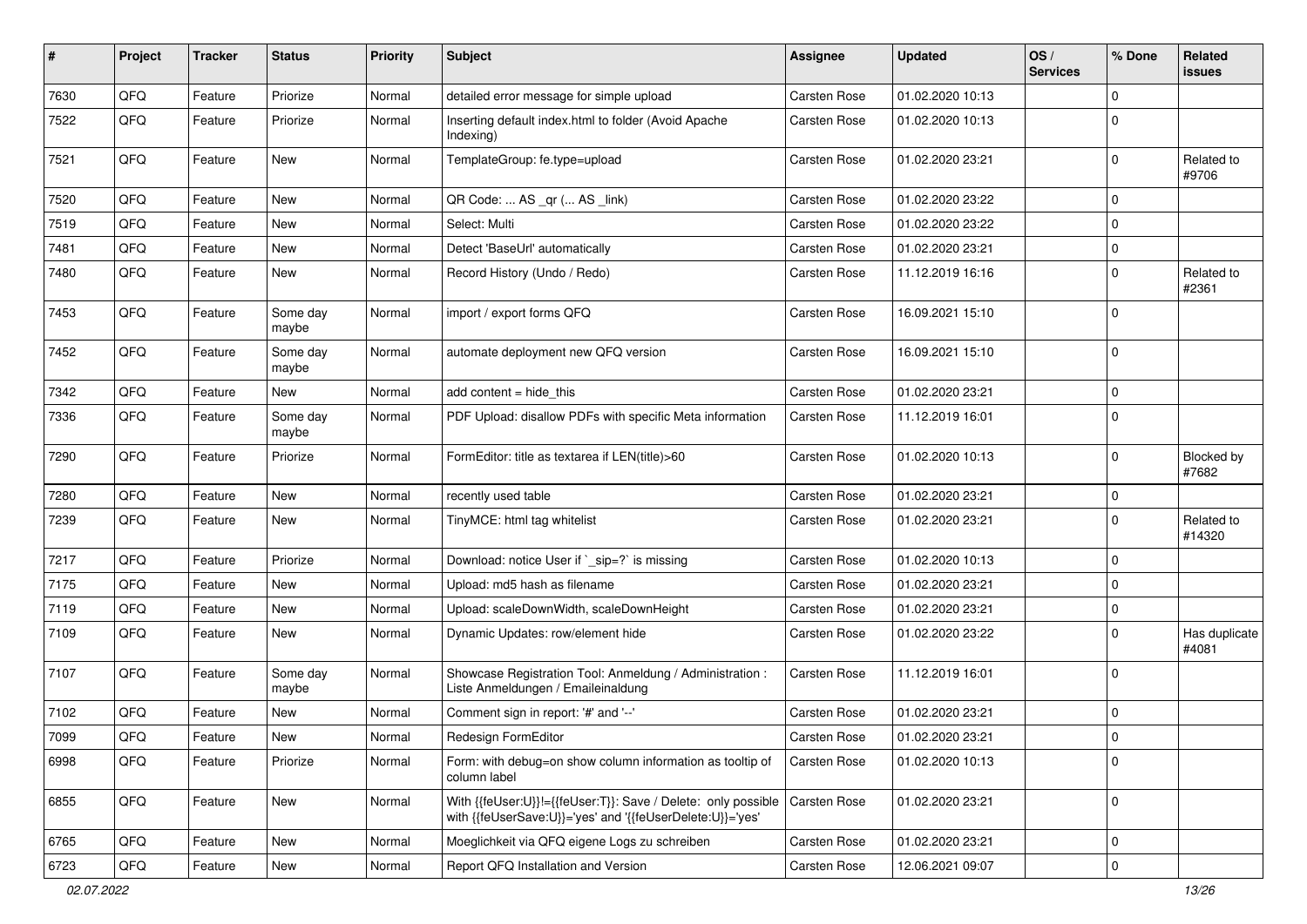| $\vert$ # | Project | <b>Tracker</b> | <b>Status</b>     | <b>Priority</b> | <b>Subject</b>                                                                                        | <b>Assignee</b>     | <b>Updated</b>   | OS/<br><b>Services</b> | % Done      | Related<br>issues                           |
|-----------|---------|----------------|-------------------|-----------------|-------------------------------------------------------------------------------------------------------|---------------------|------------------|------------------------|-------------|---------------------------------------------|
| 6715      | QFQ     | Feature        | Some day<br>maybe | Normal          | Code-Refactoring: dbArray vereinheitlichen                                                            | Carsten Rose        | 11.12.2019 16:02 |                        | $\Omega$    |                                             |
| 6609      | QFQ     | Feature        | New               | Normal          | Formlet: JSON API erweitern                                                                           | Carsten Rose        | 01.02.2020 23:21 |                        | 50          |                                             |
| 6602      | QFQ     | Feature        | <b>New</b>        | Normal          | Formlet: in Report auf Mausklick ein mini-form oeffnen                                                | Carsten Rose        | 11.12.2019 16:16 |                        | $\Omega$    |                                             |
| 6594      | QFQ     | Feature        | New               | Normal          | Excel: on download, check if there is a valid sip                                                     | Carsten Rose        | 01.02.2020 23:21 |                        | $\mathbf 0$ |                                             |
| 6437      | QFQ     | Feature        | New               | Normal          | Neuer Mode Button bei FormElementen                                                                   | Carsten Rose        | 01.02.2020 23:21 |                        | $\Omega$    | Related to<br>#9668,<br>Blocked by<br>#9678 |
| 6292      | QFQ     | Feature        | <b>New</b>        | Normal          | Download: File speichern mit Hash aber original Filename in<br>der Datenbank vermerken fuer Downloads | Carsten Rose        | 01.02.2020 23:21 |                        | $\Omega$    |                                             |
| 6289      | QFQ     | Feature        | <b>New</b>        | Normal          | Form: Log                                                                                             | Carsten Rose        | 01.02.2020 23:21 |                        | $\mathbf 0$ |                                             |
| 6261      | QFQ     | Feature        | <b>New</b>        | Normal          | Persistent SIP                                                                                        | <b>Carsten Rose</b> | 12.06.2021 09:07 |                        | $\mathbf 0$ | Related to<br>#10819                        |
| 6250      | QFQ     | Feature        | In Progress       | Normal          | Enhance layout: a) Subrecord, b) Subrecord-Title                                                      | Carsten Rose        | 01.02.2020 23:22 |                        | $\Omega$    | Related to<br>#5391                         |
| 5983      | QFQ     | Feature        | Some day<br>maybe | Normal          | Form Submit (save & update): normalize date/-time FE                                                  | Carsten Rose        | 01.02.2020 23:19 |                        | $\Omega$    |                                             |
| 5942      | QFQ     | Feature        | Priorize          | Normal          | 'L' and 'type': append to links, generate via '_link' by using<br>'u:' .                              | Carsten Rose        | 01.02.2020 10:13 |                        | $\mathbf 0$ |                                             |
| 5894      | QFQ     | Feature        | Feedback          | Normal          | Typeahead in Report: show/hide rows dynamically                                                       | Carsten Rose        | 18.02.2022 08:50 |                        | $\Omega$    | Related to<br>#5893,<br>Related to<br>#5885 |
| 5852      | QFQ     | Feature        | Some day<br>maybe | Normal          | Logging: mail.log / sql.log - im FE anzeigen und via AJAX<br>aktualisieren                            | Carsten Rose        | 01.02.2020 23:19 |                        | $\Omega$    | Related to<br>#5885                         |
| 5782      | QFQ     | Feature        | New               | Normal          | NextCloud API                                                                                         | Carsten Rose        | 01.02.2020 10:02 |                        | $\mathbf 0$ |                                             |
| 5715      | QFQ     | Feature        | New               | High            | PDF Caching                                                                                           | Carsten Rose        | 03.05.2021 21:14 |                        | $\Omega$    | Related to<br>#5851,<br>Related to<br>#6357 |
| 5695      | QFQ     | Feature        | In Progress       | Normal          | Multiform                                                                                             | <b>Carsten Rose</b> | 02.01.2021 18:38 |                        | 0           |                                             |
| 5665      | QFQ     | Feature        | Some day<br>maybe | Normal          | Versuch das '{{!' nicht mehr noetig ist.                                                              | <b>Carsten Rose</b> | 01.02.2020 23:20 |                        | $\Omega$    | Related to<br>#7432,<br>Related to<br>#7434 |
| 5579      | QFQ     | Feature        | Some day<br>maybe | Normal          | Enhance Doc / Presentation: variable type 'link column type'                                          | Carsten Rose        | 01.02.2020 23:19 |                        | $\mathbf 0$ |                                             |
| 5548      | QFQ     | Feature        | Some day<br>maybe | Normal          | 801 Textfiles/Scriptfiles als Thumbnail                                                               | Carsten Rose        | 07.03.2022 16:26 |                        | 0           |                                             |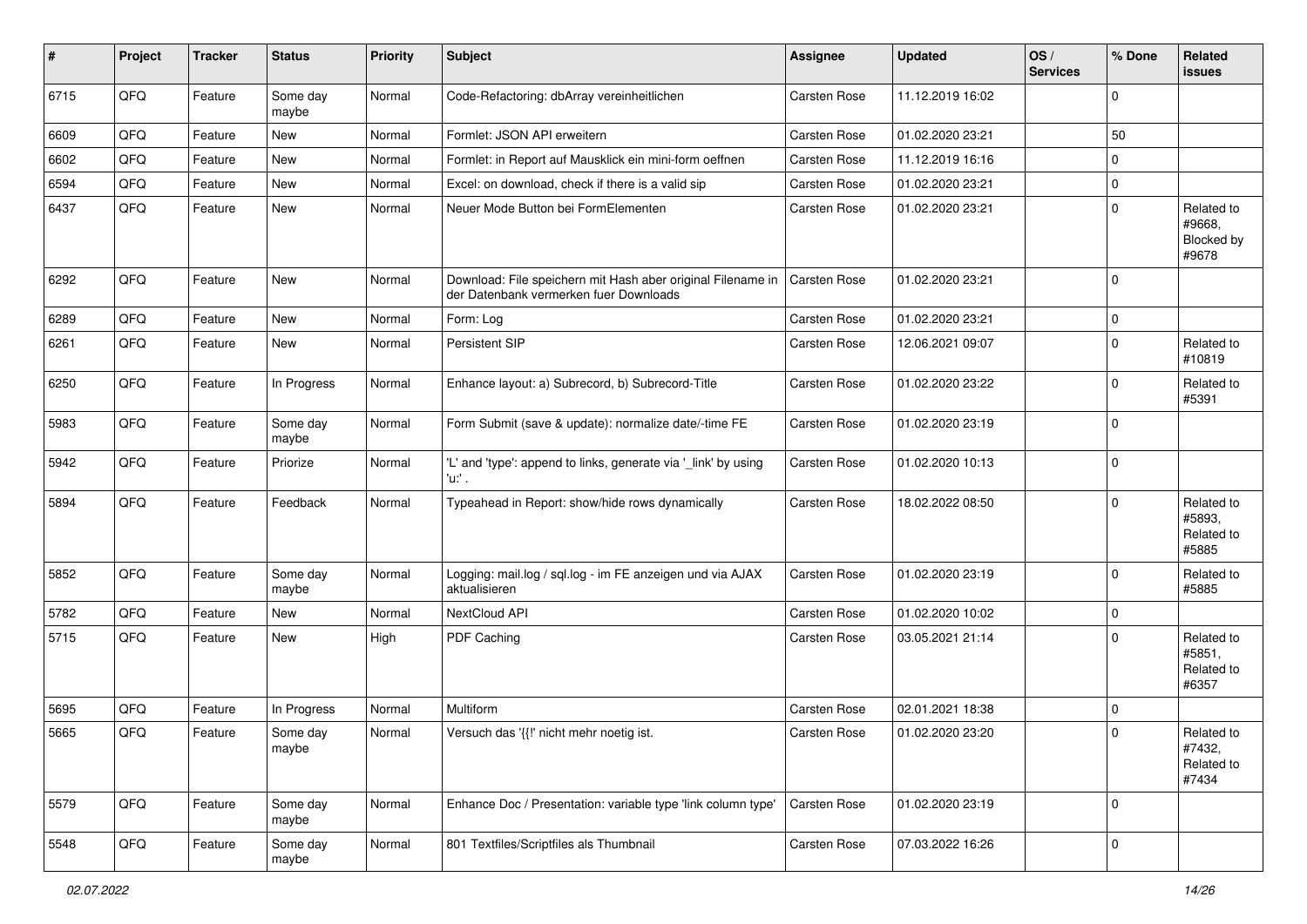| #    | Project | <b>Tracker</b> | <b>Status</b>     | <b>Priority</b> | <b>Subject</b>                                                                                                          | Assignee            | <b>Updated</b>   | OS/<br><b>Services</b> | % Done      | Related<br><b>issues</b> |
|------|---------|----------------|-------------------|-----------------|-------------------------------------------------------------------------------------------------------------------------|---------------------|------------------|------------------------|-------------|--------------------------|
| 5480 | QFQ     | Feature        | Some day<br>maybe | Normal          | QFQ: Dokumentation mit Screenshots versehen                                                                             | Carsten Rose        | 01.02.2020 23:20 |                        | $\mathbf 0$ | Related to<br>#9879      |
| 5428 | QFQ     | Feature        | Some day<br>maybe | Normal          | secure thumbnail: late render on access.                                                                                | Carsten Rose        | 01.02.2020 23:20 |                        | $\mathbf 0$ |                          |
| 5345 | QFQ     | Feature        | New               | Normal          | Report: UPDATE / INSERT / DELETE statements should<br>trigger subqueries, depending on the result.                      | Carsten Rose        | 27.05.2020 16:11 |                        | $\Omega$    |                          |
| 5132 | QFQ     | Feature        | Some day<br>maybe | Normal          | Error Message sendmail missing attachment: more details                                                                 | Carsten Rose        | 01.02.2020 23:19 |                        | $\mathbf 0$ |                          |
| 5131 | QFQ     | Feature        | <b>New</b>        | Normal          | Activate Spin Gear ('wait/busy' indicator) via LINK attribute                                                           | <b>Carsten Rose</b> | 01.02.2020 23:21 |                        | $\mathbf 0$ |                          |
| 4956 | QFQ     | Feature        | Some day<br>maybe | Normal          | Sendmail: Benutzerdefinierte Headers                                                                                    | Carsten Rose        | 11.12.2019 16:02 |                        | $\mathbf 0$ |                          |
| 4872 | QFQ     | Feature        | Some day<br>maybe | Normal          | Fields of Typo3 page available in STORE TYPO3                                                                           | Carsten Rose        | 01.02.2020 23:19 |                        | $\mathbf 0$ |                          |
| 4869 | QFQ     | Feature        | Some day<br>maybe | Normal          | Dynamic Update (show, hide, readonly?, required?) for<br><b>Template Group Elements</b>                                 | Carsten Rose        | 01.02.2020 23:19 |                        | $\mathbf 0$ | Related to<br>#4865      |
| 4839 | QFQ     | Feature        | Some day<br>maybe | Normal          | gfg-handle in <head> Abschnitt</head>                                                                                   | Carsten Rose        | 11.12.2019 16:02 |                        | $\mathbf 0$ |                          |
| 4757 | QFQ     | Feature        | Some day<br>maybe | Normal          | Test subrecord: download links ok? Links ok?                                                                            | Carsten Rose        | 01.02.2020 23:20 |                        | $\Omega$    |                          |
| 4652 | QFQ     | Feature        | Some day<br>maybe | Normal          | UZH CD: Weiterleitung auf benutzerdefinierte 403/404 Seite                                                              | Carsten Rose        | 01.02.2020 23:20 |                        | $\mathbf 0$ |                          |
| 4650 | QFQ     | Feature        | Some day<br>maybe | Normal          | Convert html to doc/rtf                                                                                                 | Carsten Rose        | 01.02.2020 23:20 |                        | $\Omega$    | Related to<br>#10704     |
| 4606 | QFQ     | Feature        | Some day<br>maybe | Normal          | link: qualifier to render bootstrap button                                                                              | Carsten Rose        | 01.02.2020 23:19 |                        | $\mathbf 0$ |                          |
| 4413 | QFQ     | Feature        | <b>New</b>        | Normal          | fieldset: show/hidden, modeSgl, dynamicUpdate                                                                           | Carsten Rose        | 09.02.2022 15:19 |                        | $\mathbf 0$ |                          |
| 4365 | QFQ     | Feature        | Some day<br>maybe | Normal          | Multi Language: new way of config                                                                                       | Carsten Rose        | 01.02.2020 23:20 |                        | $\mathbf 0$ |                          |
| 4349 | QFQ     | Feature        | Some day<br>maybe | Normal          | link download: downloaded external URL to<br>deliver/concatenate - check mimetipe and handle it correctly               | Carsten Rose        | 11.12.2019 16:02 |                        | $\mathbf 0$ |                          |
| 4343 | QFQ     | Feature        | Some day<br>maybe | Normal          | Link: Classifier to add 'attributes'                                                                                    | Carsten Rose        | 01.02.2020 23:20 |                        | $\Omega$    | Related to<br>#14077     |
| 4330 | QFQ     | Feature        | Some day<br>maybe | Normal          | Error Message: report missing {{ / }} in sqlUpdate, sqlInsert,<br>sglDelete, sglAfter, sglBefore in FE action elements. | Carsten Rose        | 01.02.2020 23:20 |                        | $\Omega$    |                          |
| 4259 | QFQ     | Feature        | Some day<br>maybe | Normal          | Instant trigger a cron job                                                                                              | Carsten Rose        | 11.12.2019 16:03 |                        | $\mathbf 0$ |                          |
| 4258 | QFQ     | Feature        | Some day<br>maybe | High            | <b>System Defaults: Forms</b>                                                                                           | Carsten Rose        | 03.05.2021 21:14 |                        | $\mathbf 0$ |                          |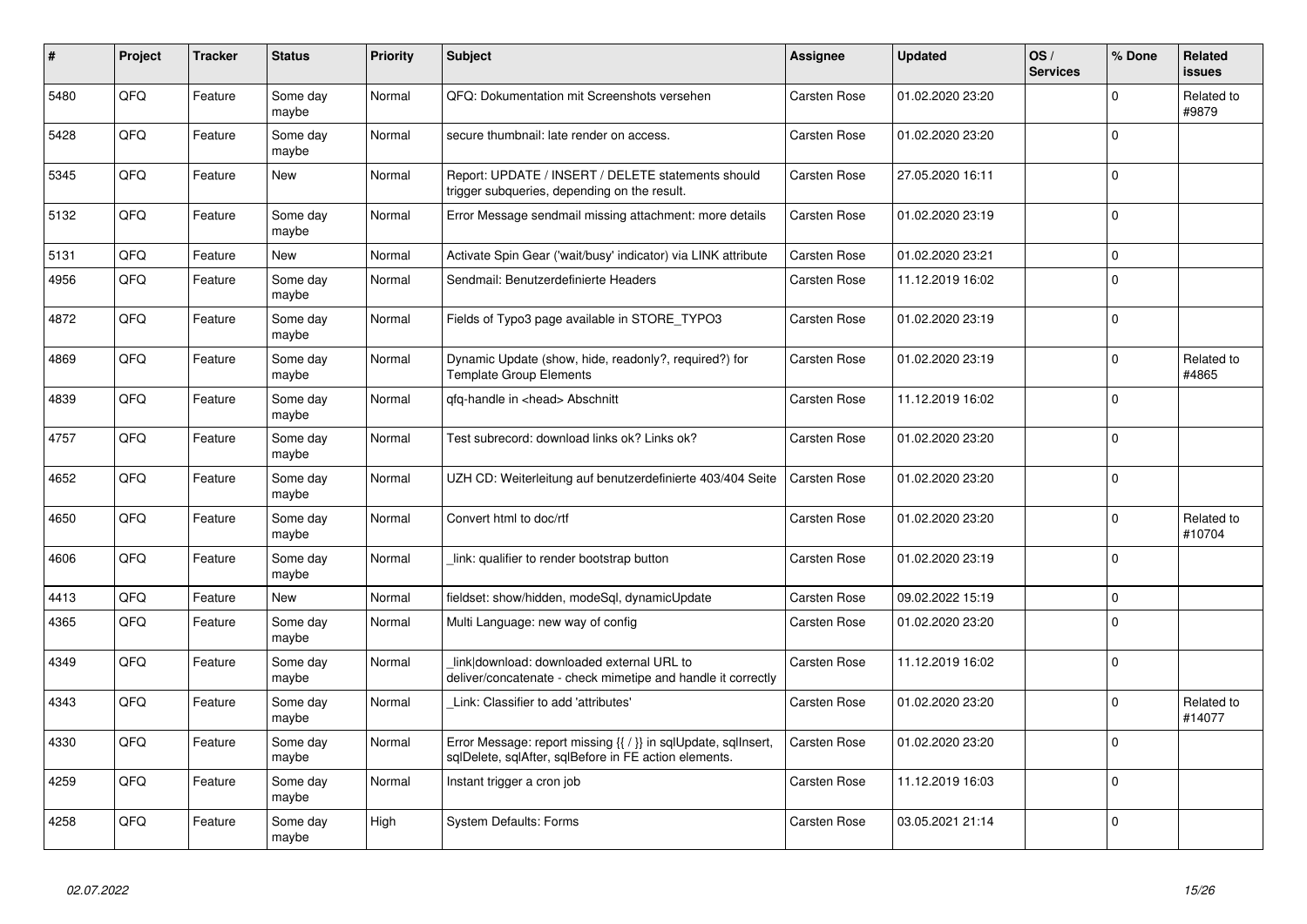| ∦    | Project | <b>Tracker</b> | <b>Status</b>     | <b>Priority</b> | Subject                                                                                                                             | <b>Assignee</b>     | <b>Updated</b>   | OS/<br><b>Services</b> | % Done   | Related<br>issues                           |
|------|---------|----------------|-------------------|-----------------|-------------------------------------------------------------------------------------------------------------------------------------|---------------------|------------------|------------------------|----------|---------------------------------------------|
| 4250 | QFQ     | Feature        | New               | Normal          | AutoCron in QFQ via PHP                                                                                                             | <b>Carsten Rose</b> | 01.02.2020 23:21 |                        | $\Omega$ | Related to<br>#3292.<br>Related to<br>#3291 |
| 4197 | QFQ     | Feature        | Some day<br>maybe | Normal          | Unit Test fuer JSON Stream von QuickFormQuery.php ><br>doForm()                                                                     | Carsten Rose        | 11.12.2019 16:03 |                        | $\Omega$ |                                             |
| 4082 | QFQ     | Feature        | <b>New</b>        | Normal          | Dynamic Update: modeSql - useful default                                                                                            | Carsten Rose        | 01.02.2020 23:22 |                        | 0        |                                             |
| 4050 | QFQ     | Feature        | <b>New</b>        | Normal          | sql.log: 1) FormElement ID which causes a specific action,<br>2) Result in the same row.                                            | Carsten Rose        | 15.04.2020 11:35 |                        | $\Omega$ | Related to<br>#5458                         |
| 4026 | QFQ     | Feature        | Some day<br>maybe | Normal          | sqlLog.sql: log number of FE.id                                                                                                     | Carsten Rose        | 11.12.2019 16:03 |                        | $\Omega$ | Related to<br>#5458                         |
| 4023 | QFQ     | Feature        | <b>New</b>        | Normal          | prepared statements - FE action: salveld, sqllnsert,<br>sqlUpdate, sqlDelete, sqlBefore, sqlAfter                                   | Carsten Rose        | 11.12.2019 16:15 |                        | $\Omega$ |                                             |
| 4018 | QFQ     | Feature        | <b>New</b>        | Normal          | typeahead: long query parameter / answer triggers 'Attack<br>detected' and purges current SIP storage.                              | Carsten Rose        | 29.06.2022 22:46 |                        | $\Omega$ | Related to<br>#9077                         |
| 3991 | QFQ     | Feature        | Some day<br>maybe | Normal          | report: Columnname '_skipWrap' skips 'fbeg', 'fend'                                                                                 | Carsten Rose        | 11.12.2019 16:03 |                        | $\Omega$ |                                             |
| 3990 | QFQ     | Feature        | Some day<br>maybe | High            | custom class definition: add space automatically                                                                                    | Carsten Rose        | 03.05.2021 21:14 |                        | $\Omega$ |                                             |
| 3967 | QFQ     | Feature        | Some day<br>maybe | High            | Report: Checkbox, Radio, Dropdown, Input welches ohne<br>Submit funktioniert - 'Inline-Form'                                        | Carsten Rose        | 03.05.2021 21:14 |                        | $\Omega$ |                                             |
| 3947 | QFQ     | Feature        | Some day<br>maybe | Normal          | Attack detectect: logout current user                                                                                               | Carsten Rose        | 11.12.2019 16:03 |                        | $\Omega$ | Related to<br>#5458,<br>Related to<br>#6299 |
| 3942 | QFQ     | Feature        | Some day<br>maybe | Normal          | Action Elemente: neu generierte IDs via FE weitergeben                                                                              | Carsten Rose        | 11.12.2019 16:03 |                        | $\Omega$ | Related to<br>#3941                         |
| 3941 | QFQ     | Feature        | Some day<br>maybe | Normal          | sqlAfter: es sollten mehrere moeglich sein                                                                                          | Carsten Rose        | 11.12.2019 16:03 |                        | $\Omega$ | Related to<br>#3942                         |
| 3905 | QFQ     | Feature        | Some day<br>maybe | Normal          | Documentation: Best Practice anhand eines Online<br>Bewerbungstools                                                                 | Carsten Rose        | 11.12.2019 16:03 |                        | $\Omega$ |                                             |
| 3900 | QFQ     | Feature        | Some day<br>maybe | Normal          | Extend documentation of 'Copy / Paste'                                                                                              | Carsten Rose        | 11.12.2019 16:03 |                        | $\Omega$ | Related to<br>#3899                         |
| 3877 | QFQ     | Feature        | Some day<br>maybe | Normal          | FormEditor: die Felder die aktuell nicht gebraucht werden<br>nur auf readonly/disabled setzen (nicht ausblenden > das<br>irritiert. | Carsten Rose        | 11.12.2019 16:03 |                        | 0        |                                             |
| 3867 | QFQ     | Feature        | Priorize          | Normal          | Readonly Formular: Template Groups add/delete<br>ausbeldnen                                                                         | Carsten Rose        | 05.05.2021 22:12 |                        | 0        |                                             |
| 3848 | QFQ     | Feature        | Some day<br>maybe | High            | Antivirus check fuer Upload files in qfq?                                                                                           | Carsten Rose        | 03.05.2021 21:14 |                        | 0        | Related to<br>#4131                         |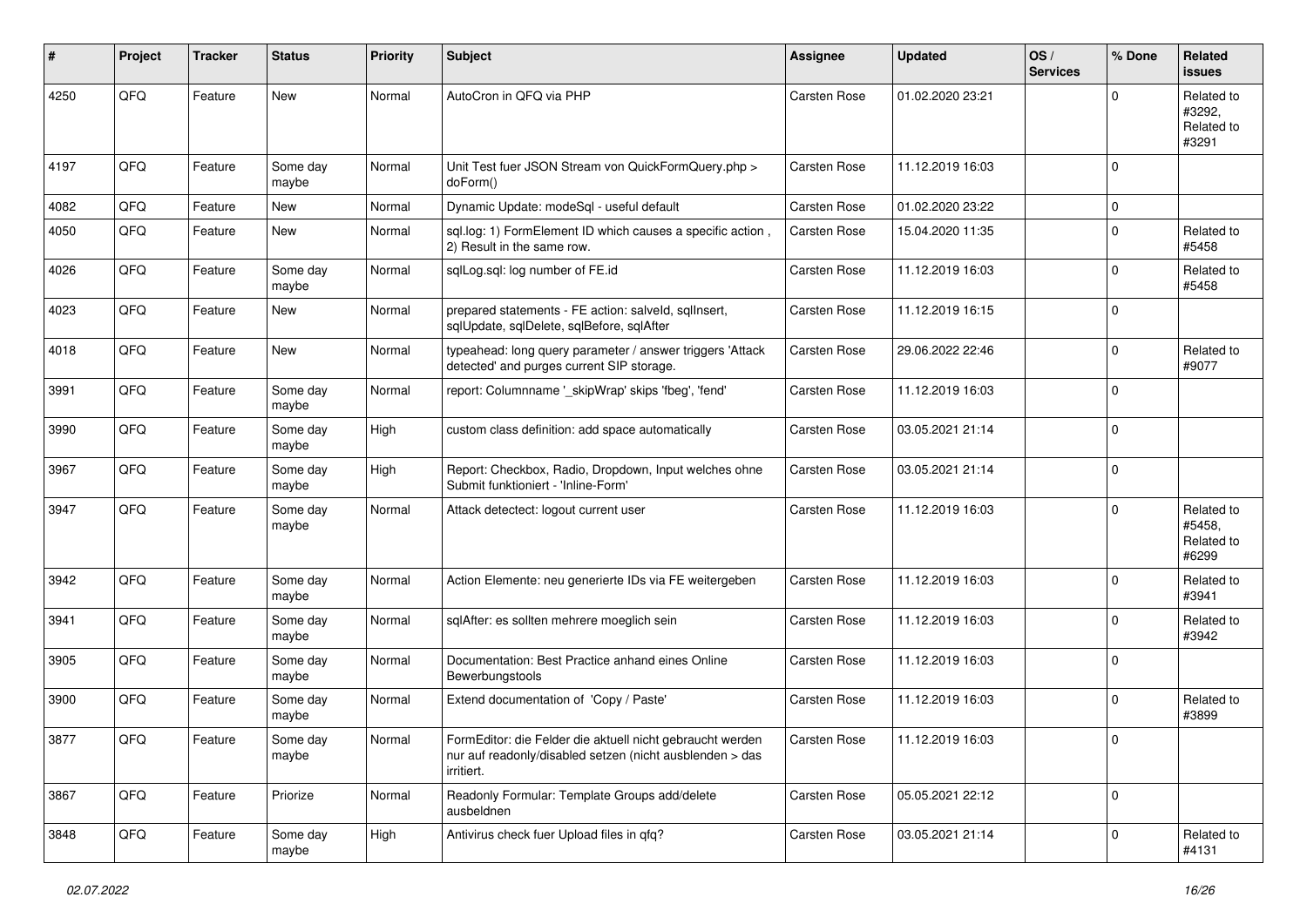| #    | Project | <b>Tracker</b> | <b>Status</b>     | <b>Priority</b> | Subject                                                                                                                                      | <b>Assignee</b>     | <b>Updated</b>   | OS/<br><b>Services</b> | % Done      | Related<br>issues                           |
|------|---------|----------------|-------------------|-----------------|----------------------------------------------------------------------------------------------------------------------------------------------|---------------------|------------------|------------------------|-------------|---------------------------------------------|
| 3727 | QFQ     | Feature        | New               | High            | Security: Session Hijacking erschweren                                                                                                       | Carsten Rose        | 03.05.2021 21:14 |                        | $\mathbf 0$ |                                             |
| 3708 | QFQ     | Feature        | Some day<br>maybe | Normal          | Form: input - 'specialchars', 'none'  gewisse tags<br>erlauben, andere verbieten                                                             | <b>Carsten Rose</b> | 11.12.2019 16:02 |                        | $\mathbf 0$ | Related to<br>#14320                        |
| 3677 | QFQ     | Feature        | Some day<br>maybe | Normal          | wkhtmltopdf: FE User access prohibited, if client IP changes<br>- \$TYPO3_CONF_VARS[FE][lockIP]                                              | Carsten Rose        | 11.12.2019 16:02 |                        | $\Omega$    |                                             |
| 3666 | QFQ     | Feature        | Some day<br>maybe | Normal          | a) Performance Messung: mysql_real_escape_string() im<br>Vergleich zu str_replace(), b) doppeltes Aufrufen von<br>mysql_real_escape_string() | Carsten Rose        | 11.12.2019 16:02 |                        | $\Omega$    |                                             |
| 3537 | QFQ     | Feature        | Some day<br>maybe | Low             | SHOW COLUMNS FROM tableName - Extend '{{!'<br>definition                                                                                     | Carsten Rose        | 11.12.2019 16:02 |                        | $\Omega$    |                                             |
| 3504 | QFQ     | Feature        | New               | Normal          | Logging: welche Action FEs werden wann wie ausgefuehrt                                                                                       | Carsten Rose        | 01.02.2020 23:21 |                        | $\Omega$    | Related to<br>#5458,<br>Related to<br>#4092 |
| 3458 | QFQ     | Feature        | Some day<br>maybe | Normal          | Display 'Edit Form Element'-Checkbox on form: should<br>depend on FE Group                                                                   | <b>Carsten Rose</b> | 11.12.2019 16:02 |                        | $\Omega$    | Related to<br>#3447                         |
| 3457 | QFQ     | Feature        | Some day<br>maybe | Normal          | LDAP: concat multi values to one single entry                                                                                                | Carsten Rose        | 11.12.2019 16:02 |                        | $\mathbf 0$ |                                             |
| 3432 | QFQ     | Feature        | New               | Normal          | subrecord: dynamicUpdate                                                                                                                     | Carsten Rose        | 11.06.2020 21:10 |                        | $\Omega$    | Related to<br>#5691                         |
| 3402 | QFQ     | Feature        | Some day<br>maybe | Normal          | Syntax Highlighting via CodeMirror                                                                                                           | Carsten Rose        | 11.12.2019 16:02 |                        | 100         | Related to<br>#3207                         |
| 3385 | QFQ     | Feature        | Some day<br>maybe | Normal          | templateGroup: insert/update/delete non primary records                                                                                      | Carsten Rose        | 11.12.2019 16:02 |                        | $\mathbf 0$ |                                             |
| 3350 | QFQ     | Feature        | Some day<br>maybe | Normal          | FormEditor: Hilfetext hinter 'checktype'                                                                                                     | Carsten Rose        | 11.12.2019 16:02 |                        | $\Omega$    |                                             |
| 3332 | QFQ     | Feature        | Some day<br>maybe | Normal          | Uploads: Thumbnails, Details zum hochgeladenen File                                                                                          | <b>Carsten Rose</b> | 11.12.2019 16:02 |                        | $\Omega$    | Related to<br>#3264,<br>Related to<br>#5333 |
| 3331 | QFQ     | Feature        | Some day<br>maybe | Normal          | Default Tooltip fuer _page? Links: mit Form und Record ID                                                                                    | Carsten Rose        | 11.12.2019 16:02 |                        | $\Omega$    |                                             |
| 3291 | QFQ     | Feature        | Some day<br>maybe | Normal          | AutoCron websiteToken                                                                                                                        | Carsten Rose        | 11.12.2019 16:02 |                        | $\Omega$    | Related to<br>#4250                         |
| 3285 | QFG     | Feature        | Some day<br>maybe | Normal          | Zeichenlimit pro Feld: textarea / editor                                                                                                     | Carsten Rose        | 11.12.2019 16:02 |                        | 0           |                                             |
| 3273 | QFQ     | Feature        | Some day<br>maybe | Low             | Dirty Flag in Form                                                                                                                           | Carsten Rose        | 11.12.2019 16:02 |                        | $\pmb{0}$   |                                             |
| 3267 | QFG     | Feature        | Some day<br>maybe | Normal          | 2 Forms auf einer Seite: real + Read only                                                                                                    | Carsten Rose        | 11.12.2019 16:03 |                        | 0           |                                             |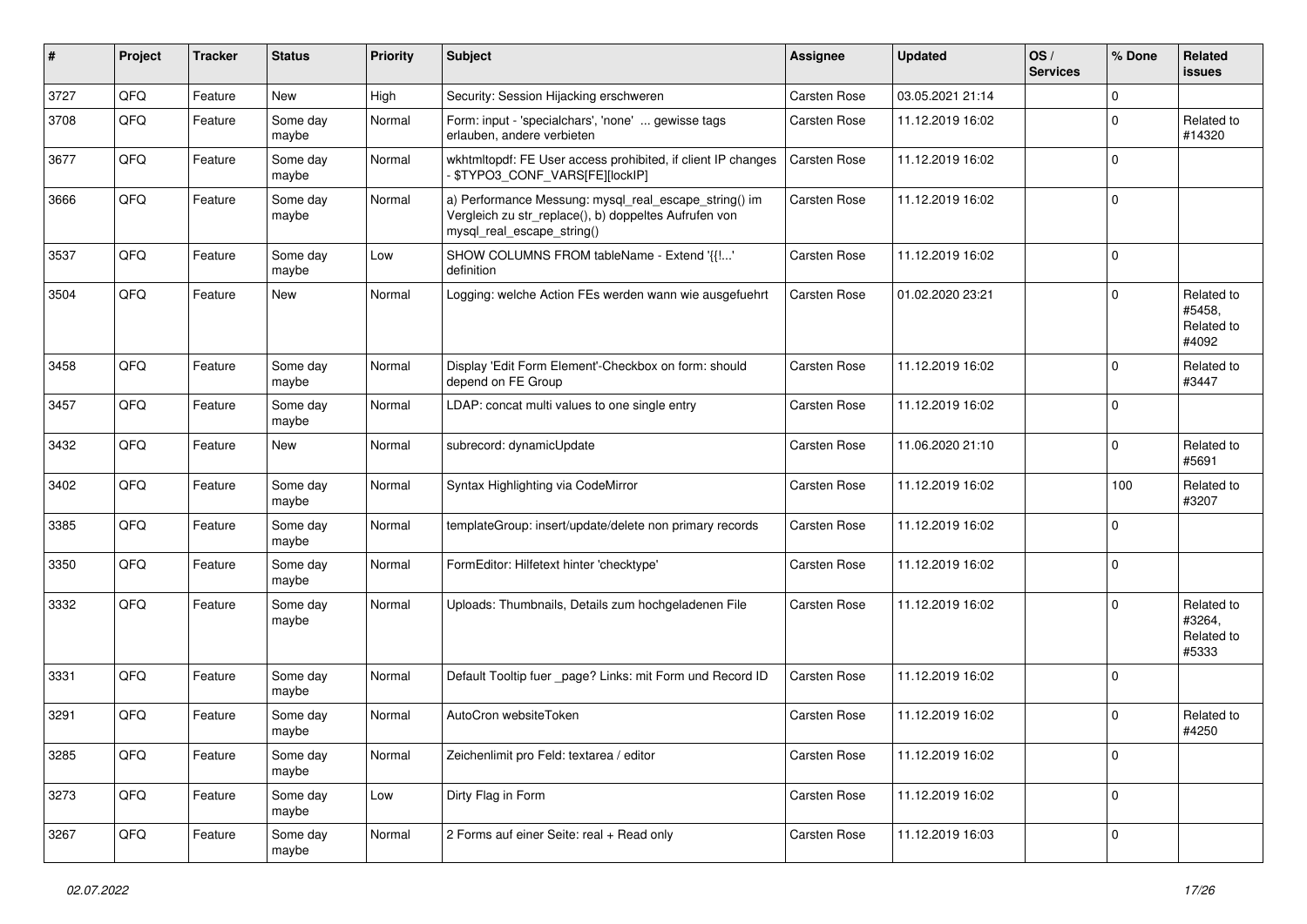| $\sharp$ | Project | <b>Tracker</b> | <b>Status</b>     | <b>Priority</b> | <b>Subject</b>                                                                                                     | <b>Assignee</b> | <b>Updated</b>   | OS/<br><b>Services</b> | % Done      | Related<br><b>issues</b>                                                                                                                                              |
|----------|---------|----------------|-------------------|-----------------|--------------------------------------------------------------------------------------------------------------------|-----------------|------------------|------------------------|-------------|-----------------------------------------------------------------------------------------------------------------------------------------------------------------------|
| 3216     | QFQ     | Feature        | Some day<br>maybe | Normal          | dynamic update für checkbox label2                                                                                 | Carsten Rose    | 11.12.2019 16:03 |                        | $\mathbf 0$ | Related to<br>#2081                                                                                                                                                   |
| 2995     | QFQ     | Feature        | Some day<br>maybe | Normal          | Dropdown JQuery Plugin: 'chosen' - Moeglichkeit um Select<br>Listen mehr Funktion zu geben. Kein Bootstrap noetig. | Carsten Rose    | 11.12.2019 16:03 |                        | $\pmb{0}$   |                                                                                                                                                                       |
| 2361     | QFQ     | Feature        | New               | Normal          | Logging wer/wann/wo welches Formular aufgerufen hat                                                                | Carsten Rose    | 11.12.2019 16:15 |                        | $\mathbf 0$ | Related to<br>#4432,<br>Related to<br>#7480                                                                                                                           |
| 2084     | QFQ     | Feature        | Some day<br>maybe | Normal          | Mailto mit encryption: Subrecord                                                                                   | Carsten Rose    | 11.12.2019 16:03 |                        | $\pmb{0}$   | Related to<br>#2082                                                                                                                                                   |
| 1946     | QFQ     | Feature        | Some day<br>maybe | Normal          | Kontrolle ob der ReadOnly Modus bei den<br>Formularelementen korrekt implementiert ist                             | Carsten Rose    | 11.12.2019 16:03 |                        | $\mathbf 0$ |                                                                                                                                                                       |
| 1635     | QFQ     | Feature        | Some day<br>maybe | Normal          | QFQ Extension content record: weitere Optionen<br>einblenden.                                                      | Carsten Rose    | 11.12.2019 16:03 |                        | $\mathbf 0$ |                                                                                                                                                                       |
| 14376    | QFQ     | Feature        | New               | Normal          | QFQ Bootstrap: if missing, create stored procedures                                                                | Enis Nuredini   | 19.06.2022 16:37 |                        | $\pmb{0}$   |                                                                                                                                                                       |
| 14320    | QFQ     | Feature        | ToDo              | Normal          | Allow specific HTML Tags and Attributes: general, TinyMCE                                                          | Enis Nuredini   | 17.06.2022 10:44 |                        | $\mathbf 0$ | Related to<br>#12664,<br>Related to<br>#12039,<br>Related to<br>#11702.<br>Related to<br>#7239,<br>Related to<br>#3708,<br>Related to<br>#3646.<br>Related to<br>#880 |
| 14227    | QFQ     | Feature        | New               | Normal          | Selenium Konkurrenz: cypress.io                                                                                    | Enis Nuredini   | 28.05.2022 11:02 |                        | $\mathbf 0$ |                                                                                                                                                                       |
| 14028    | QFQ     | Feature        | New               | Normal          | Required notification: visual nicer                                                                                | Enis Nuredini   | 28.05.2022 11:01 |                        | $\mathbf 0$ |                                                                                                                                                                       |
| 13945    | QFQ     | Feature        | New               | Normal          | As link: content before/after link                                                                                 | Enis Nuredini   | 28.05.2022 11:01 |                        | $\mathbf 0$ | Related to<br>#12262                                                                                                                                                  |
| 13900    | QFQ     | Feature        | Priorize          | Normal          | Selenium: Check das Cookie/PDF funktioniert                                                                        | Enis Nuredini   | 25.03.2022 12:45 |                        | $\pmb{0}$   |                                                                                                                                                                       |
| 13757    | QFQ     | Feature        | New               | High            | QR / Bar-Code Plugin                                                                                               | Enis Nuredini   | 19.03.2022 17:43 |                        | $\pmb{0}$   |                                                                                                                                                                       |
| 13608    | QFQ     | Feature        | Some day<br>maybe | Normal          | Automatic Browser Language Redirect                                                                                | Enis Nuredini   | 17.06.2022 08:35 |                        | $\pmb{0}$   |                                                                                                                                                                       |
| 13572    | QFQ     | Feature        | Feedback          | Normal          | Form Load: misleading error message on trying to load non<br>existent primary record                               | Enis Nuredini   | 16.05.2022 23:16 |                        | 100         |                                                                                                                                                                       |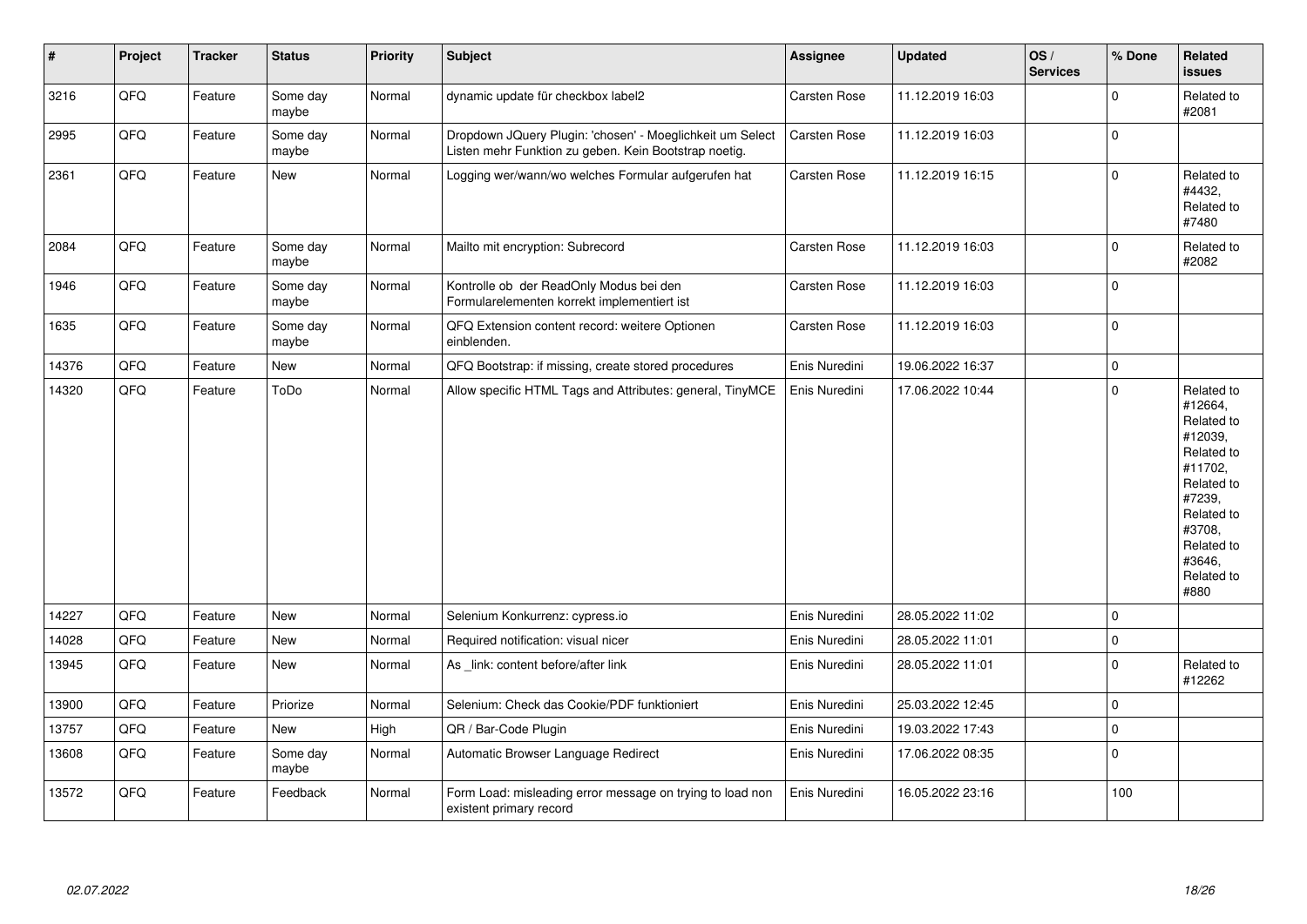| #     | Project | <b>Tracker</b> | <b>Status</b>     | Priority | <b>Subject</b>                                                                        | Assignee               | <b>Updated</b>   | OS/<br><b>Services</b> | % Done      | Related<br>issues                                                           |
|-------|---------|----------------|-------------------|----------|---------------------------------------------------------------------------------------|------------------------|------------------|------------------------|-------------|-----------------------------------------------------------------------------|
| 12630 | QFQ     | Feature        | In Progress       | Normal   | Input: date[time]: min / max values                                                   | Enis Nuredini          | 20.06.2022 18:31 |                        | $\Omega$    | Related to<br>#10096,<br>Related to<br>#14302,<br>Related to<br>#14303      |
| 12262 | QFQ     | Feature        | ToDo              | Normal   | Form buttons on top: more customable                                                  | Enis Nuredini          | 17.06.2022 10:44 |                        | $\Omega$    | Related to<br>#13945, Has<br>duplicate<br>#4046, Has<br>duplicate<br>#10080 |
| 11892 | QFQ     | Feature        | New               | Normal   | tablesorter: columns with links are hard to order - new<br>qualifier 'Y: <ord>'</ord> | Enis Nuredini          | 23.03.2022 09:22 |                        | $\Omega$    |                                                                             |
| 10782 | QFQ     | Feature        | Feedback          | Normal   | Tiny MCE: Image Upload                                                                | Enis Nuredini          | 16.05.2022 23:16 |                        | $\Omega$    | Related to<br>#12452                                                        |
| 10569 | QFQ     | Feature        | Priorize          | Normal   | link blank more safe                                                                  | Enis Nuredini          | 25.03.2022 12:44 |                        | 0           |                                                                             |
| 10463 | QFQ     | Feature        | New               | Normal   | Report _link: expliztes setzen von HTML Tags (Bedarf fuer<br>'data-selenium' & 'id')  | Enis Nuredini          | 23.03.2022 09:23 |                        | $\Omega$    | Related to<br>#7648                                                         |
| 9052  | QFQ     | Feature        | Feedback          | High     | Report: CodeMirror with SQL Syntax Highlight in FE                                    | Enis Nuredini          | 08.06.2022 10:25 |                        | $\mathbf 0$ |                                                                             |
| 3864  | QFQ     | Feature        | <b>New</b>        | Normal   | Encrypt / decrypt field                                                               | Enis Nuredini          | 30.06.2022 16:29 |                        | $\Omega$    |                                                                             |
| 10124 | QFQ     | Feature        | Feedback          | Normal   | qfq AAI-Login                                                                         | Karin Niffeler         | 07.05.2020 09:36 |                        | 0           |                                                                             |
| 13609 | QFQ     | Feature        | <b>New</b>        | Normal   | QFQ Introduction: Seite aufloesen                                                     | Philipp<br>Gröbelbauer | 28.05.2022 11:02 |                        | 0           |                                                                             |
| 11715 | QFQ     | <b>Bug</b>     | <b>New</b>        | Normal   | acceptZeroAsRequired and requiredOffButMark do not<br>coincide                        |                        | 08.12.2020 12:13 |                        | 0           |                                                                             |
| 11522 | QFQ     | Bug            | New               | Normal   | Aus/Einblenden von Reitern                                                            |                        | 13.11.2020 14:58 |                        | $\Omega$    |                                                                             |
| 11195 | QFQ     | <b>Bug</b>     | <b>New</b>        | Low      | Dynamic Update: Note not updated if new text is empty<br>(v20.4)                      |                        | 25.09.2020 11:14 |                        | 0           |                                                                             |
| 10890 | QFQ     | Bug            | <b>New</b>        | Normal   | AutoCron hangs                                                                        |                        | 20.07.2020 13:56 |                        | 0           |                                                                             |
| 10766 | QFQ     | <b>Bug</b>     | New               | High     | Radiobutton / parameter.buttonClass=btn-default: dynamic<br>update                    |                        | 03.05.2021 21:12 |                        | $\mathbf 0$ | Related to<br>#11237                                                        |
| 10759 | QFQ     | Bug            | <b>New</b>        | Normal   | emptyMeansNull - Feld falsch aktualisiert                                             |                        | 12.11.2020 23:45 |                        | $\Omega$    |                                                                             |
| 10324 | QFQ     | <b>Bug</b>     | New               | Normal   | Excel Export mit Template funktioniert nur, wenn Template<br>vor uid kommt            |                        | 30.03.2020 11:20 |                        | $\Omega$    | Related to<br>#10257                                                        |
| 9855  | QFQ     | Bug            | New               | Normal   | <b>Required Check</b>                                                                 |                        | 01.02.2020 15:56 |                        | $\Omega$    |                                                                             |
| 9126  | QFQ     | Bug            | Some day<br>maybe | Normal   | hidden Form elements are present in page source                                       |                        | 02.01.2021 18:41 |                        | $\Omega$    |                                                                             |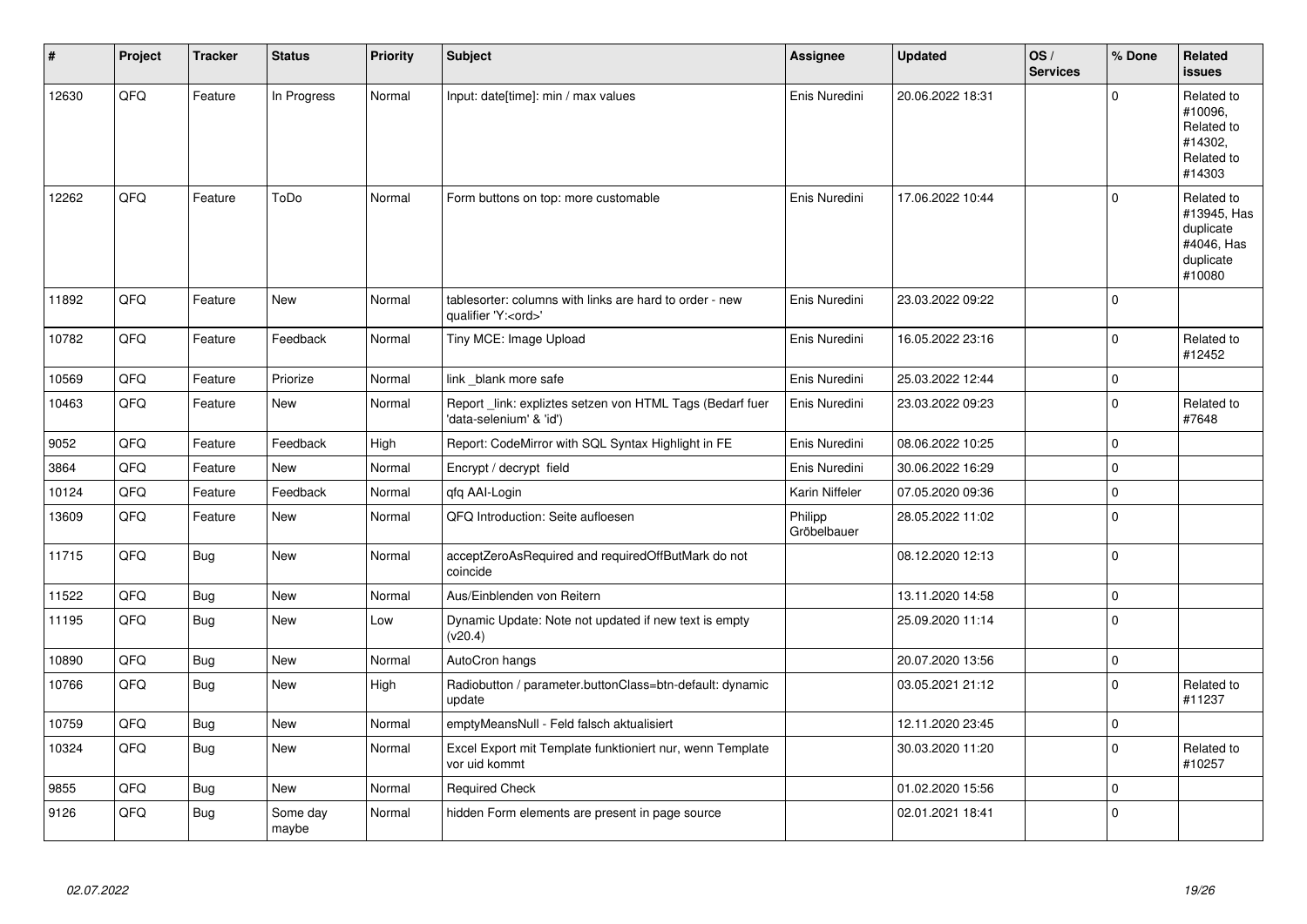| $\pmb{\#}$ | Project | <b>Tracker</b> | <b>Status</b>     | <b>Priority</b> | <b>Subject</b>                                                                                                                                           | <b>Assignee</b> | <b>Updated</b>   | OS/<br><b>Services</b> | % Done      | Related<br><b>issues</b> |
|------------|---------|----------------|-------------------|-----------------|----------------------------------------------------------------------------------------------------------------------------------------------------------|-----------------|------------------|------------------------|-------------|--------------------------|
| 9024       | QFQ     | <b>Bug</b>     | Some day<br>maybe | Normal          | QFQ Einarbeitung                                                                                                                                         |                 | 01.02.2020 15:56 |                        | $\Omega$    |                          |
| 9020       | QFQ     | Bug            | Some day<br>maybe | Normal          | radio mit buttonClass und dynamicUpdate lassen sich nicht<br>kombinieren                                                                                 |                 | 11.12.2019 16:01 |                        | $\mathbf 0$ |                          |
| 7402       | QFQ     | <b>Bug</b>     | Some day<br>maybe | Normal          | thumbnail cache: outdated picture when permission denied<br>and permission resolved.                                                                     |                 | 01.02.2020 23:20 |                        | 0           |                          |
| 7281       | QFQ     | <b>Bug</b>     | Some day<br>maybe | Normal          | Subrecords: on large screen separator line too short                                                                                                     |                 | 01.02.2020 23:19 |                        | $\mathbf 0$ |                          |
| 7101       | QFQ     | <b>Bug</b>     | Some day<br>maybe | Normal          | 'form' in SIP and 'report' - breaks                                                                                                                      |                 | 01.02.2020 23:20 |                        | $\mathbf 0$ |                          |
| 5877       | QFQ     | <b>Bug</b>     | Some day<br>maybe | Normal          | FE.type=note:bsColumn strange behaviour                                                                                                                  |                 | 01.02.2020 23:19 |                        | $\mathbf 0$ |                          |
| 4546       | QFQ     | Bug            | Some day<br>maybe | Normal          | NH: SIP storage is destroyed                                                                                                                             |                 | 01.02.2020 23:20 |                        | $\mathbf 0$ |                          |
| 4441       | QFQ     | Bug            | Some day<br>maybe | Normal          | \$_SERVER Vars sollten nur aus dem Store genommen<br>werden - Code entsprechend anpassen.                                                                |                 | 11.12.2019 16:02 |                        | $\mathbf 0$ |                          |
| 4138       | QFQ     | Bug            | Some day<br>maybe | Normal          | _style fehlt                                                                                                                                             |                 | 11.12.2019 16:03 |                        | $\mathbf 0$ |                          |
| 4122       | QFQ     | <b>Bug</b>     | Some day<br>maybe | Normal          | file: Render Mode hat keinen Effekt                                                                                                                      |                 | 11.12.2019 16:03 |                        | $\mathbf 0$ |                          |
| 13647      | QFQ     | Bug            | <b>New</b>        | Normal          | Autofocus funktioniert nicht auf Chrome                                                                                                                  | Benjamin Baer   | 19.03.2022 17:44 |                        | $\mathbf 0$ |                          |
| 13528      | QFQ     | <b>Bug</b>     | <b>New</b>        | Normal          | qfq.io > releases: es wird kein neues Release angelegt                                                                                                   | Benjamin Baer   | 19.03.2022 17:46 |                        | $\Omega$    |                          |
| 11237      | QFQ     | Bug            | <b>New</b>        | High            | Radiobutton / parameter.buttonClass= btn-default - kein dirty<br>Trigger                                                                                 | Benjamin Baer   | 03.05.2021 21:12 |                        | $\mathbf 0$ | Related to<br>#10766     |
| 11057      | QFQ     | Bug            | New               | High            | Checkboxes ohne span.checkmark im Report werden<br>ausgeblendet                                                                                          | Benjamin Baer   | 03.05.2021 21:12 |                        | $\mathbf 0$ | Related to<br>#11039     |
| 9898       | QFQ     | <b>Bug</b>     | Feedback          | Normal          | Formular trotz Timeout gespeichert                                                                                                                       | Benjamin Baer   | 01.02.2020 15:56 |                        | $\Omega$    |                          |
| 9535       | QFQ     | Bug            | Feedback          | Normal          | Report:  AS '_vertical' - column to wide - vertical >> rot45,<br>rot90                                                                                   | Benjamin Baer   | 01.02.2020 15:56 |                        | $\mathbf 0$ |                          |
| 6566       | QFQ     | Bug            | Priorize          | Normal          | Link Function 'delete': provided parameter missing on page<br>reload                                                                                     | Benjamin Baer   | 03.01.2022 08:08 |                        | $\Omega$    |                          |
| 6140       | QFQ     | Bug            | Priorize          | Normal          | QFQ DnD Sort: Locked fields                                                                                                                              | Benjamin Baer   | 21.03.2022 09:56 |                        | $\mathbf 0$ |                          |
| 4457       | QFG     | Bug            | Priorize          | Normal          | typeahead: pressing return to select an item, saves the form<br>and closes the form.                                                                     | Benjamin Baer   | 03.01.2022 08:01 |                        | $\vert$ 0   | Related to<br>#4398      |
| 4454       | QFG     | <b>Bug</b>     | Some day<br>maybe | Normal          | Required Elements: multiple elements in a row - whole row<br>marked if only one input is empty.                                                          | Benjamin Baer   | 01.02.2020 23:20 |                        | $\mathbf 0$ |                          |
| 4398       | QFG     | Bug            | Some day<br>maybe | Normal          | Typeahead: mouse click in a prefilled input opens a single<br>item dropdown with the current value - click on it seems to<br>set the value, not the key. | Benjamin Baer   | 01.02.2020 23:20 |                        | $\mathbf 0$ | Related to<br>#4457      |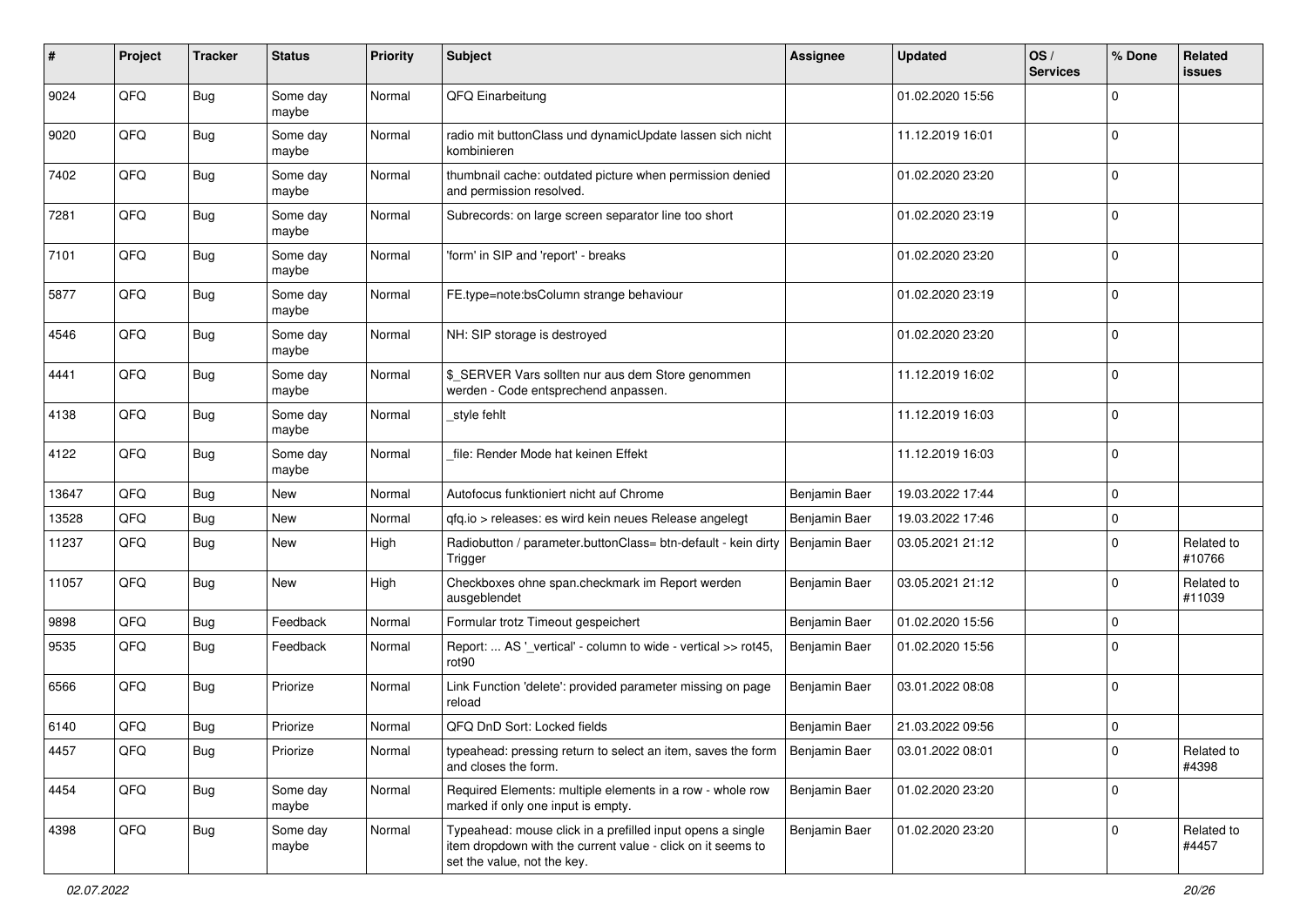| #     | Project | <b>Tracker</b> | <b>Status</b>     | <b>Priority</b> | <b>Subject</b>                                                                                                                                      | <b>Assignee</b> | <b>Updated</b>   | OS/<br><b>Services</b> | % Done      | Related<br>issues                           |
|-------|---------|----------------|-------------------|-----------------|-----------------------------------------------------------------------------------------------------------------------------------------------------|-----------------|------------------|------------------------|-------------|---------------------------------------------|
| 2665  | QFQ     | <b>Bug</b>     | Priorize          | Normal          | Dynamic Update funktioniert nicht, wenn beim<br>entsprechenden FormElement eine size angegeben ist.                                                 | Benjamin Baer   | 03.01.2022 08:12 |                        | 30          |                                             |
| 2063  | QFQ     | Bug            | Some day<br>maybe | Normal          | Pills auf 'inaktiv' setzen falls keine Element auf dem Pill<br>sichtbar sind.                                                                       | Benjamin Baer   | 11.12.2019 16:03 |                        | $\Omega$    | Related to<br>#3752                         |
| 14323 | QFQ     | Bug            | In Progress       | Normal          | Report: render=both single - no impact                                                                                                              | Carsten Rose    | 19.06.2022 18:31 |                        | $\mathbf 0$ |                                             |
| 14305 | QFQ     | <b>Bug</b>     | New               | Normal          | Inline Report editing does not create history entries                                                                                               | Carsten Rose    | 10.06.2022 11:55 |                        | $\mathbf 0$ |                                             |
| 14304 | QFQ     | <b>Bug</b>     | <b>New</b>        | Normal          | table sorter view safer does not work                                                                                                               | Carsten Rose    | 10.06.2022 11:49 |                        | 0           |                                             |
| 14283 | QFQ     | <b>Bug</b>     | Priorize          | Normal          | HEIC / HEIF convert doesn't trigger                                                                                                                 | Carsten Rose    | 19.06.2022 16:37 |                        | $\mathbf 0$ |                                             |
| 14233 | QFQ     | <b>Bug</b>     | <b>New</b>        | Normal          | AS link: question - HTML is not rendered                                                                                                            | Carsten Rose    | 28.05.2022 11:02 |                        | $\mathbf 0$ |                                             |
| 14175 | QFQ     | Bug            | In Progress       | Normal          | Opening a form with no QFQ Session cookie fails                                                                                                     | Carsten Rose    | 03.06.2022 10:40 |                        | $\mathbf 0$ |                                             |
| 14091 | QFQ     | <b>Bug</b>     | New               | Normal          | inconsistent template path for twig                                                                                                                 | Carsten Rose    | 19.04.2022 18:36 |                        | $\mathbf 0$ |                                             |
| 14077 | QFQ     | <b>Bug</b>     | <b>New</b>        | Normal          | As _link: Attribute 'class' missing by r:1 and r:3 - but should<br>set                                                                              | Carsten Rose    | 28.05.2022 11:02 |                        | $\Omega$    | Related to<br>#5342.<br>Related to<br>#4343 |
| 13706 | QFQ     | Bug            | <b>New</b>        | Normal          | Wrong CheckType in FieldElement LastStatus of Form Cron                                                                                             | Carsten Rose    | 21.01.2022 18:20 |                        | 0           |                                             |
| 13659 | QFQ     | <b>Bug</b>     | <b>New</b>        | Normal          | wrong sanitize class applied to R-store                                                                                                             | Carsten Rose    | 15.01.2022 14:23 |                        | $\mathbf 0$ |                                             |
| 13592 | QFQ     | Bug            | New               | Normal          | QFQ Build Queue: das vergeben von Tags klappt nicht. Es<br>werden keine Releases gebaut.                                                            | Carsten Rose    | 19.03.2022 17:45 |                        | $\mathbf 0$ |                                             |
| 13460 | QFQ     | <b>Bug</b>     | <b>New</b>        | Normal          | Doc: Password set/reset  password should not processed<br>with 'html encode'                                                                        | Carsten Rose    | 19.03.2022 17:46 |                        | $\mathbf 0$ |                                             |
| 13451 | QFQ     | <b>Bug</b>     | <b>New</b>        | Normal          | Character Counter / Max Character: Problem in Safari                                                                                                | Carsten Rose    | 15.04.2022 17:18 |                        | $\mathbf 0$ |                                             |
| 13332 | QFQ     | Bug            | <b>New</b>        | Normal          | Multi Form: Required Felder werden visuell nicht markiert.                                                                                          | Carsten Rose    | 19.03.2022 17:47 |                        | $\mathbf 0$ |                                             |
| 13331 | QFQ     | Bug            | <b>New</b>        | Normal          | Multi Form: Clear Icon misplaced                                                                                                                    | Carsten Rose    | 19.03.2022 17:47 |                        | $\mathbf 0$ |                                             |
| 12974 | QFQ     | <b>Bug</b>     | <b>New</b>        | High            | Sanitize Queries in Action-Elements                                                                                                                 | Carsten Rose    | 07.12.2021 17:19 |                        | $\mathbf 0$ |                                             |
| 12716 | QFQ     | <b>Bug</b>     | New               | Normal          | template group: Pattern only applied to first instance                                                                                              | Carsten Rose    | 19.03.2022 17:47 |                        | $\Omega$    |                                             |
| 12714 | QFQ     | <b>Bug</b>     | <b>New</b>        | Normal          | Conversion of GIF to PDF broken when GIF contains Alpha.                                                                                            | Carsten Rose    | 19.03.2022 17:49 |                        | $\Omega$    |                                             |
| 12702 | QFQ     | Bug            | <b>New</b>        | High            | templateGroup: broken in multiDb Setup                                                                                                              | Carsten Rose    | 14.12.2021 16:02 |                        | $\mathbf 0$ |                                             |
| 12670 | QFQ     | Bug            | <b>New</b>        | High            | Dropdown-Menu classes können nicht mehr angegeben<br>werden                                                                                         | Carsten Rose    | 07.12.2021 17:19 |                        | $\mathbf 0$ |                                             |
| 12581 | QFQ     | <b>Bug</b>     | New               | Normal          | Form.forward=close: Record 'new' in new browser tab ><br>save (& close) >> Form is not reloaded with new created<br>record id and stays in mode=new | Carsten Rose    | 19.03.2022 17:48 |                        | $\mathbf 0$ |                                             |
| 12546 | QFQ     | <b>Bug</b>     | Feedback          | Normal          | Branch 'Development' - Unit Tests mit dirty workaround<br>angepasst                                                                                 | Carsten Rose    | 19.03.2022 17:48 |                        | $\mathbf 0$ |                                             |
| 12545 | QFQ     | <b>Bug</b>     | New               | Urgent          | sql.log not created / updated                                                                                                                       | Carsten Rose    | 14.12.2021 16:02 |                        | $\mathbf 0$ |                                             |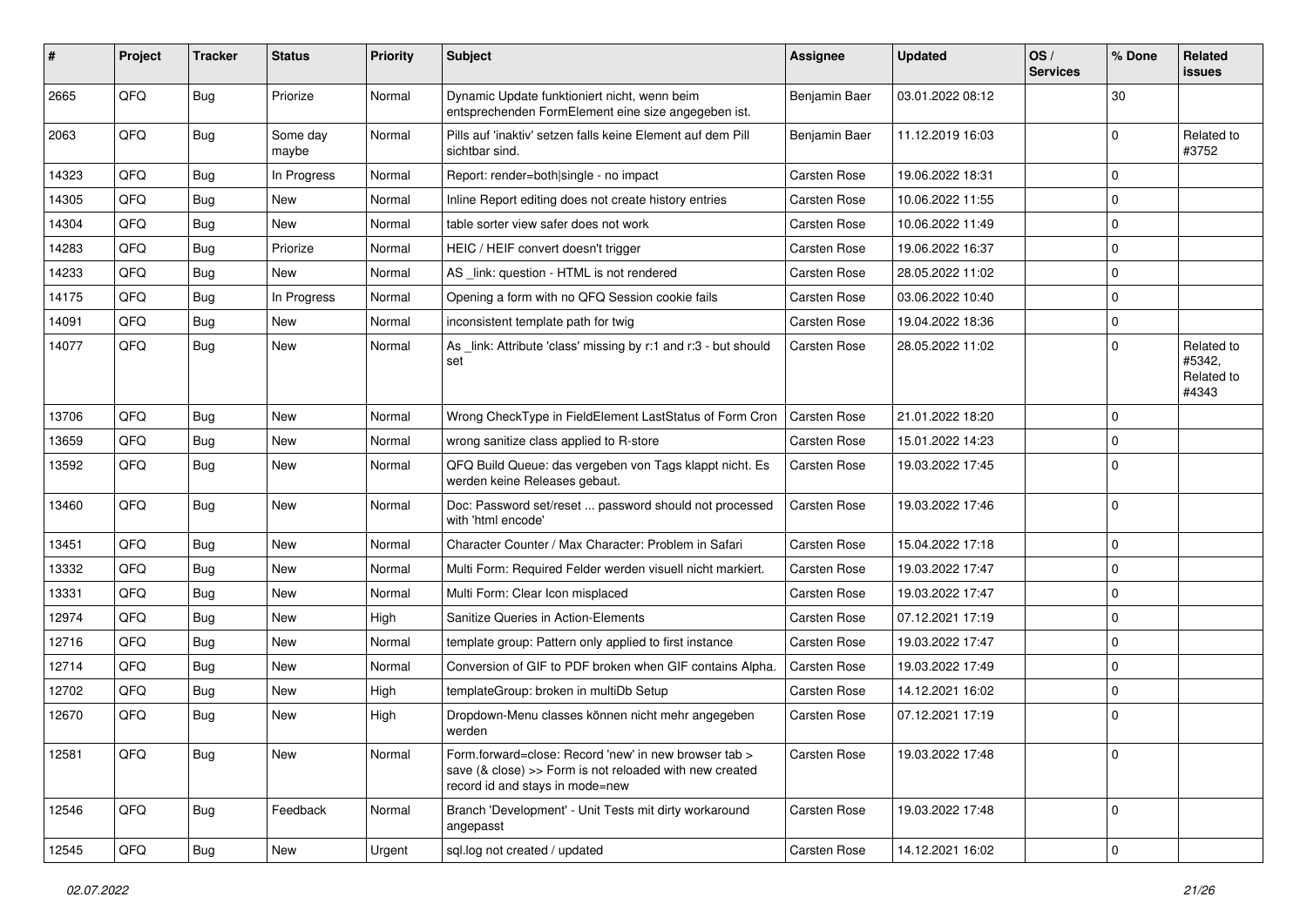| $\vert$ # | Project | <b>Tracker</b> | <b>Status</b> | <b>Priority</b> | <b>Subject</b>                                                                          | <b>Assignee</b>     | <b>Updated</b>   | OS/<br><b>Services</b> | % Done      | Related<br><b>issues</b>                                                                                                       |
|-----------|---------|----------------|---------------|-----------------|-----------------------------------------------------------------------------------------|---------------------|------------------|------------------------|-------------|--------------------------------------------------------------------------------------------------------------------------------|
| 12520     | QFQ     | Bug            | New           | Normal          | Switch FE User: still active even FE User session expired                               | Carsten Rose        | 19.03.2022 17:48 |                        | $\Omega$    |                                                                                                                                |
| 12513     | QFQ     | Bug            | <b>New</b>    | High            | Implement server side check of maxlength                                                | <b>Carsten Rose</b> | 07.12.2021 17:19 |                        | $\mathbf 0$ |                                                                                                                                |
| 12512     | QFQ     | Bug            | <b>New</b>    | Normal          | Some MySQL Installation can't use 'stored procedures'                                   | Carsten Rose        | 19.03.2022 17:48 |                        | $\mathbf 0$ |                                                                                                                                |
| 12468     | QFQ     | <b>Bug</b>     | <b>New</b>    | Urgent          | Form: update Form.title after save                                                      | Carsten Rose        | 03.05.2021 21:12 |                        | $\pmb{0}$   |                                                                                                                                |
| 12463     | QFQ     | <b>Bug</b>     | ToDo          | High            | QFQ Function: 'function' and 'sql' on same level - output of<br>sal is shown two times. | Carsten Rose        | 15.12.2021 16:31 |                        | $\mathbf 0$ |                                                                                                                                |
| 12395     | QFQ     | <b>Bug</b>     | ToDo          | High            | QFQ Function: Result two times shown                                                    | Carsten Rose        | 18.02.2022 08:59 |                        | $\mathbf 0$ |                                                                                                                                |
| 12327     | QFQ     | Bug            | New           | Normal          | Copy to clipboard: Glyphicon can not be changed                                         | Carsten Rose        | 27.12.2021 17:59 |                        | $\pmb{0}$   |                                                                                                                                |
| 12325     | QFQ     | Bug            | Priorize      | Normal          | MultiDB form.dbIndex not working for report syntax                                      | Carsten Rose        | 07.09.2021 13:37 |                        | $\mathbf 0$ | Related to<br>#12145,<br>Related to<br>#12314                                                                                  |
| 12187     | QFQ     | Bug            | <b>New</b>    | Normal          | Trigger FormAsFile() via Report: probably problem with multi<br>DB setup                | <b>Carsten Rose</b> | 20.03.2021 21:20 |                        | $\mathbf 0$ |                                                                                                                                |
| 12133     | QFQ     | <b>Bug</b>     | <b>New</b>    | Normal          | NPM, phpSpreadSheet aktualisieren                                                       | Carsten Rose        | 15.03.2021 09:04 |                        | $\mathbf 0$ |                                                                                                                                |
| 12045     | QFQ     | <b>Bug</b>     | <b>New</b>    | Normal          | templateGroup afterSave FE: Aufruf ohne<br>sqlHonorFormElements funktioniert nicht      | Carsten Rose        | 18.02.2021 16:33 |                        | $\mathbf 0$ |                                                                                                                                |
| 12040     | QFQ     | <b>Bug</b>     | <b>New</b>    | Normal          | FE Mode 'hidden' für zwei FEs auf einer Zeile                                           | Carsten Rose        | 18.02.2021 10:13 |                        | $\pmb{0}$   |                                                                                                                                |
| 11752     | QFQ     | <b>Bug</b>     | New           | Normal          | checkbox renders multiple input elements with same name                                 | Carsten Rose        | 17.12.2020 14:58 |                        | $\mathbf 0$ | Related to<br>#11750                                                                                                           |
| 11695     | QFQ     | <b>Bug</b>     | <b>New</b>    | Normal          | MultiForm required FE Error                                                             | Carsten Rose        | 04.12.2020 13:34 |                        | $\mathbf 0$ |                                                                                                                                |
| 11668     | QFQ     | <b>Bug</b>     | <b>New</b>    | Normal          | Play function.sql - problem with mysql                                                  | Carsten Rose        | 03.05.2021 20:48 |                        | $\pmb{0}$   |                                                                                                                                |
| 11667     | QFQ     | <b>Bug</b>     | New           | Normal          | MySQL mariadb-server-10.3: Incorrect datetime value                                     | Carsten Rose        | 03.05.2021 20:48 |                        | $\pmb{0}$   |                                                                                                                                |
| 11517     | QFQ     | <b>Bug</b>     | In Progress   | Normal          | extraButtonInfo Broken for multiple FormElements                                        | Carsten Rose        | 12.05.2022 13:12 |                        | $\Omega$    | Related to<br>#7890.<br>Related to<br>#3811, Has<br>duplicate<br>#10905, Has<br>duplicate<br>#10553, Has<br>duplicate<br>#6779 |
| 11239     | QFQ     | <b>Bug</b>     | New           | Normal          | Radiobutton (plain): horizontales Rendern abhängig vom<br>Datentyp in der Datenbank     | Carsten Rose        | 30.09.2020 18:37 |                        | $\mathbf 0$ |                                                                                                                                |
| 10937     | QFQ     | <b>Bug</b>     | <b>New</b>    | Normal          | Fehler mit abhängigen Select- Feldern beim Positionieren                                | Carsten Rose        | 12.11.2020 23:45 |                        | $\mathbf 0$ |                                                                                                                                |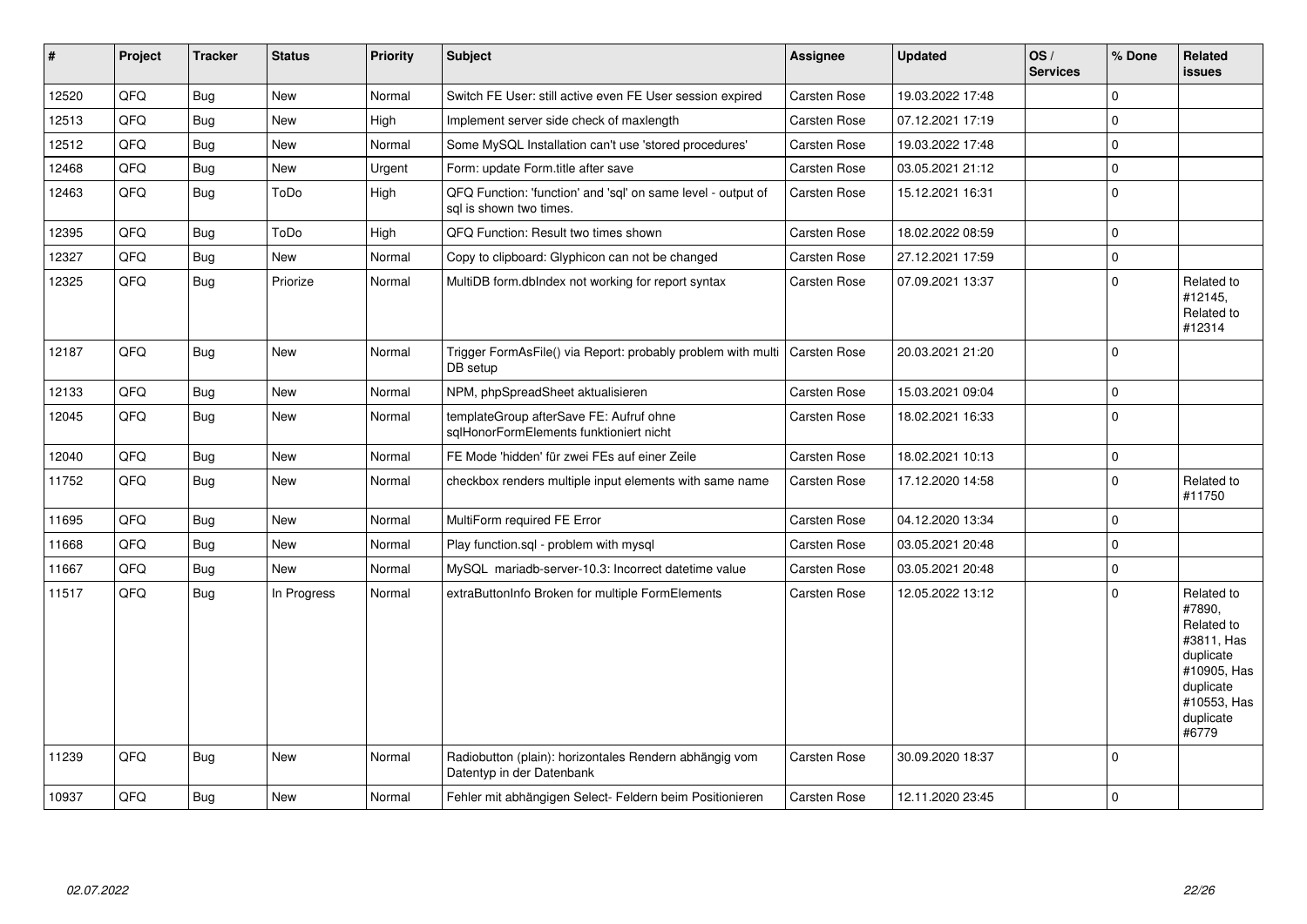| #     | Project        | <b>Tracker</b> | <b>Status</b> | <b>Priority</b> | Subject                                                                                                  | <b>Assignee</b>     | <b>Updated</b>   | OS/<br><b>Services</b> | % Done      | Related<br>issues                                                       |
|-------|----------------|----------------|---------------|-----------------|----------------------------------------------------------------------------------------------------------|---------------------|------------------|------------------------|-------------|-------------------------------------------------------------------------|
| 10704 | QFQ            | Bug            | New           | Normal          | wkhtml problem rendering fullCalendar.js / fabric.js >><br>successor: puppeteer                          | <b>Carsten Rose</b> | 12.11.2020 23:45 |                        | $\Omega$    | Related to<br>#5024,<br>Related to<br>#4650,<br>Related to<br>#10715    |
| 10661 | QFQ            | Bug            | In Progress   | Normal          | Typo3 Warnungen                                                                                          | <b>Carsten Rose</b> | 07.09.2021 13:23 |                        | $\Omega$    | Related to<br>#12440                                                    |
| 10658 | QFQ            | Bug            | <b>New</b>    | Normal          | processReadOnly broken                                                                                   | Carsten Rose        | 27.05.2020 17:55 |                        | 0           |                                                                         |
| 10640 | QFQ            | Bug            | New           | High            | TypeAhead Tag: FE editierbar trotz readOnly                                                              | Carsten Rose        | 03.05.2021 21:12 |                        | $\Omega$    | Related to<br>#7795                                                     |
| 10588 | QFQ            | <b>Bug</b>     | <b>New</b>    | Normal          | typeahed Tag: Doku anpassen                                                                              | <b>Carsten Rose</b> | 12.11.2020 23:45 |                        | $\Omega$    |                                                                         |
| 10508 | QFQ            | Bug            | New           | High            | Multi Form broken on Multi DB Instance                                                                   | Carsten Rose        | 03.05.2021 21:12 |                        | 0           |                                                                         |
| 10506 | QFQ            | Bug            | New           | High            | Template Group broken on MultiDB instance                                                                | Carsten Rose        | 03.05.2021 21:12 |                        | $\Omega$    | Related to<br>#10505                                                    |
| 10322 | QFQ            | <b>Bug</b>     | New           | Normal          | FormElement / Radio: missing column 'enum' >> FE not<br>reported                                         | Carsten Rose        | 07.05.2020 09:37 |                        | $\Omega$    |                                                                         |
| 10082 | QFQ            | Bug            | New           | Normal          | FE.type=SELECT - 'sanatize' Class                                                                        | Carsten Rose        | 07.05.2020 09:36 |                        | $\Omega$    | Related to<br>#10081                                                    |
| 10081 | QFQ            | Bug            | <b>New</b>    | High            | Stale record lock after 'forbidden' character                                                            | <b>Carsten Rose</b> | 03.05.2021 21:12 |                        | $\Omega$    | Related to<br>#10082,<br>Related to<br>#9789                            |
| 9975  | QFQ            | <b>Bug</b>     | Priorize      | Normal          | Dropdown Menu: 'r:3' broken                                                                              | Carsten Rose        | 01.02.2020 10:13 |                        | $\Omega$    |                                                                         |
| 9958  | QFQ            | <b>Bug</b>     | Priorize      | Normal          | Broken subrecord query: no error message                                                                 | Carsten Rose        | 05.02.2021 15:15 |                        | $\Omega$    |                                                                         |
| 9947  | QFQ            | <b>Bug</b>     | Priorize      | Normal          | Unwanted error message if missing 'typeAheadSqlPrefetch'                                                 | Carsten Rose        | 01.02.2020 10:13 |                        | $\Omega$    |                                                                         |
| 9862  | QFQ            | <b>Bug</b>     | Priorize      | Normal          | Failed writing to sql mail qfq.log should throw an exception                                             | Carsten Rose        | 01.02.2020 10:13 |                        | $\mathbf 0$ |                                                                         |
| 9834  | QFQ            | <b>Bug</b>     | Priorize      | Normal          | Input elements with tag 'disabled' are missing on<br>form-submit: server option 'processReadOnly' broken | Carsten Rose        | 07.12.2021 16:43 |                        | $\Omega$    | Related to<br>#9691,<br>Related to<br>#5305, Has<br>duplicate<br>#12331 |
| 9789  | $\mathsf{QFQ}$ | Bug            | In Progress   | High            | Record Lock: release to early on 'leave page'                                                            | Carsten Rose        | 10.01.2022 09:25 |                        | 100         | Related to<br>#10081,<br>Related to<br>#9173,<br>Related to<br>#8702    |
| 9783  | QFQ            | Bug            | New           | Normal          | Email with special characters                                                                            | Carsten Rose        | 01.02.2020 23:22 |                        | 0           |                                                                         |
| 9773  | QFQ            | Bug            | New           | Normal          | form.parameter.formModeGlobal=requiredOff                                                                | Carsten Rose        | 01.02.2020 15:56 |                        | $\pmb{0}$   |                                                                         |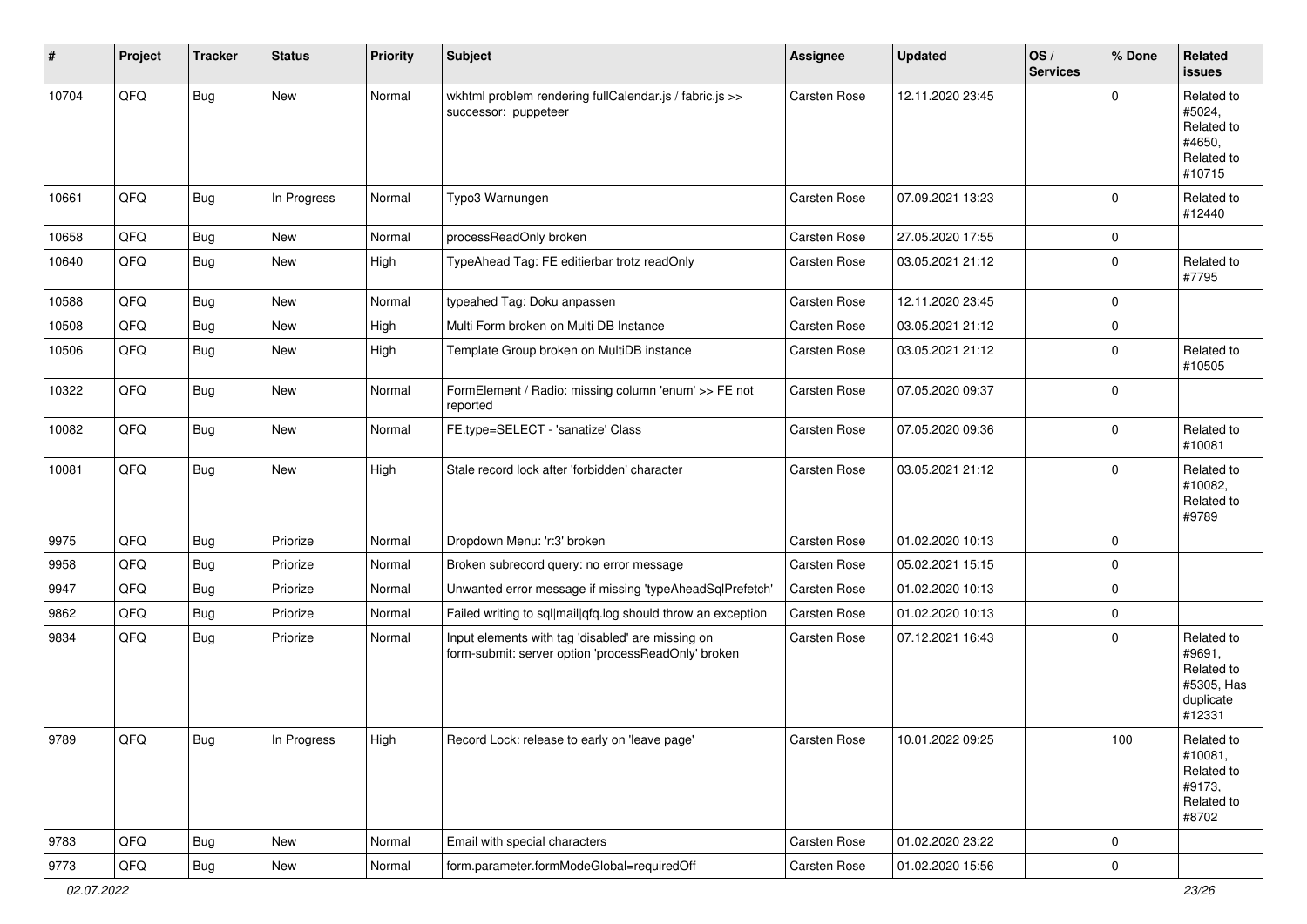| #    | Project | <b>Tracker</b> | <b>Status</b>     | <b>Priority</b> | <b>Subject</b>                                                                | Assignee     | <b>Updated</b>   | OS/<br><b>Services</b> | % Done   | Related<br><b>issues</b>                     |
|------|---------|----------------|-------------------|-----------------|-------------------------------------------------------------------------------|--------------|------------------|------------------------|----------|----------------------------------------------|
| 9691 | QFQ     | Bug            | In Progress       | Normal          | Checkbox: dynamic update > readonly                                           | Carsten Rose | 01.02.2020 23:22 |                        | 50       | Related to<br>#9834                          |
| 9669 | QFQ     | Bug            | Some day<br>maybe | Normal          | Checkbox / Template Group: radio/checkbox visible broken<br>after 'add'       | Carsten Rose | 16.06.2021 13:47 |                        | $\Omega$ | Related to<br>#8091                          |
| 9534 | QFQ     | Bug            | Priorize          | Urgent          | FE.type=upload: 'Unknown Mode: ID"                                            | Carsten Rose | 03.05.2021 21:14 |                        | $\Omega$ | Related to<br>#9532                          |
| 9533 | QFQ     | <b>Bug</b>     | New               | Normal          | FE.type=upload: Check in 'beforeSave' if upload is given                      | Carsten Rose | 01.02.2020 23:22 |                        | $\Omega$ | Related to<br>#11523                         |
| 9531 | QFQ     | <b>Bug</b>     | <b>New</b>        | High            | FE File: Dynamic Update / modeSgl / required detected<br>even it not set      | Carsten Rose | 11.06.2021 20:32 |                        | $\Omega$ | Related to<br>#12398                         |
| 9347 | QFQ     | Bug            | <b>New</b>        | High            | FE.type=upload with dynamic show/hidden: required not<br>detected             | Carsten Rose | 12.06.2021 10:40 |                        | $\Omega$ | Related to<br>#5305.<br>Related to<br>#12398 |
| 9317 | QFQ     | Bug            | <b>New</b>        | Normal          | FE.type=note: with dynamic show/hidden an empty label<br>causes trouble       | Carsten Rose | 01.02.2020 23:22 |                        | $\Omega$ |                                              |
| 9281 | QFQ     | Bug            | Some day<br>maybe | Normal          | Allow STRICT_TRANS_TABLES                                                     | Carsten Rose | 02.01.2021 18:43 |                        | $\Omega$ |                                              |
| 9275 | QFQ     | Bug            | New               | Normal          | auteron: t3 page, which takes to long to respond, is not<br>reported properly | Carsten Rose | 01.02.2020 23:22 |                        | 100      |                                              |
| 9177 | QFQ     | <b>Bug</b>     | New               | Normal          | Bug? QFQ tries to save an action FE, which has real<br>existing column name   | Carsten Rose | 01.02.2020 23:22 |                        | $\Omega$ |                                              |
| 9173 | QFQ     | <b>Bug</b>     | Priorize          | Urgent          | Stale Record Lock: Firefox                                                    | Carsten Rose | 03.05.2021 21:14 |                        | $\Omega$ | Related to<br>#9789                          |
| 9127 | QFQ     | <b>Bug</b>     | <b>New</b>        | Normal          | Error Message: change 'roll over' color - text not readable                   | Carsten Rose | 01.02.2020 23:22 |                        | $\Omega$ |                                              |
| 9121 | QFQ     | Bug            | Priorize          | High            | sip links have r and __dbIndexData set                                        | Carsten Rose | 12.06.2021 10:41 |                        | $\Omega$ |                                              |
| 9077 | QFQ     | <b>Bug</b>     | New               | Normal          | typeAheadSgl: report broken SQL                                               | Carsten Rose | 29.06.2022 22:35 |                        | $\Omega$ | Related to<br>#4018                          |
| 9013 | QFQ     | <b>Bug</b>     | <b>New</b>        | Normal          | Error in Twig template not handled                                            | Carsten Rose | 20.10.2021 13:43 |                        | $\Omega$ |                                              |
| 8668 | QFQ     | Bug            | <b>New</b>        | High            | Pill disabled: dyamic mode 'hidden' not respected - FE is still<br>required   | Carsten Rose | 03.05.2021 21:14 |                        | $\Omega$ |                                              |
| 8431 | QFQ     | <b>Bug</b>     | New               | High            | autocron.php with wrong path                                                  | Carsten Rose | 03.05.2021 21:14 |                        | $\Omega$ |                                              |
| 8106 | QFQ     | <b>Bug</b>     | Some day<br>maybe | Normal          | Dynamic Update: Feld kann nicht auf empty zurückgesetzt<br>werden             | Carsten Rose | 11.12.2019 16:01 |                        | $\Omega$ |                                              |
| 8083 | QFQ     | <b>Bug</b>     | <b>New</b>        | High            | FormEditor: primary table list does not respect<br>'indexDb={{indexData:Y}}'  | Carsten Rose | 03.05.2021 21:14 |                        | $\Omega$ | Has duplicate<br>#6678                       |
| 8049 | QFQ     | Bug            | New               | Normal          | FE.type=note, column 'value': text moves some pixel to top<br>after save      | Carsten Rose | 01.02.2020 23:22 |                        | $\Omega$ |                                              |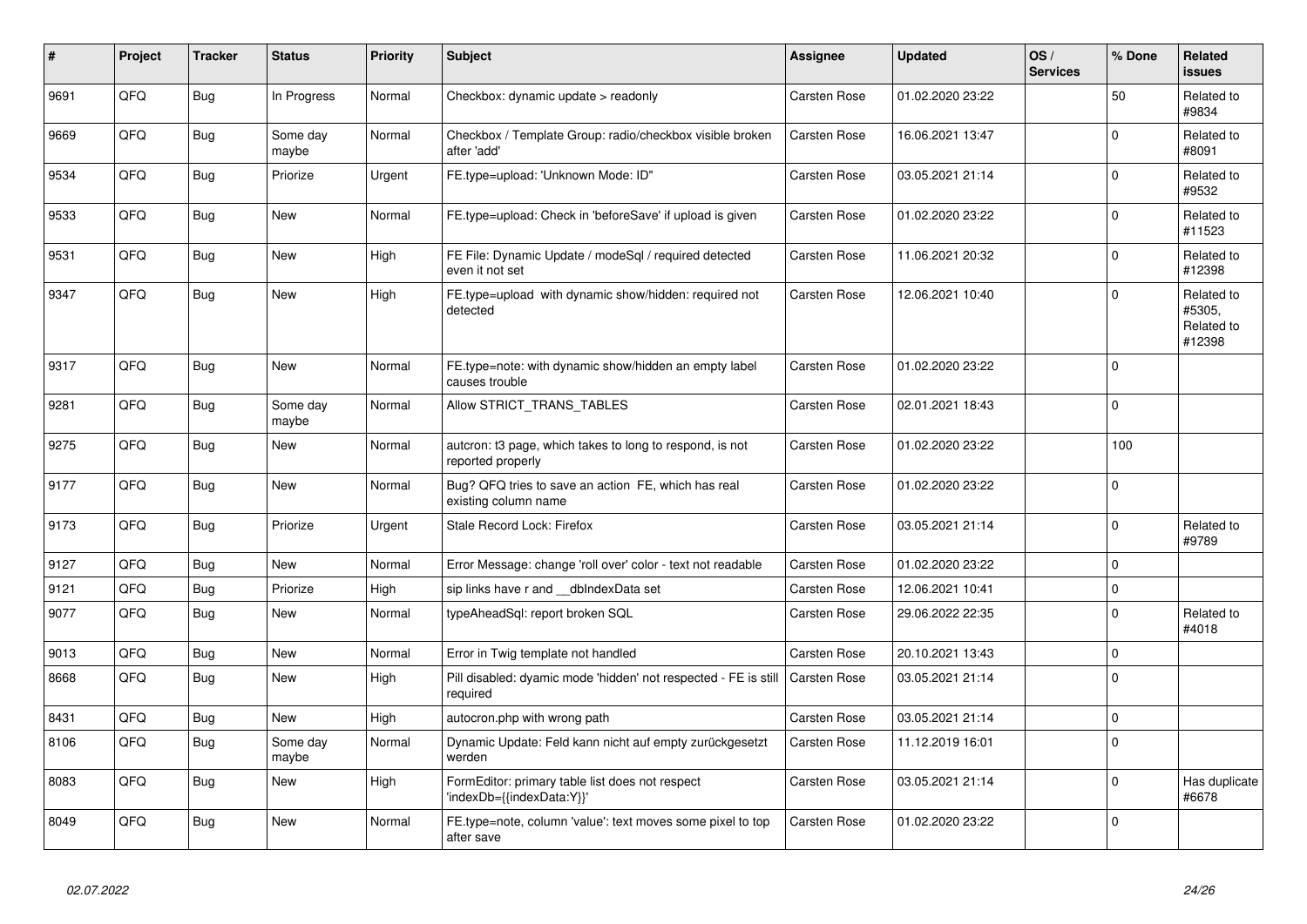| #    | Project | <b>Tracker</b> | <b>Status</b>     | <b>Priority</b> | <b>Subject</b>                                                                                                   | <b>Assignee</b>     | <b>Updated</b>   | OS/<br><b>Services</b> | % Done      | Related<br>issues    |
|------|---------|----------------|-------------------|-----------------|------------------------------------------------------------------------------------------------------------------|---------------------|------------------|------------------------|-------------|----------------------|
| 8037 | QFQ     | Bug            | Priorize          | Normal          | FE.type=upload (advanced mode): {{slaveId:V}} missing<br>during dynamic update                                   | <b>Carsten Rose</b> | 01.02.2020 10:13 |                        | $\Omega$    |                      |
| 7899 | QFQ     | Bug            | <b>New</b>        | High            | Fe.type=password / retype / required: always complain<br>about missing value                                     | Carsten Rose        | 03.05.2021 21:14 |                        | 0           |                      |
| 7890 | QFQ     | <b>Bug</b>     | <b>New</b>        | Normal          | FormElement 'required': extraButtonInfo not aligned                                                              | Carsten Rose        | 11.06.2021 21:17 |                        | 0           | Related to<br>#11517 |
| 7795 | QFQ     | <b>Bug</b>     | <b>New</b>        | Normal          | Readonly Form: Typeahead-Felder                                                                                  | Carsten Rose        | 01.02.2020 23:22 |                        | 0           | Related to<br>#10640 |
| 7685 | QFQ     | <b>Bug</b>     | <b>New</b>        | Normal          | Open FormElement from QFQ error message and save<br>modified record: error about missing {{formId:F}}            | Carsten Rose        | 01.02.2020 23:22 |                        | $\Omega$    |                      |
| 7656 | QFQ     | <b>Bug</b>     | Priorize          | Normal          | FE with required, 'pattern' and 'extraButtonLock': always<br>complain about missing value                        | Carsten Rose        | 01.02.2020 10:13 |                        | $\Omega$    |                      |
| 7650 | QFQ     | <b>Bug</b>     | <b>New</b>        | High            | Optional do not show 'required' sign on FormElement                                                              | Carsten Rose        | 03.05.2021 21:14 |                        | $\mathbf 0$ |                      |
| 7616 | QFQ     | <b>Bug</b>     | Priorize          | Normal          | Selectlist with Enum & Dynamic Update                                                                            | Carsten Rose        | 01.02.2020 10:13 |                        | $\mathbf 0$ |                      |
| 7574 | QFQ     | <b>Bug</b>     | <b>New</b>        | Normal          | Substitute error: form element not reported / dont parse<br>Form.note                                            | Carsten Rose        | 01.02.2020 23:21 |                        | $\Omega$    |                      |
| 7547 | QFQ     | <b>Bug</b>     | <b>New</b>        | Normal          | Error Message in afterSave: wrong parameter column<br>reported                                                   | Carsten Rose        | 01.02.2020 23:22 |                        | $\Omega$    |                      |
| 7524 | QFQ     | Bug            | <b>New</b>        | Normal          | QFQ throws a 'General Error' if 'fileadmin/protected/log/' is<br>not writeable                                   | Carsten Rose        | 01.02.2020 23:22 |                        | $\Omega$    |                      |
| 7513 | QFQ     | Bug            | <b>New</b>        | Normal          | Radios not correct aligned                                                                                       | Carsten Rose        | 01.02.2020 23:22 |                        | $\mathbf 0$ |                      |
| 7512 | QFQ     | <b>Bug</b>     | <b>New</b>        | Normal          | FE: inputType=number >> 'pattern' is not respected                                                               | Carsten Rose        | 01.02.2020 23:22 |                        | $\Omega$    |                      |
| 7456 | QFQ     | <b>Bug</b>     | Some day<br>maybe | Low             | Todos in Code: solve or make ticket                                                                              | Carsten Rose        | 16.09.2021 15:10 |                        | $\Omega$    |                      |
| 7261 | QFQ     | <b>Bug</b>     | <b>New</b>        | Normal          | Report pathFilename for user without path, only the filename                                                     | Carsten Rose        | 01.02.2020 23:21 |                        | $\mathbf 0$ |                      |
| 7219 | QFQ     | Bug            | <b>New</b>        | Normal          | typeSheadSql / typeAheadSqlPrefetch: change to curly<br>braces                                                   | Carsten Rose        | 01.02.2020 23:21 |                        | 0           |                      |
| 7014 | QFQ     | Bug            | <b>New</b>        | Normal          | Sending invalid emails succeeds when<br>debug.redirectAllMailTo is set                                           | Carsten Rose        | 01.02.2020 23:21 |                        | $\mathbf 0$ |                      |
| 7002 | QFQ     | <b>Bug</b>     | <b>New</b>        | Normal          | Dynamic Update: row does not disappear / appear                                                                  | Carsten Rose        | 01.02.2020 23:22 |                        | $\Omega$    |                      |
| 6912 | QFQ     | Bug            | <b>New</b>        | Normal          | error Message Var 'deadline' already set in SIP - in Form<br>with FE.value={{deadline:R:::{{deadlinePeriod:Y}}}} | Carsten Rose        | 01.02.2020 23:21 |                        | 0           |                      |
| 6677 | QFQ     | Bug            | New               | Normal          | Error message FE Action Element: no/wrong FE reference<br>who cause the problem.                                 | Carsten Rose        | 01.02.2020 23:21 |                        | $\mathbf 0$ |                      |
| 6574 | QFQ     | <b>Bug</b>     | Priorize          | Normal          | qfq.log: Fehlermeldung wurde angezeigt, aber nicht geloggt                                                       | Carsten Rose        | 01.02.2020 10:13 |                        | 0           |                      |
| 6483 | QFQ     | Bug            | New               | Normal          | R Store funktioniert nicht bei 'Report Notation' im FE                                                           | Carsten Rose        | 01.02.2020 23:21 |                        | $\mathbf 0$ |                      |
| 6462 | QFQ     | <b>Bug</b>     | New               | Normal          | File Upload: Nutzlose Fehlermeldung wenn Datei zu gross                                                          | Carsten Rose        | 01.02.2020 23:21 |                        | 0           | Related to<br>#6139  |